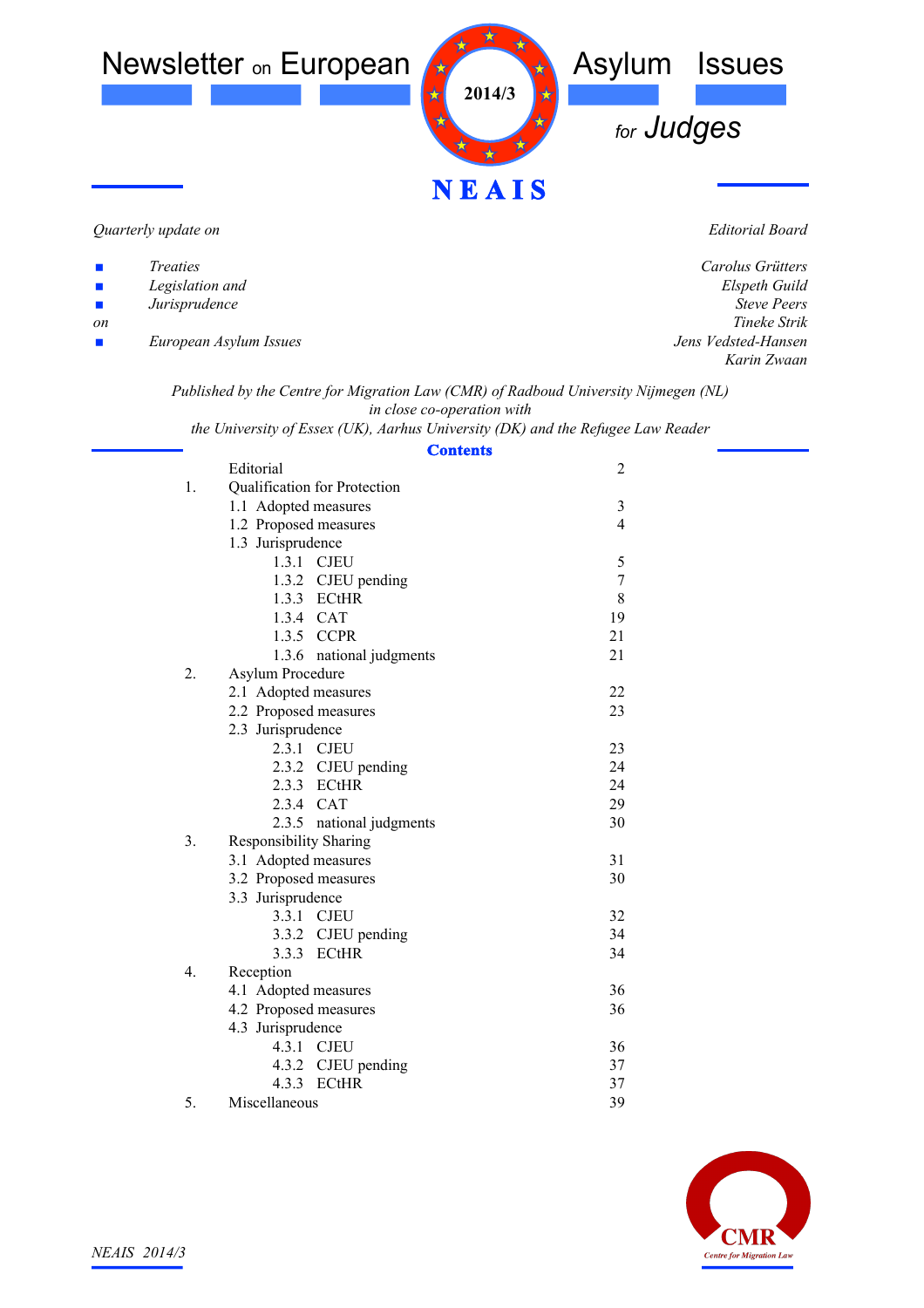# N E A I S 2014/3

# **Editorial**

**Welcome** to the third edition in 2014 of NEAIS.

We would like to draw your attention to some recent developments.

#### **Interpretation of Refugee Convention**

The German Oberlandesgericht Bamberg requested for a preliminary ruling on the interpretation of art. 31 of the Geneva Convention on the status of Refugees (GC) in the Qurbani case (C-481/13). Although the CJEU accepted in Bolbol (C-31/09) and El Karem (C-364/11) that it had jurisdiction to interpret the provisions of the GC, the CJEU ruled in the Qurbani case somewhat surprisingly that it did not have jurisdiction to interpret the GC. In the case at issue, mr Qurbani fled Afghanistan passing through Iran, Turkey en Greece. Only arrived Germany he presented a false passport and subsequently asked for asylum. The German authorities held different opinions whether mr Qurbani had to face criminal charges related to unauthorised stay without a passport and forgery of documents. Art. 31 GC was presented as an exemption for the offences, since mr Qurbani asked for protection as a refugee. As a counter-argument, it was stated that mr Qurbani had not entered Germany directly but passed through other states, which would imply that art. 31 GC could not be invoked. Thus, the German Oberlandesgericht Bamberg referred to the CJEU for a preliminary ruling asking for a direct interpretation of art. 31 GC.

The conclusion of the CJEU that it had no jurisdiction to interpret *directly* (any article of) the GC is based on two arguments. Firstly, the CJEU states that it has only jurisdiction to interpret Union Law and the GC is not part of Union Law. Secondly, the CJEU states that it can only interpret provisions of the GC if the request for a preliminary ruling refers to an article of Union Law that makes a "renvoi" to a provision of the GC. Additionally, the CJEU states that "the present request contains nothing which suggests that the latter provision is relevant in the case in the main proceedings".

It is undisputed that in this case art. 14(6) QD is relevant. Subsequently, since that provision of Union Law refers to the GC and art. 31 in particular, the interpretation of art. 31 GC is relevant in this case. The "only" problem is that the German judge did not ask to interpret art. 14(6) QD that refers to art. 31 GC; it asked for a "direct" interpretation of the GC.

An explanation for this rigid reasoning of the CJEU could be that the court wishes to underline that its jurisdiction is limited to Union Law and does not involve the direct interpretation of International Law. Along with that, the interpretation of the GC is primarily an issue that according to art. 38 of that Convention falls under the jurisdiction of the International Court of Justice.

It seems that the CJEU also wishes to express that national judges requesting for a preliminary ruling should bear in mind that the questions presented to the CJEU should always be about Union Law. Only in that context, the CJEU can be asked to interpret provisions of International Law as far as these are explicitly mentioned in Union Law.

#### **ECtHR**

The Court ruled in five new cases on the qualification issue (art. 3) and in none of these cases art. 3 had been violated. However, the case F.G v Sweden (43611/11) has been referred tot the Grand Chamber. The court was divided (4-3) as to the question of the applicants risk of religious persecution.

Nijmegen, September 2014, Carolus Grütters & Tineke Strik

-.-. website http://cmr.jur.ru.nl/neais/ subscribe email to c.grutters@jur.ru.nl ISSN 2213-249X

# **About**

NEAIS is the Newsletter on European Asylum Issues. This newsletter is designed for judges who need to keep up to date with European developments in the area of asylum. NEAIS contains European legislation and jurisprudence on four central themes regarding asylum: (1) qualification for protection; (2) procedural safeguards; (3) responsibility sharing and (4) reception conditions of asylum seekers. On each theme NEAIS provides a list of: (a) measures already adopted, (b) measures in preparation and (c) relevant jurisprudence (of CJEU, ECtHR, CAT, CCPR and national courts). On all other issues regarding Migration and borders law we would refer the reader to the other newsletter: NEMIS, the Newsletter on European Migration Issues.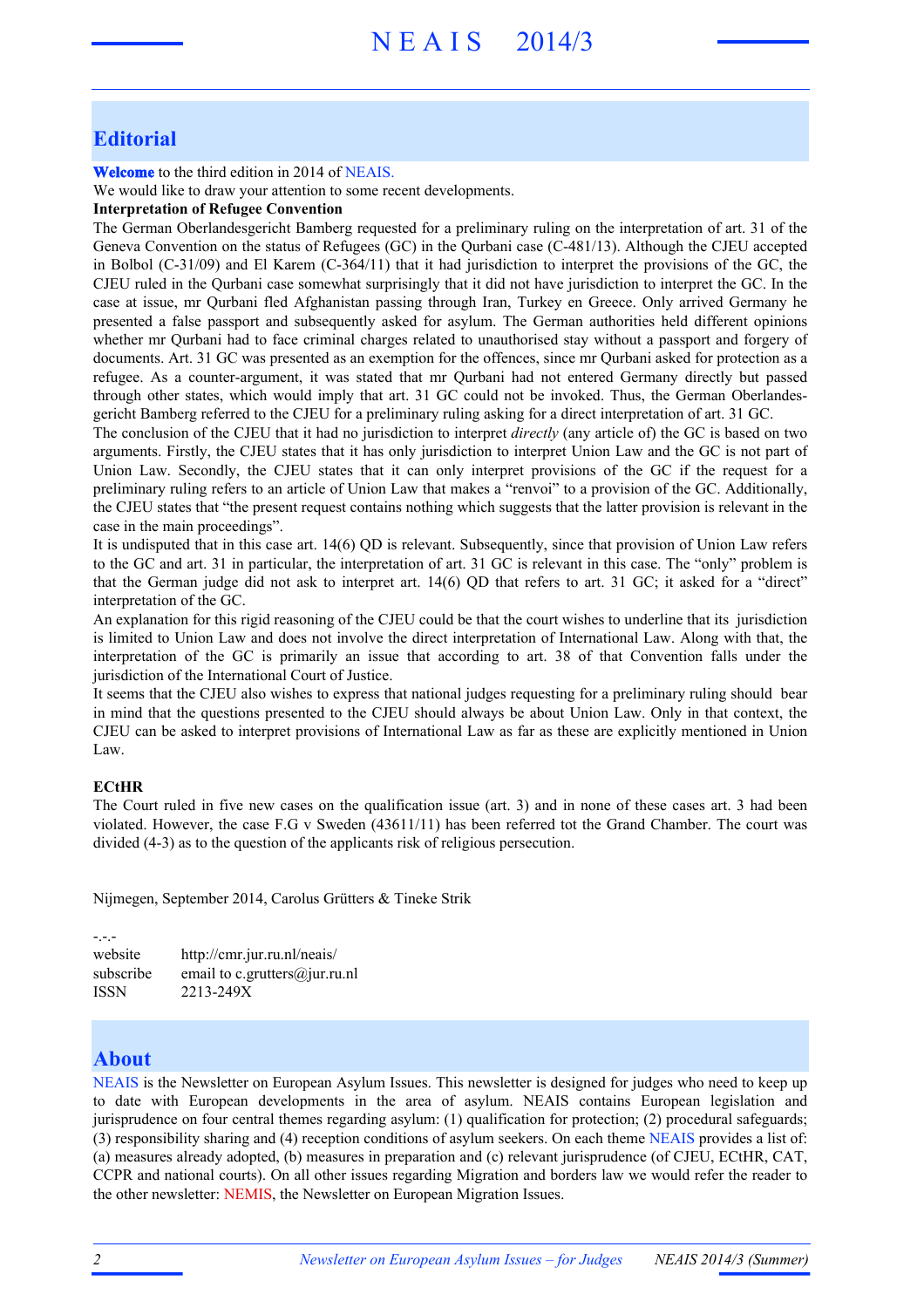# **1 Qualification for Protection**

#### *1.1 Qualification for Protection: Adopted Measures*

# **Directive 2004/83 Qualification**

*New*

*On minimum standards for the qualification and status of third country nationals or stateless persons as refugees or as persons*

| *<br>OJ 2004 L 304/12                         | impl. date: 10 Oct. 2006 |                           |
|-----------------------------------------------|--------------------------|---------------------------|
| Revised by Dir. 2011/95<br>$\star$            |                          |                           |
| <b>CJEU Judgments</b>                         |                          |                           |
| $\bullet$ CJEU C-481/13, Qurbani              | 2014<br>17 July          | art. $14(6)$              |
| $\bullet$ CJEU C-604/12, H.N.                 | 8 May<br>2014            |                           |
| CJEU C-285/12, Diakite                        | 30 Jan.<br>2014          | art. $15(c)$              |
| $\bullet$ CJEU C-199/12, X, Y, Z              | 2013<br>7 Nov.           | art. 9(1)(a); 10(1)(d)    |
| $\bullet$ CJEU C-364/11, El Kott a.o.         | 19 Dec.<br>2012          | art. $12(1)(a)$           |
| • CJEU C-277/11, M.M.                         | 22 Nov.<br>2012          | art. $4(1)$               |
| $\bullet$ CJEU C-71/11 and C-99/11, Y. and Z. | 2012<br>5 Sep.           | art. $2(c)$ and $9(1)(a)$ |
| $\bullet$ CJEU C-57/09 & C-101/09, B. and D.  | 9 Nov.<br>2010           | art. $12(2)(b) \& (c)$    |
| $\bullet$ CJEU C-31/09, Bolbol                | 2010<br>17 June          | art. $12(1)(a)$           |
| $\bullet$ CJEU C-175/08, Abdulla a.o.         | 2010<br>2 Mar.           | art. 2(c), 11 & 14        |
| CJEU C-465/07, Elgafaji                       | 17 Feb.<br>2009          | art. $2(e)$ , $15(c)$     |
| <b>CJEU</b> pending cases                     |                          |                           |
| $\bullet$ CJEU C-562/13, Abdida               | pending                  | art. $15(b)$              |
| $\bullet$ CJEU C-542/13, M'Bodj               | pending                  | art. 20(3), 28(2), 29(2)  |
| $\bullet$ CJEU C-472/13, Shepherd             | pending                  | art. $9(2)+12(2)$         |
| $\bullet$ CJEU C-373/13, T.                   | pending                  | art. $21(2)+(3)$          |
| $\bullet$ CJEU C-148/13, A, B, C.             | pending                  |                           |
| <b>National Judgments</b>                     |                          |                           |
| Germany: BVerwGE 10 C 23.12                   | $20$ Feb.<br>2013        | art. $9(1)$               |
| <b>•</b> Belgium: 218.075                     | 16 Feb.<br>2012          | art. $15(b)$              |
| Germany: BVerwGE 10 C 13.10                   | 17 Nov. 2011             | art. 2(e), 4(4), $15(c)$  |
| See further: $§ 1.3$                          |                          |                           |

### **Directive 2011/95 Qualification II**

*Revised directive on standards for the qualification of third-country nationals or stateless persons as beneficiaries of international protection*

OJ 2011 L 337/9 UK, IRL opt out **\*** impl. date: Dec. 2013

**\*** Recast of Dir. 2004/83

#### **Directive 2001/55 Temporary Protection**

*On minimum standards for giving temporary protection in the event of a mass influx of displaced persons* OJ 2001 L 212/12 **\***

# **ICCPR Anti-Torture**

- *International Covenant on Civil and Political Rights*
- *CCPR Views* **\*** art. 7: Prohibition of torture or cruel, inhuman or degrading treatment or punishment
- **CCPR** 1763/2008, *Ernst Sigan Pillai et al. v CAN* 25 Mar. 2011 art. 7 (qual.)
- **CCPR** 1544/2007, Mehrez Ben Abde Hamida v. CAN 11 May 2010 art. 7 (qual.)
- See further: § 1.3

999 UNTS 14668 **\***

# **CAT Anti-Torture**

impl. date: 1976

*UN Convention against Torture and other Cruel, Inhuman or Degrading Treatment or Punishment* 1465 UNTS 85 **\*** impl. date: 1987

*CAT Views* **☞** CAT 391/2009, *M.A.M.A. et al. v SWE* 10 July 2012 art. 3 (qual.) **\*** art. 3: Protection against Refoulement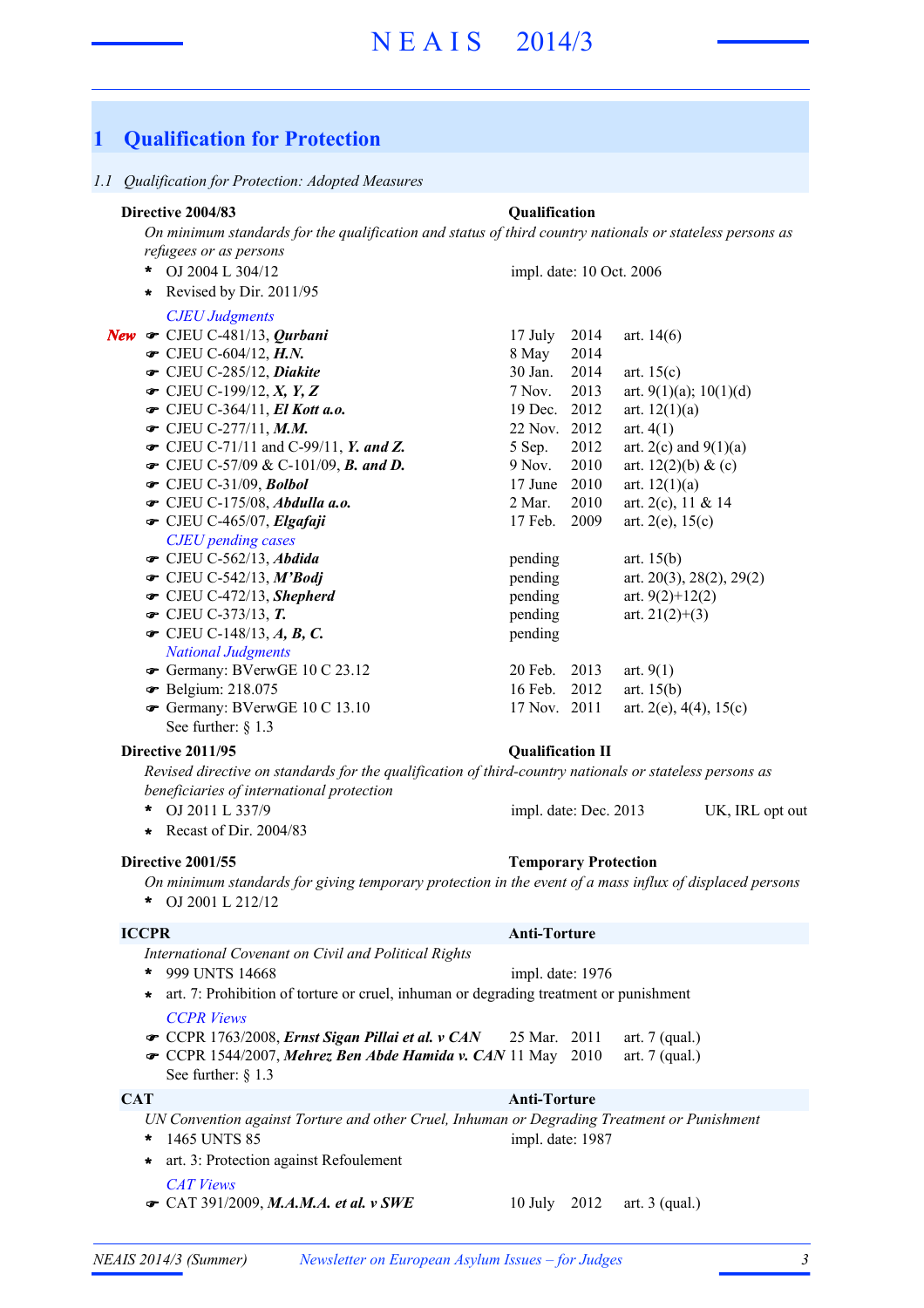# N E A I S 2014/3

# *(1.1: Qualification for Protection: Adopted Measures)*

| The CAT 381/2009, Abolghasem Faragollah et al. v CH<br>$\bullet$ CAT 379/2009, Bakatu-Bia v SWE<br>Gramman CAT 336/2008, Harminder Singh Khalsa v CH<br>G CAT 339/2008, Said Amini v DNK<br>$\bullet$ CAT 373/2009, M.A. and L.G. v SWE<br>$\bullet$ CAT 300/2006, A.T. v FRA<br>$\bullet$ CAT 281/2005, E.P. v AZE<br>$\bullet$ CAT 279/2005, C.T. and K.M. v SWE<br>$\bullet$ CAT 233/2003, Agiza v SWE<br>$\bullet$ CAT 43/1996, Tala v SWE<br>See further: $\S$ 1.3 | 21 Nov.<br>3 June<br>11 May<br>1 May<br>22 Jan.<br>20 May                                                                                                                                                                                                                                                                                                                                                                                                                                                                                                                                                                                                                                                                                                                                                                                                                                                                                                                                                                                                                                                                                                                                                                                                              | 2011<br>2011<br>2011<br>2007<br>2007<br>2007<br>2005                                                                                                                                                                                                                                         | art. $3$ (qual.)<br>art. $3$ (qual.)<br>art. $3$ (qual.)<br>art. $3$ (qual.)<br>art. $3$ (qual.)<br>art. $3$ (qual.)<br>art. $3$ (qual.)<br>art. $3$ (qual.)<br>art. $3$ (qual.)<br>art. $3$ (qual.)                                                                                                                                                                                                                                                                                                                 |
|-------------------------------------------------------------------------------------------------------------------------------------------------------------------------------------------------------------------------------------------------------------------------------------------------------------------------------------------------------------------------------------------------------------------------------------------------------------------------|------------------------------------------------------------------------------------------------------------------------------------------------------------------------------------------------------------------------------------------------------------------------------------------------------------------------------------------------------------------------------------------------------------------------------------------------------------------------------------------------------------------------------------------------------------------------------------------------------------------------------------------------------------------------------------------------------------------------------------------------------------------------------------------------------------------------------------------------------------------------------------------------------------------------------------------------------------------------------------------------------------------------------------------------------------------------------------------------------------------------------------------------------------------------------------------------------------------------------------------------------------------------|----------------------------------------------------------------------------------------------------------------------------------------------------------------------------------------------------------------------------------------------------------------------------------------------|----------------------------------------------------------------------------------------------------------------------------------------------------------------------------------------------------------------------------------------------------------------------------------------------------------------------------------------------------------------------------------------------------------------------------------------------------------------------------------------------------------------------|
|                                                                                                                                                                                                                                                                                                                                                                                                                                                                         |                                                                                                                                                                                                                                                                                                                                                                                                                                                                                                                                                                                                                                                                                                                                                                                                                                                                                                                                                                                                                                                                                                                                                                                                                                                                        |                                                                                                                                                                                                                                                                                              |                                                                                                                                                                                                                                                                                                                                                                                                                                                                                                                      |
| *<br><b>ETS 005</b><br>÷                                                                                                                                                                                                                                                                                                                                                                                                                                                |                                                                                                                                                                                                                                                                                                                                                                                                                                                                                                                                                                                                                                                                                                                                                                                                                                                                                                                                                                                                                                                                                                                                                                                                                                                                        |                                                                                                                                                                                                                                                                                              |                                                                                                                                                                                                                                                                                                                                                                                                                                                                                                                      |
|                                                                                                                                                                                                                                                                                                                                                                                                                                                                         |                                                                                                                                                                                                                                                                                                                                                                                                                                                                                                                                                                                                                                                                                                                                                                                                                                                                                                                                                                                                                                                                                                                                                                                                                                                                        |                                                                                                                                                                                                                                                                                              |                                                                                                                                                                                                                                                                                                                                                                                                                                                                                                                      |
|                                                                                                                                                                                                                                                                                                                                                                                                                                                                         |                                                                                                                                                                                                                                                                                                                                                                                                                                                                                                                                                                                                                                                                                                                                                                                                                                                                                                                                                                                                                                                                                                                                                                                                                                                                        |                                                                                                                                                                                                                                                                                              | art. $3$ (qual.)                                                                                                                                                                                                                                                                                                                                                                                                                                                                                                     |
|                                                                                                                                                                                                                                                                                                                                                                                                                                                                         |                                                                                                                                                                                                                                                                                                                                                                                                                                                                                                                                                                                                                                                                                                                                                                                                                                                                                                                                                                                                                                                                                                                                                                                                                                                                        |                                                                                                                                                                                                                                                                                              | art. $3$ (qual.)                                                                                                                                                                                                                                                                                                                                                                                                                                                                                                     |
|                                                                                                                                                                                                                                                                                                                                                                                                                                                                         |                                                                                                                                                                                                                                                                                                                                                                                                                                                                                                                                                                                                                                                                                                                                                                                                                                                                                                                                                                                                                                                                                                                                                                                                                                                                        |                                                                                                                                                                                                                                                                                              | art. $3$ (qual.)<br>art. $3$ (qual.)                                                                                                                                                                                                                                                                                                                                                                                                                                                                                 |
|                                                                                                                                                                                                                                                                                                                                                                                                                                                                         |                                                                                                                                                                                                                                                                                                                                                                                                                                                                                                                                                                                                                                                                                                                                                                                                                                                                                                                                                                                                                                                                                                                                                                                                                                                                        |                                                                                                                                                                                                                                                                                              | art. $3$ (qual.)                                                                                                                                                                                                                                                                                                                                                                                                                                                                                                     |
|                                                                                                                                                                                                                                                                                                                                                                                                                                                                         |                                                                                                                                                                                                                                                                                                                                                                                                                                                                                                                                                                                                                                                                                                                                                                                                                                                                                                                                                                                                                                                                                                                                                                                                                                                                        |                                                                                                                                                                                                                                                                                              | art. $3$ (qual.)                                                                                                                                                                                                                                                                                                                                                                                                                                                                                                     |
|                                                                                                                                                                                                                                                                                                                                                                                                                                                                         |                                                                                                                                                                                                                                                                                                                                                                                                                                                                                                                                                                                                                                                                                                                                                                                                                                                                                                                                                                                                                                                                                                                                                                                                                                                                        |                                                                                                                                                                                                                                                                                              | art. $3$ (qual.)                                                                                                                                                                                                                                                                                                                                                                                                                                                                                                     |
|                                                                                                                                                                                                                                                                                                                                                                                                                                                                         |                                                                                                                                                                                                                                                                                                                                                                                                                                                                                                                                                                                                                                                                                                                                                                                                                                                                                                                                                                                                                                                                                                                                                                                                                                                                        |                                                                                                                                                                                                                                                                                              | art. $3$ (qual.)                                                                                                                                                                                                                                                                                                                                                                                                                                                                                                     |
|                                                                                                                                                                                                                                                                                                                                                                                                                                                                         |                                                                                                                                                                                                                                                                                                                                                                                                                                                                                                                                                                                                                                                                                                                                                                                                                                                                                                                                                                                                                                                                                                                                                                                                                                                                        |                                                                                                                                                                                                                                                                                              | art. $3$ (qual.)                                                                                                                                                                                                                                                                                                                                                                                                                                                                                                     |
|                                                                                                                                                                                                                                                                                                                                                                                                                                                                         |                                                                                                                                                                                                                                                                                                                                                                                                                                                                                                                                                                                                                                                                                                                                                                                                                                                                                                                                                                                                                                                                                                                                                                                                                                                                        |                                                                                                                                                                                                                                                                                              | art. $3$ (qual.)                                                                                                                                                                                                                                                                                                                                                                                                                                                                                                     |
|                                                                                                                                                                                                                                                                                                                                                                                                                                                                         |                                                                                                                                                                                                                                                                                                                                                                                                                                                                                                                                                                                                                                                                                                                                                                                                                                                                                                                                                                                                                                                                                                                                                                                                                                                                        |                                                                                                                                                                                                                                                                                              | art. $3$ (qual.)                                                                                                                                                                                                                                                                                                                                                                                                                                                                                                     |
|                                                                                                                                                                                                                                                                                                                                                                                                                                                                         |                                                                                                                                                                                                                                                                                                                                                                                                                                                                                                                                                                                                                                                                                                                                                                                                                                                                                                                                                                                                                                                                                                                                                                                                                                                                        |                                                                                                                                                                                                                                                                                              | art. $3$ (qual.)                                                                                                                                                                                                                                                                                                                                                                                                                                                                                                     |
|                                                                                                                                                                                                                                                                                                                                                                                                                                                                         |                                                                                                                                                                                                                                                                                                                                                                                                                                                                                                                                                                                                                                                                                                                                                                                                                                                                                                                                                                                                                                                                                                                                                                                                                                                                        |                                                                                                                                                                                                                                                                                              | art. $3$ (qual.)                                                                                                                                                                                                                                                                                                                                                                                                                                                                                                     |
|                                                                                                                                                                                                                                                                                                                                                                                                                                                                         |                                                                                                                                                                                                                                                                                                                                                                                                                                                                                                                                                                                                                                                                                                                                                                                                                                                                                                                                                                                                                                                                                                                                                                                                                                                                        |                                                                                                                                                                                                                                                                                              | art. $3$ (qual.)                                                                                                                                                                                                                                                                                                                                                                                                                                                                                                     |
|                                                                                                                                                                                                                                                                                                                                                                                                                                                                         |                                                                                                                                                                                                                                                                                                                                                                                                                                                                                                                                                                                                                                                                                                                                                                                                                                                                                                                                                                                                                                                                                                                                                                                                                                                                        |                                                                                                                                                                                                                                                                                              | art. $3$ (qual.)                                                                                                                                                                                                                                                                                                                                                                                                                                                                                                     |
|                                                                                                                                                                                                                                                                                                                                                                                                                                                                         |                                                                                                                                                                                                                                                                                                                                                                                                                                                                                                                                                                                                                                                                                                                                                                                                                                                                                                                                                                                                                                                                                                                                                                                                                                                                        |                                                                                                                                                                                                                                                                                              | art. $3$ (qual.)                                                                                                                                                                                                                                                                                                                                                                                                                                                                                                     |
|                                                                                                                                                                                                                                                                                                                                                                                                                                                                         |                                                                                                                                                                                                                                                                                                                                                                                                                                                                                                                                                                                                                                                                                                                                                                                                                                                                                                                                                                                                                                                                                                                                                                                                                                                                        |                                                                                                                                                                                                                                                                                              | art. $3$ (qual.)                                                                                                                                                                                                                                                                                                                                                                                                                                                                                                     |
|                                                                                                                                                                                                                                                                                                                                                                                                                                                                         |                                                                                                                                                                                                                                                                                                                                                                                                                                                                                                                                                                                                                                                                                                                                                                                                                                                                                                                                                                                                                                                                                                                                                                                                                                                                        |                                                                                                                                                                                                                                                                                              | art. $3$ (qual.)                                                                                                                                                                                                                                                                                                                                                                                                                                                                                                     |
|                                                                                                                                                                                                                                                                                                                                                                                                                                                                         |                                                                                                                                                                                                                                                                                                                                                                                                                                                                                                                                                                                                                                                                                                                                                                                                                                                                                                                                                                                                                                                                                                                                                                                                                                                                        |                                                                                                                                                                                                                                                                                              | art. $3$ (qual.)                                                                                                                                                                                                                                                                                                                                                                                                                                                                                                     |
|                                                                                                                                                                                                                                                                                                                                                                                                                                                                         |                                                                                                                                                                                                                                                                                                                                                                                                                                                                                                                                                                                                                                                                                                                                                                                                                                                                                                                                                                                                                                                                                                                                                                                                                                                                        |                                                                                                                                                                                                                                                                                              | art. $3$ (qual.)                                                                                                                                                                                                                                                                                                                                                                                                                                                                                                     |
|                                                                                                                                                                                                                                                                                                                                                                                                                                                                         |                                                                                                                                                                                                                                                                                                                                                                                                                                                                                                                                                                                                                                                                                                                                                                                                                                                                                                                                                                                                                                                                                                                                                                                                                                                                        |                                                                                                                                                                                                                                                                                              | art. $3$ (qual.)                                                                                                                                                                                                                                                                                                                                                                                                                                                                                                     |
|                                                                                                                                                                                                                                                                                                                                                                                                                                                                         |                                                                                                                                                                                                                                                                                                                                                                                                                                                                                                                                                                                                                                                                                                                                                                                                                                                                                                                                                                                                                                                                                                                                                                                                                                                                        |                                                                                                                                                                                                                                                                                              | art. $3$ (qual.)                                                                                                                                                                                                                                                                                                                                                                                                                                                                                                     |
|                                                                                                                                                                                                                                                                                                                                                                                                                                                                         |                                                                                                                                                                                                                                                                                                                                                                                                                                                                                                                                                                                                                                                                                                                                                                                                                                                                                                                                                                                                                                                                                                                                                                                                                                                                        |                                                                                                                                                                                                                                                                                              | art. $3$ (qual.)                                                                                                                                                                                                                                                                                                                                                                                                                                                                                                     |
|                                                                                                                                                                                                                                                                                                                                                                                                                                                                         | 16 Apr.                                                                                                                                                                                                                                                                                                                                                                                                                                                                                                                                                                                                                                                                                                                                                                                                                                                                                                                                                                                                                                                                                                                                                                                                                                                                | 2013                                                                                                                                                                                                                                                                                         | art. $3$ (qual.)                                                                                                                                                                                                                                                                                                                                                                                                                                                                                                     |
|                                                                                                                                                                                                                                                                                                                                                                                                                                                                         |                                                                                                                                                                                                                                                                                                                                                                                                                                                                                                                                                                                                                                                                                                                                                                                                                                                                                                                                                                                                                                                                                                                                                                                                                                                                        |                                                                                                                                                                                                                                                                                              | art. $3$ (qual.)                                                                                                                                                                                                                                                                                                                                                                                                                                                                                                     |
| $\bullet$ ECtHR Ap.no. 2964/12, I.K. $vAUT$                                                                                                                                                                                                                                                                                                                                                                                                                             | 28 Mar.                                                                                                                                                                                                                                                                                                                                                                                                                                                                                                                                                                                                                                                                                                                                                                                                                                                                                                                                                                                                                                                                                                                                                                                                                                                                |                                                                                                                                                                                                                                                                                              | art. $3$ (qual.)                                                                                                                                                                                                                                                                                                                                                                                                                                                                                                     |
|                                                                                                                                                                                                                                                                                                                                                                                                                                                                         | 29 Jan.                                                                                                                                                                                                                                                                                                                                                                                                                                                                                                                                                                                                                                                                                                                                                                                                                                                                                                                                                                                                                                                                                                                                                                                                                                                                | 2013                                                                                                                                                                                                                                                                                         | art. $3$ (qual.)                                                                                                                                                                                                                                                                                                                                                                                                                                                                                                     |
|                                                                                                                                                                                                                                                                                                                                                                                                                                                                         | 15 May                                                                                                                                                                                                                                                                                                                                                                                                                                                                                                                                                                                                                                                                                                                                                                                                                                                                                                                                                                                                                                                                                                                                                                                                                                                                 | 2012                                                                                                                                                                                                                                                                                         | art. $3$ (qual.)                                                                                                                                                                                                                                                                                                                                                                                                                                                                                                     |
| $\mathcal$ ECtHR Ap.no. 33809/08, Labsi v SK                                                                                                                                                                                                                                                                                                                                                                                                                            | 15 May                                                                                                                                                                                                                                                                                                                                                                                                                                                                                                                                                                                                                                                                                                                                                                                                                                                                                                                                                                                                                                                                                                                                                                                                                                                                 | 2012                                                                                                                                                                                                                                                                                         | art. $3$ (qual.)                                                                                                                                                                                                                                                                                                                                                                                                                                                                                                     |
| ECtHR Ap.no. 24027/07, Babar Ahmad v UK                                                                                                                                                                                                                                                                                                                                                                                                                                 | $10$ Apr.                                                                                                                                                                                                                                                                                                                                                                                                                                                                                                                                                                                                                                                                                                                                                                                                                                                                                                                                                                                                                                                                                                                                                                                                                                                              | 2012                                                                                                                                                                                                                                                                                         | art. $3$ (qual.)                                                                                                                                                                                                                                                                                                                                                                                                                                                                                                     |
| $\bullet$ ECtHR Ap.no. 27765/09, Hirsi v ITA                                                                                                                                                                                                                                                                                                                                                                                                                            | 23 Feb.                                                                                                                                                                                                                                                                                                                                                                                                                                                                                                                                                                                                                                                                                                                                                                                                                                                                                                                                                                                                                                                                                                                                                                                                                                                                | 2012                                                                                                                                                                                                                                                                                         | art. $3$ (qual.)                                                                                                                                                                                                                                                                                                                                                                                                                                                                                                     |
| ECtHR Ap.no. 8139/09, Othman v UK                                                                                                                                                                                                                                                                                                                                                                                                                                       | 17 Jan.                                                                                                                                                                                                                                                                                                                                                                                                                                                                                                                                                                                                                                                                                                                                                                                                                                                                                                                                                                                                                                                                                                                                                                                                                                                                | 2012                                                                                                                                                                                                                                                                                         | art. $3$ (qual.)                                                                                                                                                                                                                                                                                                                                                                                                                                                                                                     |
| $\bullet$ ECtHR Ap.no. 23505/09, N. v SWE                                                                                                                                                                                                                                                                                                                                                                                                                               | 20 July                                                                                                                                                                                                                                                                                                                                                                                                                                                                                                                                                                                                                                                                                                                                                                                                                                                                                                                                                                                                                                                                                                                                                                                                                                                                | 2010                                                                                                                                                                                                                                                                                         | art. $3$ (qual.)                                                                                                                                                                                                                                                                                                                                                                                                                                                                                                     |
| $\bullet$ ECtHR Ap.no. 25904/07, N.A. v UK                                                                                                                                                                                                                                                                                                                                                                                                                              | 17 July                                                                                                                                                                                                                                                                                                                                                                                                                                                                                                                                                                                                                                                                                                                                                                                                                                                                                                                                                                                                                                                                                                                                                                                                                                                                | 2008                                                                                                                                                                                                                                                                                         | art. $3$ (qual.)                                                                                                                                                                                                                                                                                                                                                                                                                                                                                                     |
| ECtHR Ap.no. 1948/04, Salah Sheekh v NL                                                                                                                                                                                                                                                                                                                                                                                                                                 | $11$ Jan.                                                                                                                                                                                                                                                                                                                                                                                                                                                                                                                                                                                                                                                                                                                                                                                                                                                                                                                                                                                                                                                                                                                                                                                                                                                              | 2007                                                                                                                                                                                                                                                                                         | art. $3$ (qual.)                                                                                                                                                                                                                                                                                                                                                                                                                                                                                                     |
| $\bullet$ ECtHR Ap.no. 24245/03, D. v TUR                                                                                                                                                                                                                                                                                                                                                                                                                               | 22 June                                                                                                                                                                                                                                                                                                                                                                                                                                                                                                                                                                                                                                                                                                                                                                                                                                                                                                                                                                                                                                                                                                                                                                                                                                                                | 2006                                                                                                                                                                                                                                                                                         | art. $3$ (qual.)                                                                                                                                                                                                                                                                                                                                                                                                                                                                                                     |
| $\bullet$ ECtHR Ap.no. 2345/02, Said v NL                                                                                                                                                                                                                                                                                                                                                                                                                               | 5 July                                                                                                                                                                                                                                                                                                                                                                                                                                                                                                                                                                                                                                                                                                                                                                                                                                                                                                                                                                                                                                                                                                                                                                                                                                                                 | 2005                                                                                                                                                                                                                                                                                         | art. $3$ (qual.)                                                                                                                                                                                                                                                                                                                                                                                                                                                                                                     |
| ECtHR Ap.no. 58510/00, Venkadajalasarma v NL                                                                                                                                                                                                                                                                                                                                                                                                                            | 17 Feb.                                                                                                                                                                                                                                                                                                                                                                                                                                                                                                                                                                                                                                                                                                                                                                                                                                                                                                                                                                                                                                                                                                                                                                                                                                                                | 2004                                                                                                                                                                                                                                                                                         | art. $3$ (qual.)                                                                                                                                                                                                                                                                                                                                                                                                                                                                                                     |
| ECtHR Ap.no. 40035/98, Jabari v TUR                                                                                                                                                                                                                                                                                                                                                                                                                                     | 11 July                                                                                                                                                                                                                                                                                                                                                                                                                                                                                                                                                                                                                                                                                                                                                                                                                                                                                                                                                                                                                                                                                                                                                                                                                                                                | 2000                                                                                                                                                                                                                                                                                         | art. $3$ (qual.)                                                                                                                                                                                                                                                                                                                                                                                                                                                                                                     |
|                                                                                                                                                                                                                                                                                                                                                                                                                                                                         | <b>ECHR</b><br><b>ECtHR Judgments</b><br><b>New</b> $\bullet$ ECtHR Ap.no. 34098/11, A.A. a.o. v SWE<br>New $\bullet$ ECtHR Ap.no. 58363/10, M.E. v DEN<br><b>New</b> $\bullet$ ECtHR Ap.no. 71932/11, Mohammadi v AUS<br>New $\bullet$ ECtHR Ap.no. 71398/12, M.E. v SWE<br>ECtHR Ap.no. 39093/13, Gayratbek Saliyev v RUS<br>ECtHR Ap.no. 20110/13, Ismailov v RUS<br>ECtHR Ap.no. 689519/10, A.A.M. v SWE<br>$\bullet$ ECtHR Ap.no. 49341/10, W.H. v SWE<br>$\bullet$ ECtHR Ap.no. 35/10, Zarmayev v BE<br>ECtHR Ap.no. 43611/11, F.G. v SWE<br>ECtHR Ap.no. 58802/12, A.A. v CH<br>$\bullet$ ECtHR Ap.no. 11161/11, B.K.A. v SWE<br>ECtHR Ap.no. 7974/11, N.K. v FRA<br>ECtHR Ap.no. 1231/11, $T.H.K v SWE$<br>$\bullet$ ECtHR Ap.no. 48866/10, T.A. v SWE<br>ECtHR Ap.no. 28127/09, Ghorbanov a.o. v TUR<br>ECtHR Ap.no. 10466/11, R.J. v FRA<br>ECtHR Ap.no. 886/11, K.A.B. v SWE<br>$\bullet$ ECtHR Ap.no. 61204/09, I. v. SWE<br>ECtHR Ap.no. 71680/10, A. a.o. v SWE<br>$\bullet$ ECtHR Ap.no. 50094/10, M.E. v FRA<br>$\bullet$ ECtHR Ap.no. 25393/10, Rafaa v FRA<br>The ECtHR Ap.no. 18372/10, Mo.M. v FRA<br>$\bullet$ ECtHR Ap.no. 17299/12, Aswat v UK<br>ECtHR Ap.no. 60367/10, S.H.H. v UK<br>$\blacktriangleright$ ECtHR Ap.no. 52077/10, S.F. v SWE | 24 July<br>8 July<br>3 July<br>26 June<br>17 Apr.<br>17 Apr.<br>3 Apr.<br>27 Feb.<br>16 Jan.<br>7 Jan.<br>19 Dec.<br>19 Dec.<br>19 Dec.<br>19 Dec.<br>3 Dec.<br>19 Sep.<br>5 Sep.<br>5 Sep.<br>6 June<br>30 May<br>18 Apr.<br>ECtHR Ap.no. 70073/10 & 44539/11, <i>H. and B. v UK</i> 9 Apr. | 26 May<br>30 Nov. 2010<br>19 Nov. 2010<br>15 Nov. 1996<br><b>Non-Refoulement</b><br>European Convention for the Protection of Human Rights and Fundamental Freedoms and its Protocols<br>impl. date: 1953<br>art. 3: Prohibition of Torture, Inhuman or Degrading Treatment or Punishment<br>2014<br>2014<br>2014<br>2014<br>2014<br>2014<br>2014<br>27 Mar. 2014<br>2014<br>2014<br>2014<br>2013<br>2013<br>2013<br>2013<br>2013<br>2013<br>2013<br>2013<br>2013<br>27 June<br>2013<br>2013<br>2013<br>2013<br>2013 |

*1.2 Qualification for Protection: Proposed Measures*

**\*** nothing to report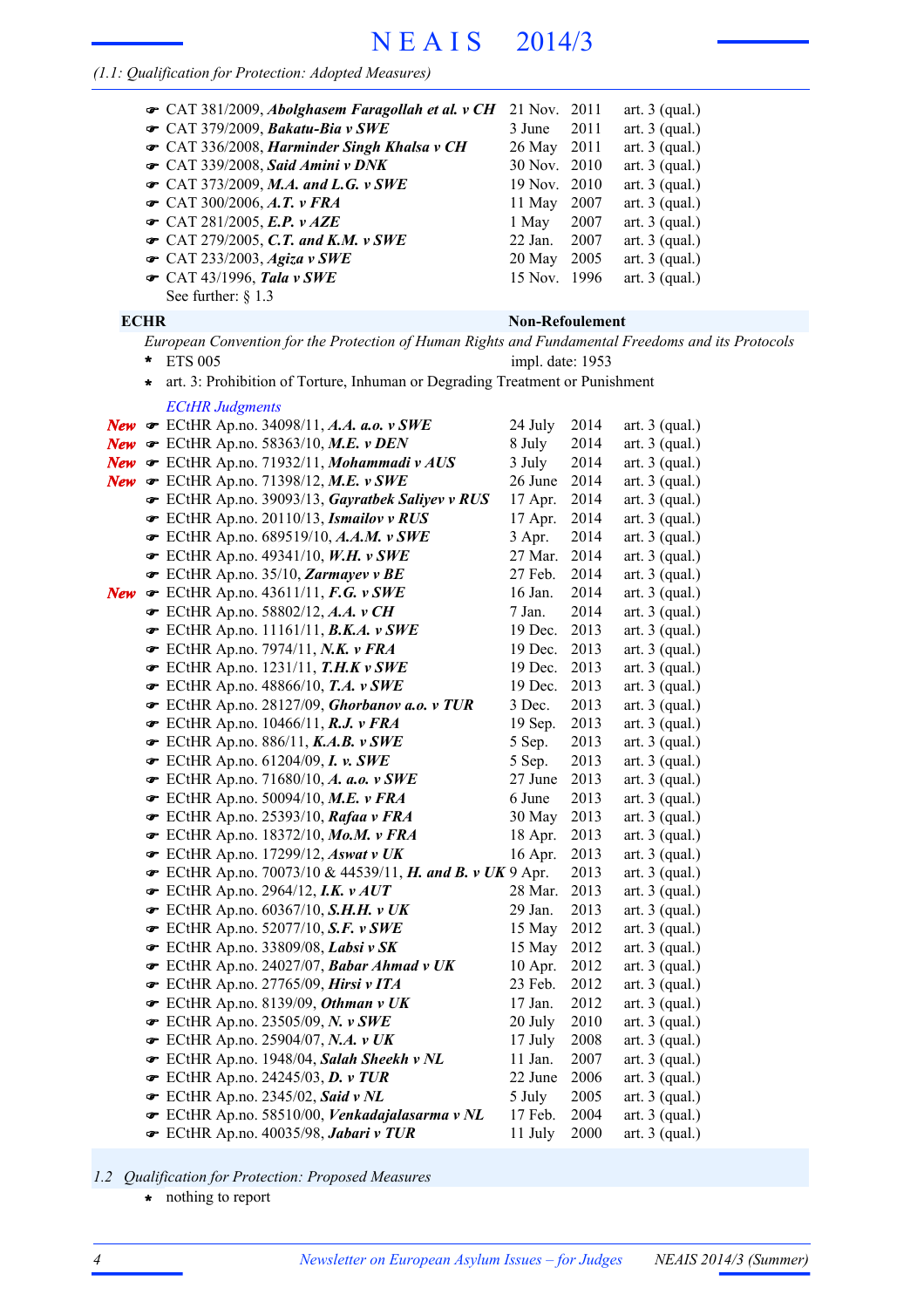*1.3 Qualification for Protection: Jurisprudence*

#### **1.3.1 CJEU Judgments on Qualification for Protection**

- ! CJEU C-175/08, *Abdulla a.o.*, [2 Mar. 2010]
- \* interpr. of Dir. 2004/83: **Qualification** [art. 2(c), 11 & 14]
- ref. from 'Bundesverwaltungsgericht' (Germany) **\***
- \* When the circumstances which resulted in the granting of refugee status have ceased to exist and the *competent authorities of the Member State verify that there are no other circumstances which could* justify a fear of persecution on the part of the person concerned either for the same reason as that initially at issue or for one of the other reasons set out in Article  $2(c)$  of Directive 2004/83, the *standard of probability used to assess the risk stemming from those other circumstances is the same as that applied when refugee status was granted.*
- ! CJEU C-57/09 & C-101/09, *B. and D.*, [9 Nov. 2010]
- \* interpr. of Dir. 2004/83: **Qualification** [art.  $12(2)(b) \&$  (c)]
- ref. from 'Bundesverwaltungsgericht' (Germany) **\***
- \* The fact that a person has been a member of an organisation (which, because of its involvement in *terrorist acts, is on the list forming the Annex to Common Position 2001/931/CFSP on the application of specific measures to combat terrorism) and that that person has actively supported the armed struggle waged by that organisation, does not automatically constitute a serious reason for considering that that person has committed 'a serious non-political crime' or 'acts contrary to the purposes and principles of the United Nations.*
- ! CJEU C-31/09, *Bolbol*, [17 June 2010]
- \* interpr. of Dir. 2004/83: **Qualification** [art.  $12(1)(a)$ ]
- ref. from 'Fővárosi Bíróság' (Hungary) **\***
- \* Right of a stateless person, i.e. a Palestinian, to be recognised as a refugee on the basis of the second *sentence of Article 12(1)(a)*
- ! CJEU C-285/12, *Diakite*, [30 Jan. 2014]
- interpr. of Dir. 2004/83: **Qualification** [art. 15(c)] **\***
- ref. from 'Raad van State' (Belgium) **\***
- *On a proper construction of Art. 15(c) and the content of the protection granted, it must be acknowledged that an internal armed conflict exists, for the purposes of applying that provision, if a State's armed forces confront one or more armed groups or if two or more armed groups confront each other.* **\***

*It is not necessary for that conflict to be categorised as 'armed conflict not of an international character' under international humanitarian law; nor is it necessary to carry out, in addition to an appraisal of the level of violence present in the territory concerned, a separate assessment of the intensity of the armed confrontations, the level of organisation of the armed forces involved or the duration of the conflict.*

- ! CJEU C-364/11, *El Kott a.o.*, [19 Dec. 2012]
- interpr. of Dir. 2004/83: **Qualification** [art. 12(1)(a)] **\***
- ref. from 'Fővárosi Bíróság' (Hungary) **\***
- *The cessation of protection or assistance from organs or agencies of the UN other than the UNHCR 'for any reason' includes the situation in which a person who, after actually availing himself of such protection or assistance, ceases to receive it for a reason beyond his control and independent of his volition. It is for the competent national authorities of the MS responsible for examining the asylum application made by such a person to ascertain, by carrying out an assessment of the application on* an individual basis, whether that person was forced to leave the area of operations of such an organ or agency, which will be the case where that person's personal safety was at serious risk and it was *impossible for that organ or agency to guarantee that his living conditions in that area would be commensurate with the mission entrusted to that organ or agency.* **\***

The fact that a person is ipso facto 'entitled to the benefits of the directive' means that that MS must recognise him as a refugee within the meaning of Article  $2(c)$  of the directive and that person must *automatically be granted refugee status, provided always that he is not caught by Article 12(1)(b) or*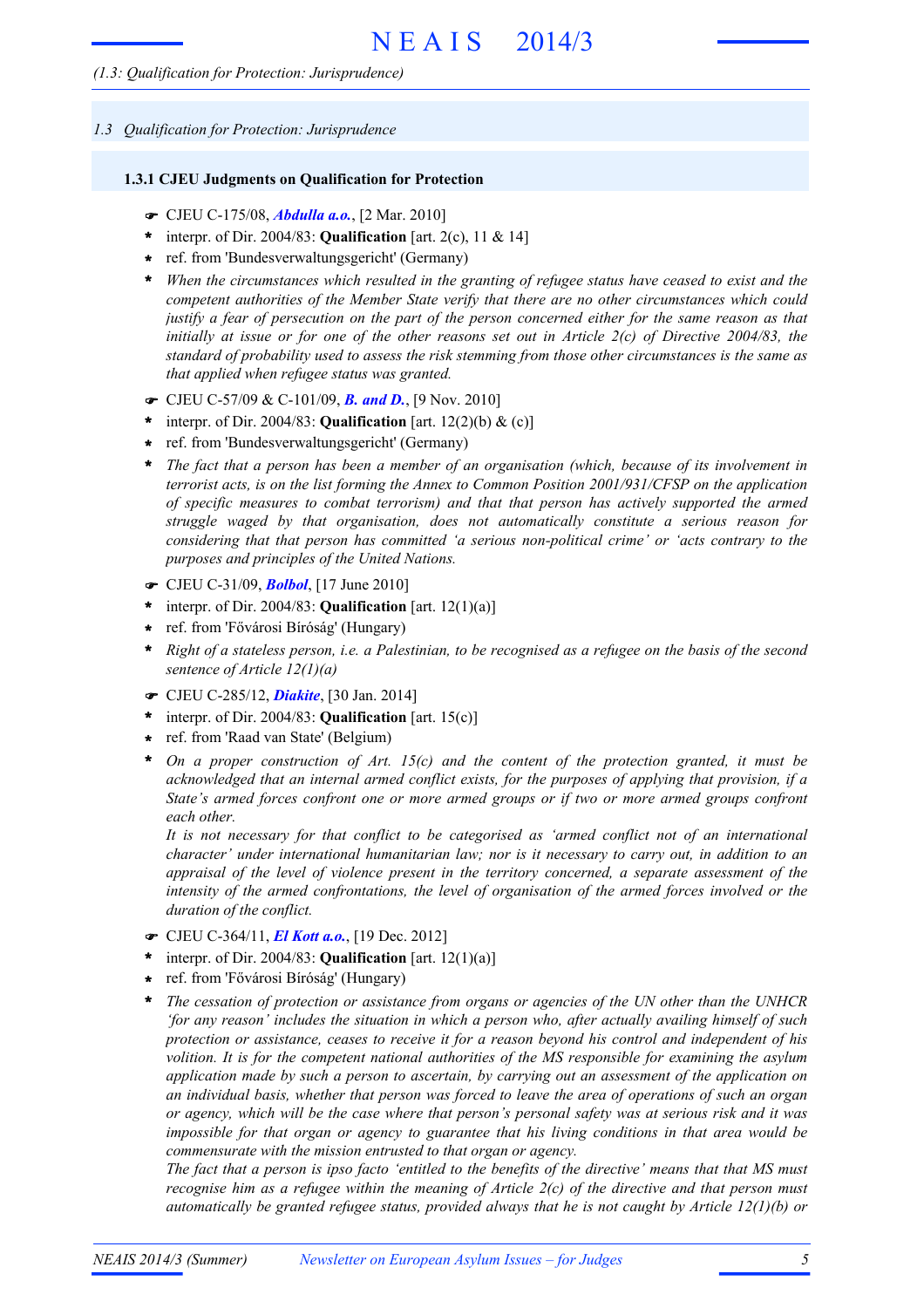*(2) and (3) of the directive.*

- ! CJEU C-465/07, *Elgafaji*, [17 Feb. 2009]
- interpr. of Dir. 2004/83: **Qualification** [art. 2(e), 15(c)] **\***
- ref. from 'Raad van State' (Netherlands) **\***
- *Minimum standards for determining who qualifies for refugee status or for subsidiary protection* **\*** status - Person eligible for subsidiary protection - Article  $2(e)$  - Real risk of suffering serious harm -*Article 15(c) - Serious and individual threat to a civilian's life or person by reason of indiscriminate violence in situations of armed conflict*
- ! CJEU C-604/12, *H.N.*, [8 May 2014]
- interpr. of Dir. 2004/83: **Qualification \***
- ref. from 'Supreme Court' (Ireland) **\***
- *The QD does not preclude a national procedural rule under which an application for subsidiary protection may be considered only after an application for refugee status has been refused, provided that: (1) it is possible to submit the application for refugee status and the application for subsidiary* protection at the same time and,  $(2)$  the national procedural rule does not give rise to a situation in *which the application for subsidiary protection is considered only after an unreasonable length of time, which is a matter to be determined by the referring court.* **\***
- ! CJEU C-277/11, *M.M.*, [22 Nov. 2012]
- interpr. of Dir. 2004/83: **Qualification** [art. 4(1)] **\***
- ref. from 'High Court' (Ireland) **\***
- *The requirement that the MS concerned cooperate with an applicant for asylum, as stated in the second sentence of Article 4(1)QD, cannot be interpreted as meaning that, where a foreign national requests subsidiary protection status after he has been refused refugee status and the competent national authority is minded to reject that second application as well, the authority is on that basis obliged – before adopting its decision – to inform the applicant that it proposes to reject his* application and notify him of the arguments on which it intends to base its rejection, so as to enable *him to make known his views in that regard.* **\***

However, in the case of a system such as that established by the national legislation at issue in the main proceedings, a feature of which is that there are two separate procedures, one after the other, for *examining applications for refugee status and applications for subsidiary protection respectively, it is for the national court to ensure observance, in each of those procedures, of the applicant's* fundamental rights and, more particularly, of the right to be heard in the sense that the applicant must be able to make known his views before the adoption of any decision that does not grant the protection *requested. In such a system, the fact that the applicant has already been duly heard when his application for refugee status was examined does not mean that that procedural requirement may be dispensed with in the procedure relating to the application for subsidiary protection.*

- ! CJEU C-481/13, *Qurbani*, [17 July 2014]
- interpr. of Dir. 2004/83: **Qualification** [art. 14(6)] **\***
- interpr. of **Refugee Convention** [art. 31] **\***
- ref. from 'Oberlandesgericht Bamberg' (Germany) **\***
- *Although the Court accepted in Bolbol (C-31/09) and El Karem (C-364/11) that it had jurisdiction to interpret the provisions of the Geneva Convention to which EU law made a renvoi, it must be noted that the present request for a preliminary ruling contains no mention of any rule of EU law which* makes a renvoi to Article 31 of the Geneva Convention and, in particular, no mention of Article 14(6) *of Directive 2004/83. The point should also be made that the present request contains nothing which suggests that the latter provision is relevant in the case in the main proceedings.* **\***

*Therefore, the Court rules that it has no jurisdiction to reply to the questions referred for a preliminary ruling.*

- ! CJEU C-199/12, *X, Y, Z*, [7 Nov. 2013]
- interpr. of Dir. 2004/83: **Qualification** [art. 9(1)(a); 10(1)(d)] **\***
- ref. from 'Raad van State' (Netherlands) **\***
- *Joined cases C-199, 200, 201/12. The court ruled on the issue whether homosexuals - for the the assessment of the grounds of persecution - may be regarded as being members of a social group.* Art.  $10(1)(d)$  must be interpreted as meaning that the existence of criminal laws, such as those at issue *in each of the cases in the main proceedings, which specifically target homosexuals, supports the* **\***

*New*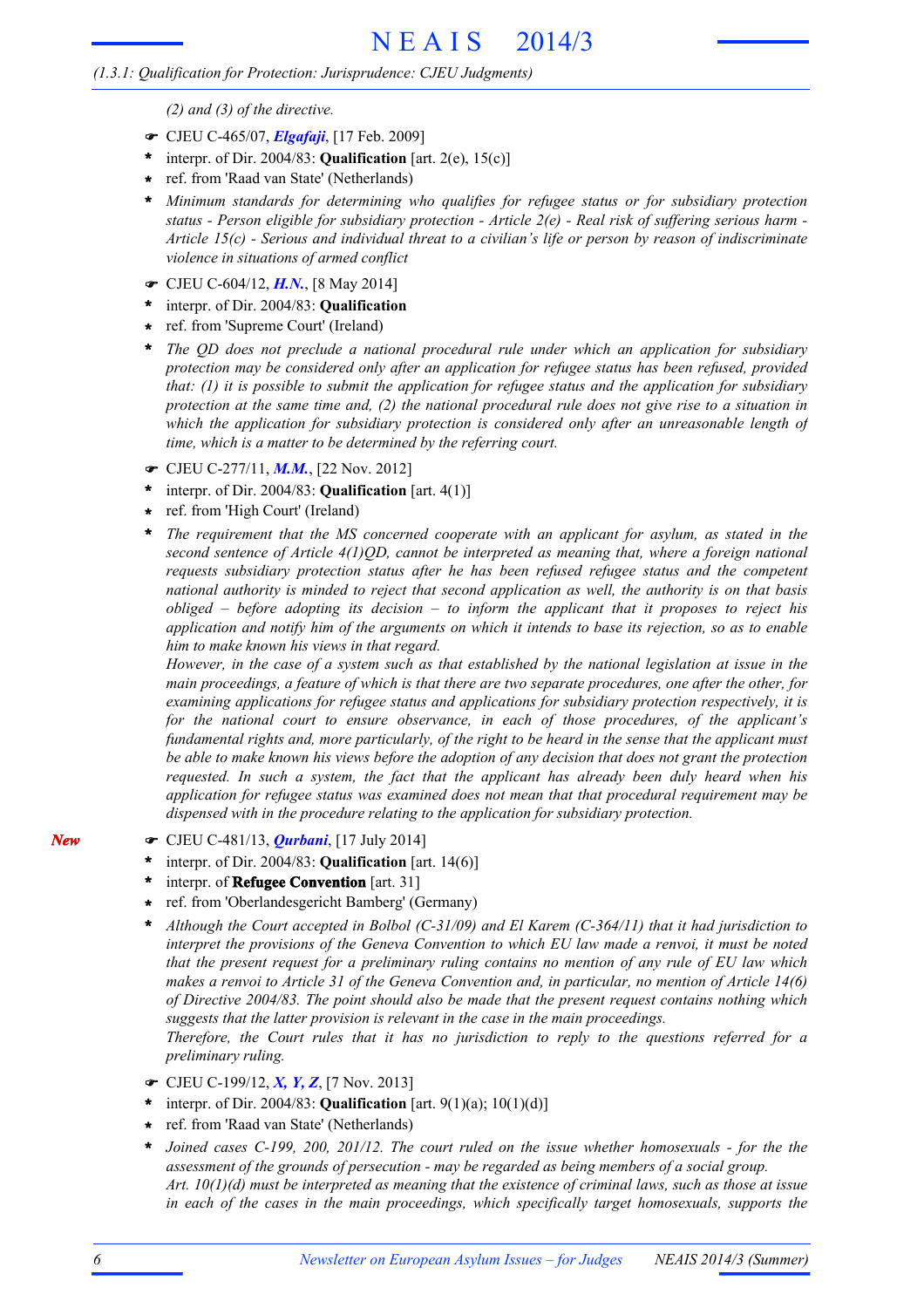*finding that those persons must be regarded as forming a particular social group.*

*Article 9(1), read together with Article 9(2)(c), must be interpreted as meaning that the criminalisation of homosexual acts per se does not constitute an act of persecution. However, a term of imprisonment which sanctions homosexual acts and which is actually applied in the country of origin which adopted such legislation must be regarded as being a punishment which is disproportionate or discriminatory and thus constitutes an act of persecution.*

*Article 10(1)(d), read together with Article 2(c), must be interpreted as meaning that only homosexual acts which are criminal in accordance with the national law of the Member States are excluded from its scope. When assessing an application for refugee status, the competent authorities cannot reasonably expect, in order to avoid the risk of persecution, the applicant for asylum to conceal his homosexuality in his country of origin or to exercise reserve in the expression of his sexual orientation.*

- ! CJEU C-71/11 and C-99/11, *Y. and Z.*, [5 Sep. 2012]
- interpr. of Dir. 2004/83: **Qualification** [art. 2(c) and 9(1)(a)] **\***
- ref. from 'Bundesverwaltungsgericht' (Germany) **\***
- *1. Articles 9(1)(a) QD means that not all interference with the right to freedom of religion which infringes Article 10(1) EU Charter is capable of constituting an 'act of persecution' within the meaning of that provision of the QD;* **\***

 $-$  there may be an act of persecution as a result of interference with the external manifestation of that *freedom, and*

*– for the purpose of determining whether interference with the right to freedom of religion which infringes Article 10(1) EU Charter may constitute an 'act of persecution', the competent authorities must ascertain, in the light of the personal circumstances of the person concerned, whether that* person, as a result of exercising that freedom in his country of origin, runs a genuine risk of, inter alia, *being prosecuted or subject to inhuman or degrading treatment or punishment by one of the actors referred to in Article 6 QD.*

2. Article  $2(c)$  OD must be interpreted as meaning that the applicant's fear of being persecuted is well *founded if, in the light of the applicant's personal circumstances, the competent authorities consider* that it may reasonably be thought that, upon his return to his country of origin, he will engage in *religious practices which will expose him to a real risk of persecution. In assessing an application for refugee status on an individual basis, those authorities cannot reasonably expect the applicant to abstain from those religious practices.*

# **1.3.2 CJEU pending cases on Qualification for Protection**

- ! CJEU C-148/13, *A, B, C.*
- interpr. of Dir. 2004/83: **Qualification \***
- AG: 17 Jul 2014 **\***
- ref. from 'Raad van State' (Netherlands) **\***
- **\*** *Joined cases: C-148, 149, 150/13. On how to establish homosexual orientation.*
- ! CJEU C-562/13, *Abdida*
- interpr. of Dir. 2004/83: **Qualification** [art. 15(b)] **\***
- AG: 4 Sep 2014 **\***
- ref. from 'Arbeidshof Brussel' (Belgium) **\***
- *On the question to what type of medical treatment an asylum seeker is entitled pending appeal and whether this should have suspensive effect.* **\***
- ! CJEU C-542/13, *M'Bodj*
- interpr. of Dir. 2004/83: **Qualification** [art. 20(3), 28(2), 29(2)] **\***
- AG: 17 Juli 2014 **\***
- ref. from 'Grondwettelijk Hof' (Belgium) 26-09-2013 **\***
- \* On the differences on the right to benefits between a disabled TCN authorised by a Member State to *reside in its territory for medical reasons, and a disabled TCN benefiting from subsidiary protection status.*
- ! CJEU C-472/13, *Shepherd*
- interpr. of Dir. 2004/83: **Qualification** [art. 9(2)+12(2)] ref. from 'Bayerisches Verwaltungsgericht München' (Germany) **\***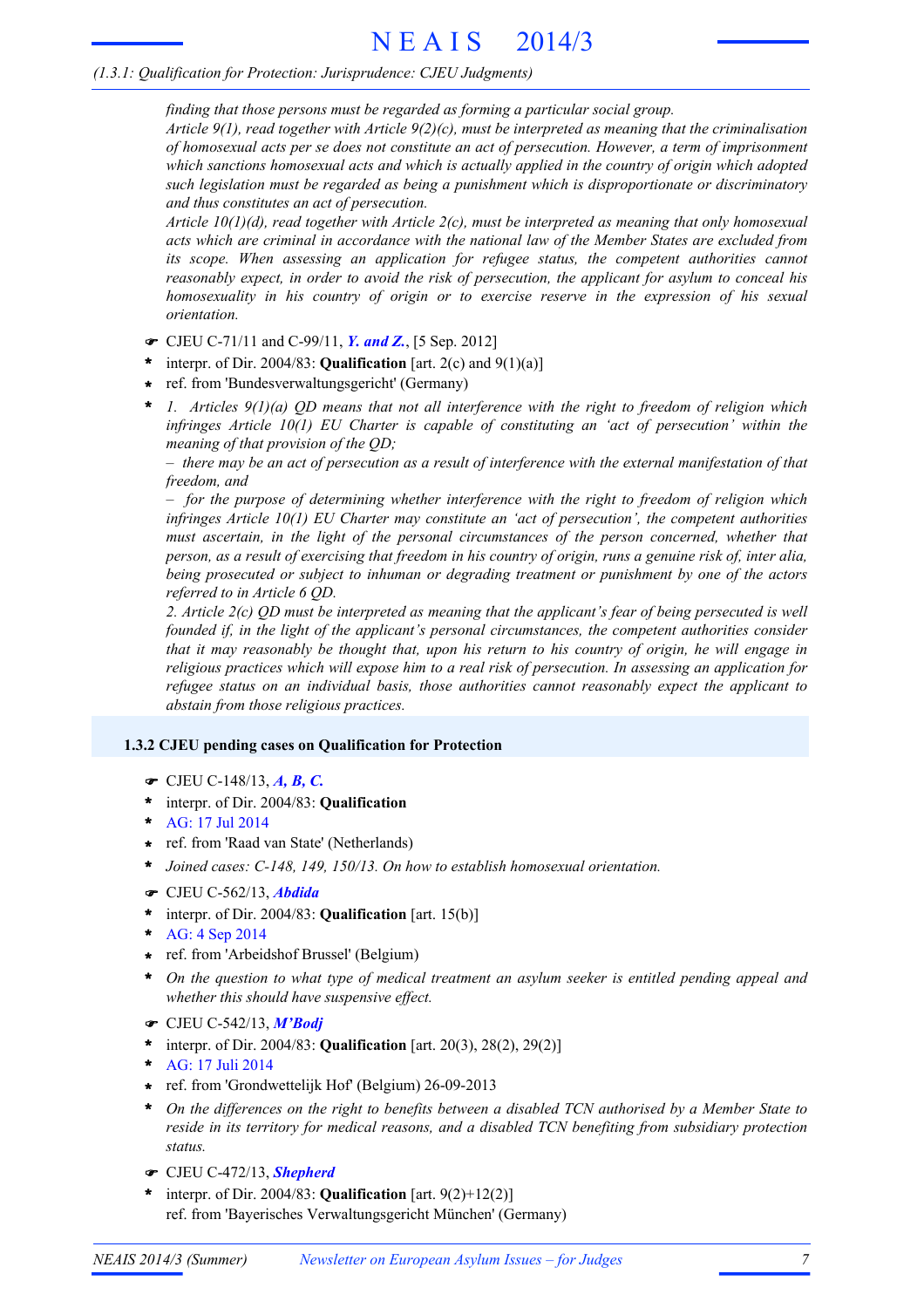#### *(1.3.2: Qualification for Protection: Jurisprudence: CJEU pending cases)*

- *On the meaning of persecution in the context of a person who cannot reconcile the performance of* **\*** *military service with his conscience and is faced with dishonourable discharge from the army, the imposition of a prison sentence and the social ostracism and disadvantages associated therewith.*
- ! CJEU C-373/13, *T.*
- interpr. of Dir. 2004/83: **Qualification** [art. 21(2)+(3)] **\***
- ref. from 'Verwaltungsgerichtshof Baden Württemberg' (Germany) **\***
- *Is the revocation or termination of the residence permit issued to a beneficiary of refugee status (by expulsion under national law, for example) permissible under European Law only in cases where the conditions laid down in Article 21(3) in conjunction with (2) of the Qual.Dir (I or II) are satisfied?* **\***

#### **1.3.3 ECtHR Judgments and decisions on Qualification for Protection**

- ! ECtHR Ap.no. 71680/10, *A. a.o. v SWE*, [27 June 2013]
- no violation of *ECHR* [art. 3 (qual.)] **\***
- *The eight cases concerned ten Iraqi nationals having applied for asylum in Sweden. Their applications had been rejected by the Swedish Migration Board and the Migration Board, and the ECtHR noted that both of these authorities had given extensive reasons for their decisions. The Court further noted* that the general situation in Iraq was slowly improving, and concluded that it was not so serious as to cause by itself a violation of art. 3 in the event of a person's return to the country. For all ten *applicants, the Court considered that relocation to other regions of Iraq would be a reasonable alternative.* **\***

The applicants in two of the cases alleged to be at risk of being victims of honour-related crimes, and the Court found that the events that had led the applicants to leave Iraq strongly indicated that they would be in danger upon return to their home towns. The Court also found these applicants unable to *seek protection from the authorities in their home regions of Iraq, nor would any protection provided be effective, given reports that 'honour killings' were being committed with impunity. However, these two applicants were considered able to relocate to regions away from where they were persecuted by* a family or clan, as tribes and clans were region-based powers and there was no evidence to show that *the relevant clans or tribes in their cases were particularly influential or powerful or connected with the authorities or militia in Iraq. Furthermore, the two applicants were both Sunni Muslims and there* was nothing to indicate that it would be impossible or even particularly difficult for them to find a place to settle where they would be part of the majority or, in any event, be able to live in relative *safety.*

*The applicants in the other six cases were Iraqi Christians whom the Court considered able to relocate to the three northern governorates of Dahuk, Erbil and Sulaymaniyah, forming the Kurdistan Region of northern Iraq. According to international sources, this region was a relatively safe area where the rights of Christians were generally being respected and large numbers of this group had already found refuge. The Court pointed to the preferential treatment given to the Christian group as compared to others wishing to enter the Kurdistan Region, and to the apparent availability of identity documents for that purpose. Neither the general situation in that region, including that of the Christian minority, nor any of the applicants' personal circumstances indicated the existence of a risk of inhuman or degrading treatment. Furthermore, there was no evidence to show that the general living conditions would not be reasonable, the Court noting in particular that there were jobs available in Kurdistan and that settlers would have access to health care as well as financial and other support from UNHCR and local authorities.*

- ! ECtHR Ap.no. 34098/11, *A.A. a.o. v SWE*, [24 July 2014]
- no violation of *ECHR* [art. 3 (qual.)] **\***
- The applicants were four Somali citizens, a father and his three children born in 1990, 1994 and 1997. *They applied for asylum in Sweden, claiming to be members of the Sheikal clan and having lived together in southern Somalia since 1999. The Swedish authorities, referring to language analysis and to their various explanations as well as A.A.'s several passport stamps from Somaliland and northern* Somalia, found it much more likely that they had been living in Somaliland for years before leaving for *Sweden, and that they could consequently be returned there.* **\***

*While there were no indications that the applicants had any affiliations with the majority Isaaq clan in Somaliland, the ECtHR found strong reasons to question the veracity of the applicants' account of their origin in southern Somalia and their denial of any ties with northern Somalia. They could therefore be expected to provide a satisfactory explanation for the discrepancies alleged by the*

*New*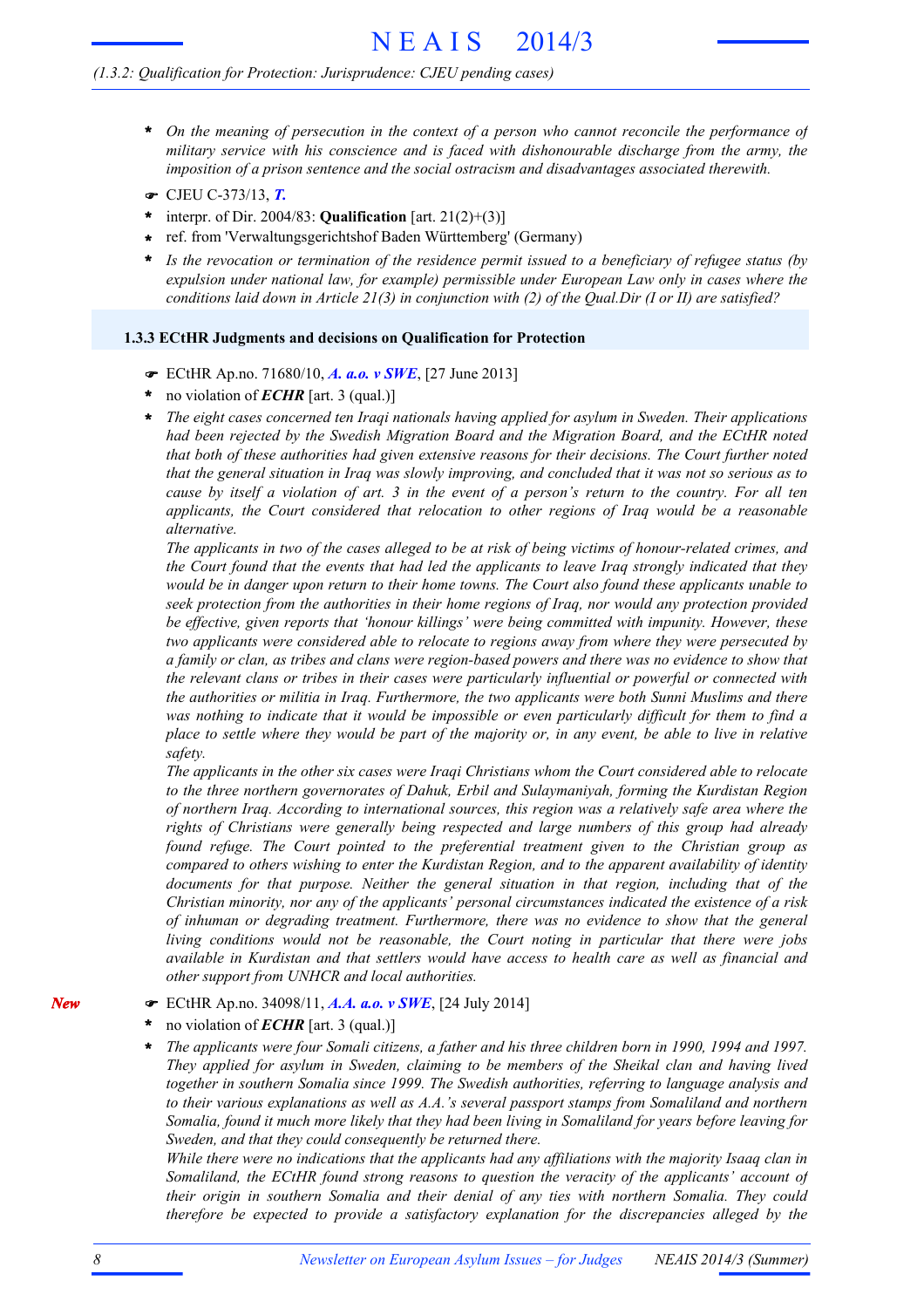*Swedish authorities. Such explanation had not been provided, and the Court further noted that the applicants had not contested the findings of the language analyst before the domestic authorities, and that A.A. had provided contradictory statements about a crucial event and had been vague about the situation in southern and central Somalia.*

*Against this background, the Court was satisfied that the assessment by the Swedish authorities that the applicants must have been former residents of Somaliland before leaving Somalia, was adequate and sufficiently supported by relevant materials. At the same time the Court noted the intention to remove the applicants directly to Somaliland, and that a fresh assessment would have to be made by the Swedish authorities in case the applicants should not gain admittance to Somaliland. Their deportation to Somaliland would therefore not involve a violation of art. 3.*

- ! ECtHR Ap.no. 58802/12, *A.A. v CH*, [7 Jan. 2014]
- violation of *ECHR* [art. 3 (qual.)] **\***
- *The applicant was a Sudanese asylum seeker, claiming to originate from the region of North Darfur.* He alleged to have fled his village after it had been attacked and burnt down by the Janjaweed militia *that had killed his father and many other inhabitants, and mistreated himself.* **\***

*The ECtHR noted that the security and human rights situation in Sudan is alarming and has deteriorated in the last few months. Political opponents of the government are frequently harassed, arrested, tortured and prosecuted, such risk affecting not only high-profile people, but anyone merely suspected of supporting opposition movements.*

*As the applicant had been a member of the Darfur rebel group SLM-Unity in Switzerland for several years, the Court noted that the Sudanese government monitors activities of political opponents abroad. While acknowledging the difficulty in assessing cases concerning sur place activities, the Court had regard to the fact that the applicant had joined the organisation several years before launching his* present asylum request when it was not foreseeable for him to apply for asylum a second time. In view of the importance of art. 3 and the irreversible nature of the damage that results if the risk of ill*treatment materialises, the Court preferred to assess the claim on the grounds of the political activities* effectively carried out by the applicant. As he might at least be suspected of being affiliated with an *opposition movement, the Court found substantial grounds for believing that he would be at risk of being detained, interrogated and tortured on arrival at the airport in Sudan.*

- ! ECtHR Ap.no. 689519/10, *A.A.M. v SWE*, [3 Apr. 2014]
- no violation of *ECHR* [art. 3 (qual.)] **\***
- *The applicant was an Iraqi Sunni Muslim originating from Mosul. Despite certain credibility issues concerning an alleged arrest warrant and in absentia judgment, the ECtHR considered him to be at real risk of ill-treatment by al-Qaeda in Iraq due to his refusal to apologise for offensive religious statements and to having had an unveiled woman in his employment.* **\***

*Based on considerations similar to those in the above mentioned case of W.H. v. Sweden, however, the Court found that the applicant would be able to relocate safely in KRI. Therefore his deportation* would not involve a violation of art. 3 provided that he is not returned to parts of Iraq situated outside *KRI. One dissenting judge considered this to be insufficient in order to comply with the guarantees for internal relocation as required under the Court's case law.*

- ! ECtHR Ap.no. 17299/12, *Aswat v UK*, [16 Apr. 2013]
- violation of *ECHR* [art. 3 (qual.)] **\***
- *An alleged international terrorist who had been detained in the UK pending extradition to the USA claimed that such extradition would not be compatible with art. 3. The case was originally processed together with Babar Ahmad a.o. v. UK (24027/07), but was adjourned in order to obtain further information. The Court distinguished this case from the former one, due to the severity of the applicant's mental health condition. In light of the medical evidence there was a real risk that extradition would result in a significant deterioration of the applicant's mental and physical health, amounting to treatment in breach of art. 3. The Court pointed to his uncertain future in an undetermined institution, possibly the highly restrictive regime in the 'supermax' prison ADX Florence, and to the different and potentially more hostile prison environment than the high-security psychiatric hospital in the UK where the applicant was currently detained.* **\***
- ! ECtHR Ap.no. 11161/11, *B.K.A. v SWE*, [19 Dec. 2013]
- no violation of *ECHR* [art. 3 (qual.)] **\***
- *The applicant was an Iraqi citizen, a Sunni Muslim from Baghdad. He claimed to be at risk of persecution because he had worked as a professional soldier in 2002-03 during the Saddam Hussein regime and had been a member of the Ba'ath party, and because of a blood feud after he had* **\***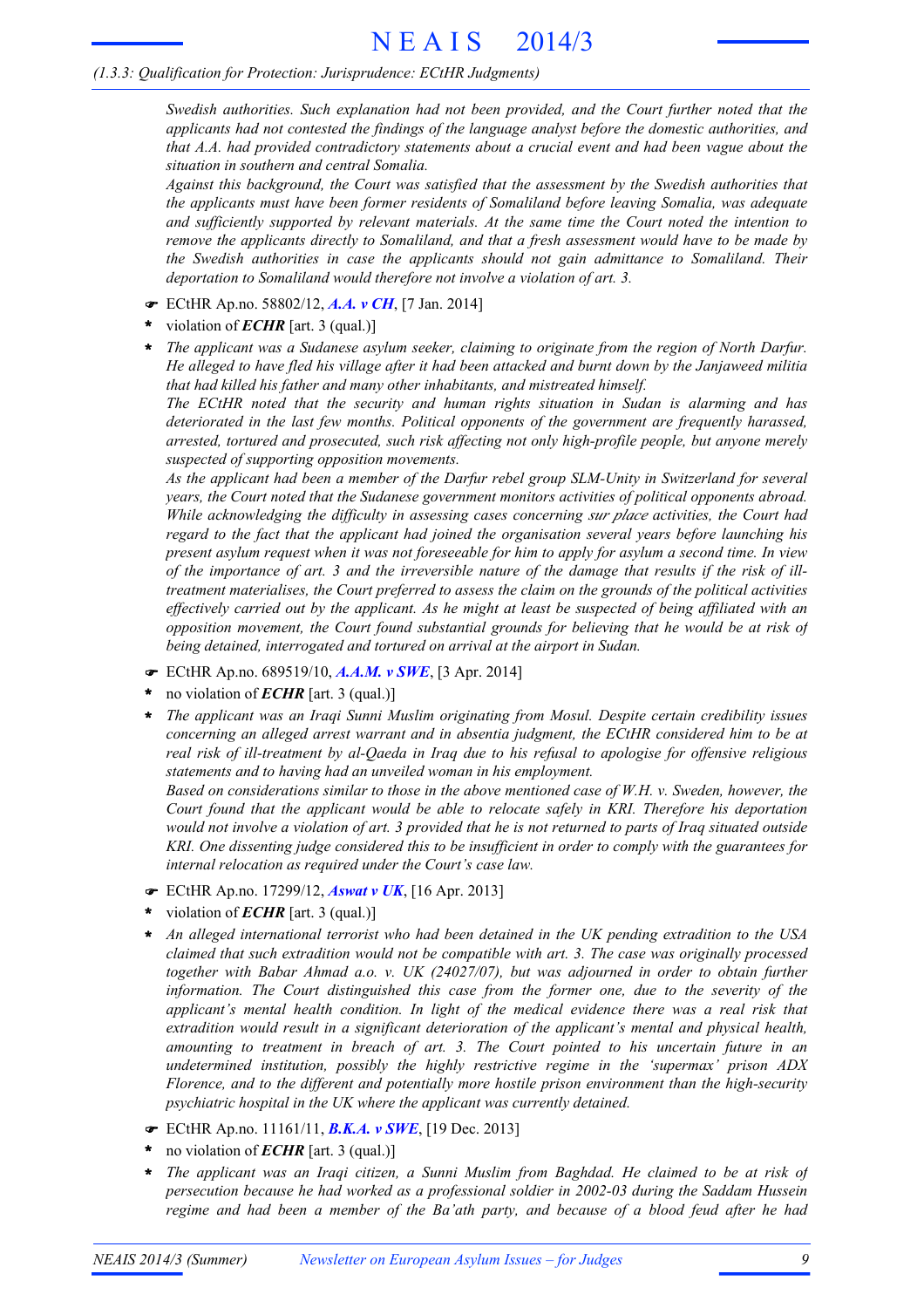*accidentally shot and killed a relative in Iraq.*

*The ECtHR first considered the general situation in Iraq, and referred to international reports attesting to a continued difficult situation, including indiscriminate and deadly attacks by violent groups, discrimination and heavy-handed treatment by authorities. In the Court's view, though, it appeared that the overall situation has been slowly improving since the peak in violence in 2007, and* the Court saw no reason to alter the position taken in this respect four years ago in the case of  $F.H.$   $v.$ *Sweden (20 January 2009). It noted that the applicant had not claimed that the general circumstances on their own would preclude return, but asserted that this situation together with his personal circumstances would put him at risk of treatment prohibited by art. 3.*

*As regards the applicant's personal situation, the Court noted that the Swedish Migration Court had found his story coherent and detailed. The Court considered former members of the Ba'ath party and* the military to be at risk today only in certain parts of Iraq and only if some other factors are at hand, *such as the individual having held a prominent position in either organisation. Given the long time passed since the applicant left these organisations and the fact that neither he nor his family had received any threats because of this involvement for many years, the Court found no indication of risk of ill-treatment on this account. However, it did accept the Swedish Court's assessment of the risk of* retaliation and ill-treatment from his relatives as part of the blood feud, noting that it may be very *difficult to obtain evidence in such matters.*

While the applicant was thus at risk of treatment contrary to art. 3, the Court accepted the domestic *authorities' finding that these threats were geographically limited to Diyala and Baghdad and that he* would be able to settle in another part of Iraq, for instance in Anbar the largest province in the country. In a dissenting opinion, one of the judges held this finding to reflect a failure to test the *requisite guarantees in connection with internal relocation of applicants under art. 3.*

- ! ECtHR Ap.no. 24027/07, *Babar Ahmad v UK*, [10 Apr. 2012]
- no violation of *ECHR* [art. 3 (qual.)] **\***
- *In a case concerning six alleged international terrorists who have been detained in the UK pending extradition to the USA, the Court held that neither their conditions of detention at a 'supermax' prison in USA (ADX Florence) nor the length of their possible sentences (mandatory sentence of life imprisonment without the possibility parole for one of the applicants, and discretionary life sentences for the others) would make such extradition being in violation of art. 3.* **\***
- ! ECtHR Ap.no. 15576/89, *Cruz Varas v SWE*, [20 Mar. 1991]
- no violation of *ECHR* [art. 3 (qual.)] **\***
- *Recognizing the extra-territorial effect of Art. 3 similarly applicable to rejected asylum seekers; finding no Art. 3 violation in expulsion of Chilean national denied asylum, noting that risk assessment by State Party must be based on facts known at time of expulsion.* **\***
- ! ECtHR Ap.no. 24245/03, *D. v TUR*, [22 June 2006]
- violation of *ECHR* [art. 3 (qual.)] **\***
- *Deportation of woman applicant in view of the awaiting execution of severe corporal punishment in Iran would constitute violation of Art. 3, as such punishment would inflict harm to her personal dignity and her physical and mental integrity; violation of Art. 3 would also occur to her husband and daughter, given their fear resulting from the prospective ill-treatment of D.* **\***
- ! ECtHR Ap.no. 43611/11, *F.G. v SWE*, [16 Jan. 2014]
- no violation of *ECHR* [art. 3 (qual.)] **\***
- Case referred to the Grand Chamber (2 June 2014) **\***
- An Iranian is refused asylum in Sweden and faces expulsion to Iran. The Court is divided (4-3) as to *the question whether the applicant risks religious persecution in Iran.* **\***
- ! ECtHR Ap.no. 39093/13, *Gayratbek Saliyev v RUS*, [17 Apr. 2014]
- violation of *ECHR* [art. 3 (qual.)] **\***
- *The applicant was a Kyrgyz citizen of Uzbek ethnicity, wanted in Kyrgyzstan for violent offences allegedly committed during inter-ethnic riots in 2010. He was detained pending extradition, and released in 2013. His application for asylum in Russia had been refused.* **\***

*Considering the widespread and routine use of torture and other ill-treatment by law-enforcement agencies in the southern part of Kyrgyzstan in respect of members of the Uzbek community to which the applicant belonged, the impunity of law enforcement officers and the absence of sufficient safeguards for the applicant in the requesting country, the ECtHR found it substantiated that he would* face a real risk of ill-treatment if returned to Kyrgyzstan. That risk was not considered to be excluded

*New*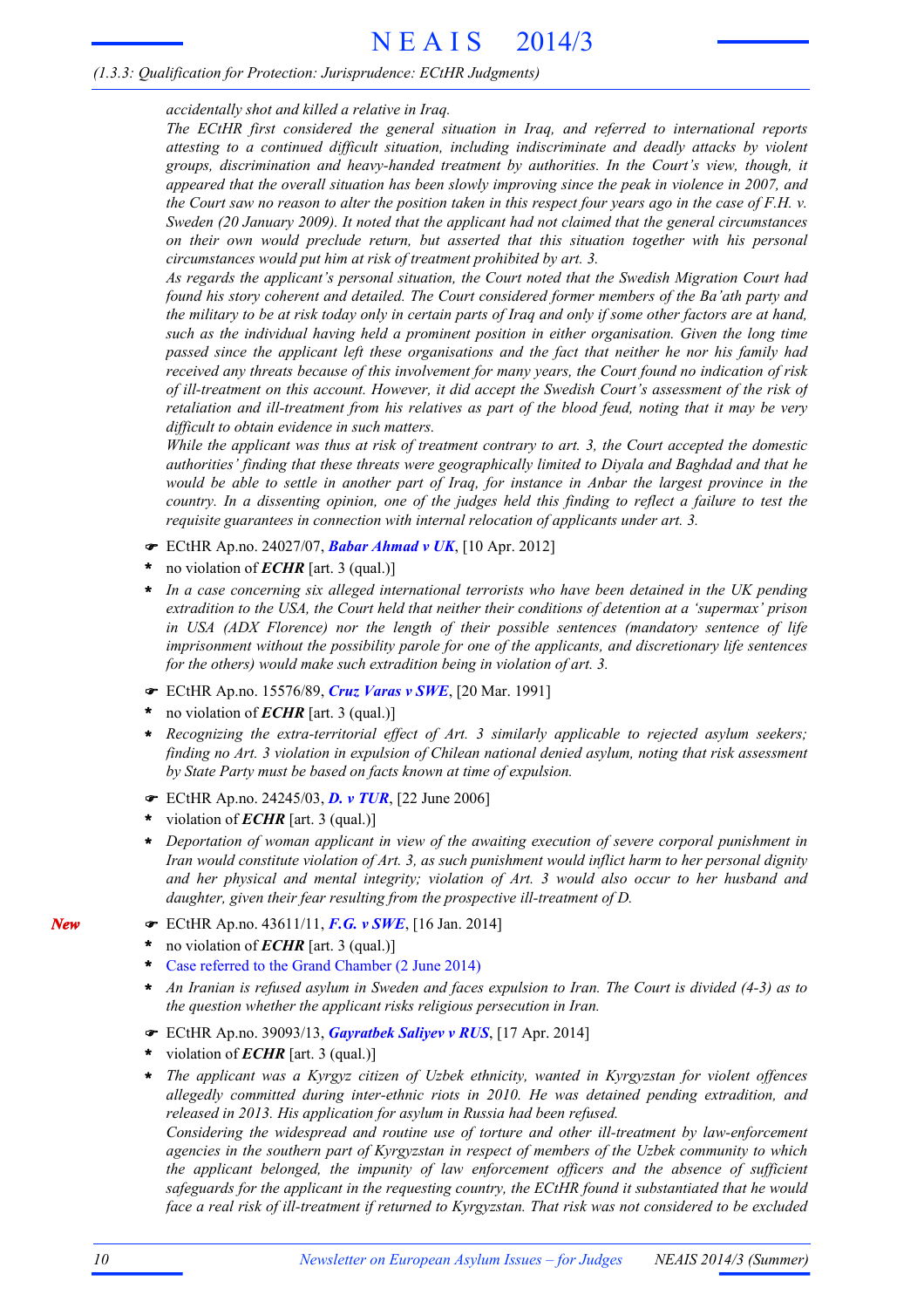*by diplomatic assurances from the Kyrgyz authorities, as invoked by Russia. Art. 3 would therefore be* violated in case of his extradition to Kyrgyzstan. Also violation of art.  $5(4)$  due to length of detention *appeal proceedings.*

- ! ECtHR Ap.no. 28127/09, *Ghorbanov a.o. v TUR*, [3 Dec. 2013]
- violation of *ECHR* [art. 3 (qual.)] **\***
- *The applicants were 19 Uzbek citizens who had been recognised as refugees by the UNHCR both in Iran and in Turkey, and the Turkish authorities had issued them asylum-seeker cards as well as temporary residence permits. Nonetheless, they had been summarily deported from Turkey to Iran twice in 2008.* **\***

While the complaint that they had been at risk of further deportation from Iran to Uzbekistan had been *declared manifestly ill-founded by the ECtHR as the applicants had been living in Iran as recognised refugees for several years before entering Turkey, this complaint concerned the circumstances of their deportation from Turkey. The Court held these circumstances to have caused feelings of despair and fear as they were unable to take any step to prevent their removal in the absence of procedural safeguards, and the Turkish authorities had carried out the removal without respect for the applicants' status as refugees or for their personal circumstances in that most of the applicants were children who* had a stable life in Turkey. Thus, the Court concluded that the suffering had been severe enough to be *categorised as inhuman treatment. Violation of Art. 3, 5(1) and 5(2).*

- ! ECtHR Ap.no. 70073/10 & 44539/11, *H. and B. v UK*, [9 Apr. 2013]
- no violation of *ECHR* [art. 3 (qual.)] **\***
- *Both cases concerned the removal to Kabul of failed Afghan asylum seekers who had claimed to be at* risk of ill-treatment by Taliban in Afghanistan due to their past work as a driver for the UN and as an *interpreter for the US forces, respectively. Given the similar factual and legal background the ECtHR decided to join the two cases. The UK Government was proposing to remove the applicants directly to Kabul, and the cases therefore essentially deal with the adequacy of Kabul as an internal flight alternative. It had not been claimed that the level of violence in Afghanistan was such that any removal there would necessarily breach ECHR art. 3. The Court found no evidence to suggest that* there is a general situation of violence such that there would be a real risk of ill-treatment simply by *virtue of being returned to Afghanistan.* **\***

The Court pointed to the disturbing picture of attacks carried out by the Taliban and other armed anti*government forces in Afghanistan on civilians with links to the international community, with targeted killing of civilians associated with, or perceived as supporting, the Afghan Government or the international community. Thus, the Court quoted reports about an 'alarming trend' of the assassination of civilians by anti-government forces, and the continuing conduct of a campaign of intimidation and assassination. At the same time the Court considered that there is insufficient* evidence at the present time to suggest that the Taliban have the motivation or the ability to pursue *low level collaborators in Kabul or other areas outside their control.*

H, had left the Wardak province as an infant and had moved to Kabul where he had lived most of his life with his family. He had worked as a driver for the UN in Kabul between 2005 and 2008. Like the UK authorities, the ECtHR found no reason to suggest either that he had a high profile in Kabul such that he would remain known there or that he would be recognised elsewhere in Afghanistan as a result *of his work.*

*B. had until early 2011 worked as an interpreter for the US forces in Kunar province with no particular profile, and had not submitted any evidence or reason to suggest that he would be identified* in Kabul or that he would come to the adverse attention of the Taliban there. The Court pointed out that the UK Tribunal had found him to be an untruthful witness and found no reason to depart from this finding of fact. As regards B.'s claim that he would be unable to relocate to Kabul because he would be destitute there, the ECtHR noted that he is a healthy single male of 24 years, and found that *he had failed to submit evidence suggesting that his removal to Kabul, an urban area under Government control where he still has family members including two sisters, would be in violation of art. 3.*

- ! ECtHR Ap.no. 24573/94, *H.L.R. v FRA*, [27 Apr. 1997]
- no violation of *ECHR* [art. 3 (qual.)] **\***
- Finding no violation of Article 3 in case of expulsion of a citizen of Columbia as there was no 'relevant *evidence' of risk of ill-treatment by non-state agents, whereby authorities 'are not able to obviate the risk by providing adequate protection'.* **\***
- ! ECtHR Ap.no. 27765/09, *Hirsi v ITA*, [23 Feb. 2012]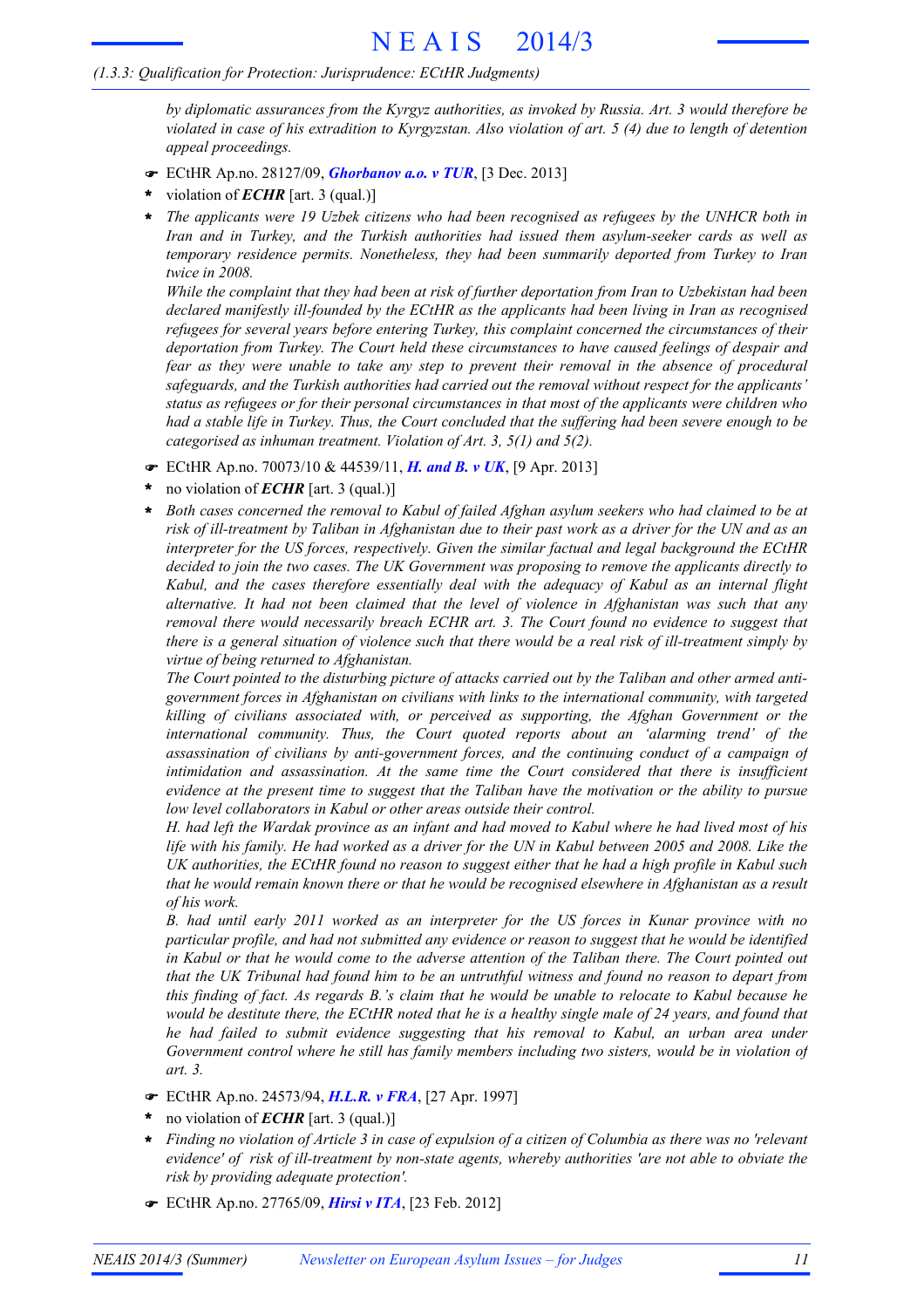# N E A I S 2014/3

#### *(1.3.3: Qualification for Protection: Jurisprudence: ECtHR Judgments)*

- $\text{interpr. of } \mathbf{ECHR}$  [art. 3 (qual.)]
- *For the first time the Court applied Article 4 of Protocol no. 4 (collective expulsion) in the* circumstance of aliens who were not physically present on the territory of the State, but in the high seas. Italy was also held responsible for exposing the aliens to a treatment in violation with article 3 *ECHR, as it transferred them to Libya 'in full knowledge of the facts' and circumstances in Libya.* **\***
- ! ECtHR Ap.no. 61204/09, *I. v. SWE*, [5 Sep. 2013]
- violation of *ECHR* [art. 3 (qual.)] **\***
- *A family of Russian citizens of Chechen origin applied for asylum in Sweden and submitted that they had been tortured in Chechnya and were at risk of further ill-treatment upon return to Russia. Despite the current situation in Chechnya, the ECtHR considers the unsafe general situation not sufficiently serious to conclude that the return of the applicants to Russia would amount to a violation of art. 3.* **\***

*As far as the applicants' individual situation is concerned, the ECtHR notes that the Swedish* authorities did not as such question that Mr. I had been subjected to torture. However, they had found that he had not established with sufficient certainty why he had been subjected to it and by whom, and had thus found reason to question the credibility of his statements. In line with the Swedish authorities, the ECtHR finds that the applicants had failed to make it plausible that they would face a real risk of *ill-treatment.*

*However, the Court emphasises that the assessment of a real risk for the persons concerned must be made on the basis of all relevant factors which may increase the risk of ill-treatment. Due regard should be given to the possibility that a number of individual factors may not, when considered separately, constitute a real risk, but when taken cumulatively and considered in a situation of general violence and heightened security, the same factors may give rise to a real risk.*

It was noted that Mr. I has significant and visible scars on his body, and the medical certificates held that the wounds could be consistent with his explanations as to both timing and extent of the ill*treatment. Thus, in case of a body search in connection with his possible detention and interrogation by the FSB or local law-enforcement officials upon return, these would immediately see that Mr. I has been subjected to ill-treatment in recent years, which could indicate that he took active part in the second war in Chechnya. Taking those factors cumulatively, in the special circumstances of the case, the Court finds that there were substantial grounds for believing that the applicants would be exposed to a real risk of treatment contrary to art. 3 if deported to Russia.*

- ! ECtHR Ap.no. 2964/12, *I.K. v AUT*, [28 Mar. 2013]
- violation of *ECHR* [art. 3 (qual.)] **\***
- *The applicant was a Russian of Chechen origin, claiming that his removal to Russia would expose him to risk of ill-treatment as his family had been persecuted in Chechnya. His father had been working the security services of former separatist President Maskarov, and had been murdered in 2001. The applicant claimed to have been arrested four times, threatened and at least once severely beaten by* Russian soldiers in the course of an identity check in 2004. Together with his mother, he left Chechnya *in 2004 and applied for asylum in Austria later that year. Both asylum applications were dismissed.* **\***

*While the applicant had withdrawn his appeal, allegedly due to wrong legal advice, his mother was recognised as a refugee and granted asylum in appeal proceedings in 2009. The Austrian authorities did not, in the applicant's subsequent asylum proceedings, examine the connections between his and his mother's cases, but held that his reasons for flight had been sufficiently thoroughly examined in the first proceedings.*

*The ECtHR was not persuaded that the applicant's grievance had been thoroughly examined, and therefore assessed his case in the light of the domestic authorities' findings in his mother's case which* had accepted her reasons for flight as credible. There was no indication that the applicant would be at a lesser risk of persecution upon return to Russia than his mother, and the alternative of staying in *other parts of Russia had been excluded in her case as well.*

*In addition to the assessment of the applicant's individual risk, the Court observed the regularly occurring human rights violations and the climate of impunity in Chechnya, notwithstanding the relative decrease in the activity of armed groups and the general level of violence. The Court referred* to is numerous judgments finding violations of ECHR arts. 2 and 3, and to reports about practices of *reprisals and collective punishment of relatives and suspected supporters of alleged insurgents as well as occurrences of targeted human rights violations.*

*While there were thus substantial grounds to believe that the applicant would face a real risk of treatment contrary to art. 3 if returned to Russia, his mental health status – described as posttraumatic stress disorder and depression – was not found to amount to such very exceptional*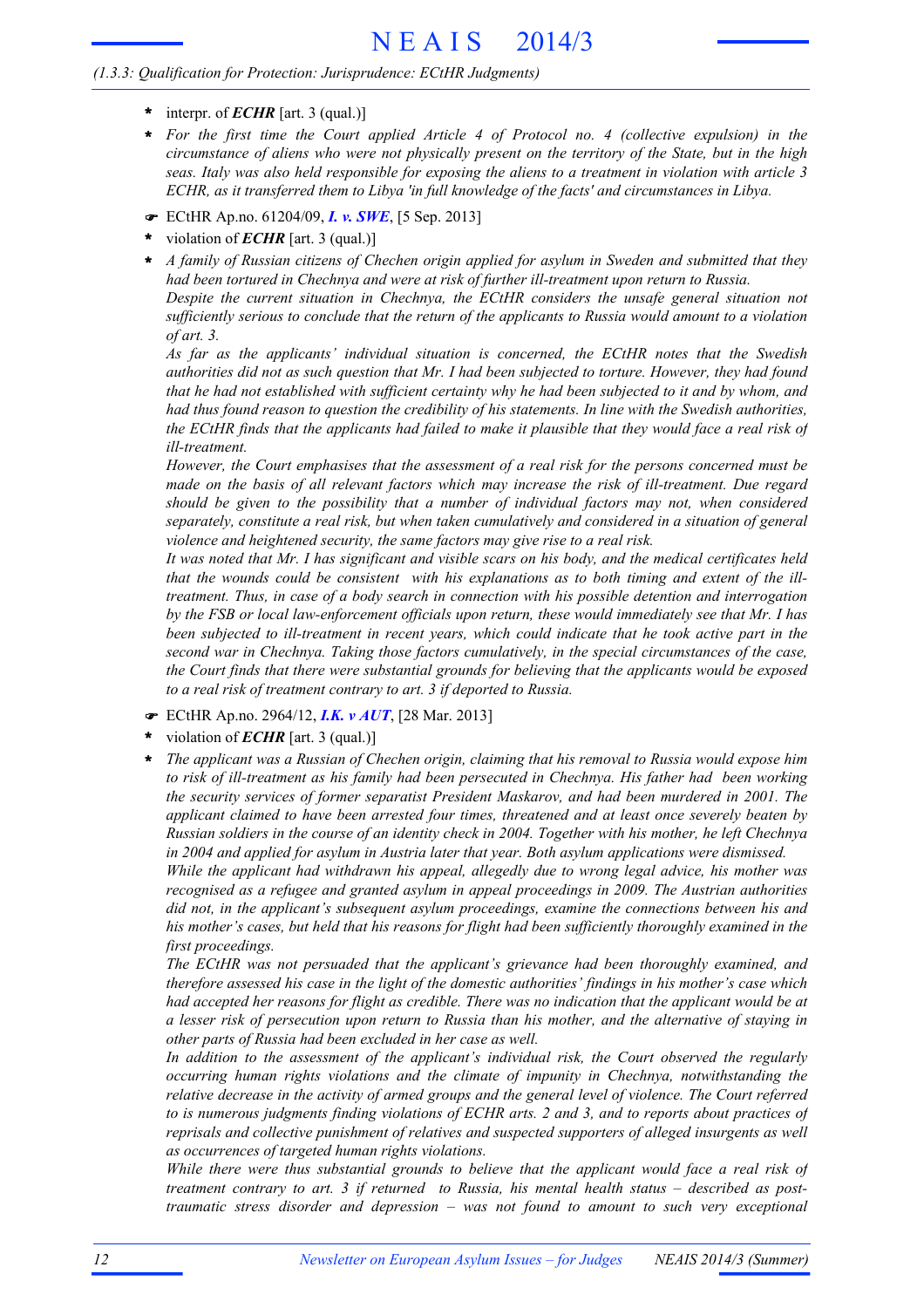*circumstances as required to raise a separate issue under art. 3.*

- ! ECtHR Ap.no. 20110/13, *Ismailov v RUS*, [17 Apr. 2014]
- violation of *ECHR* [art. 3 (qual.)] **\***
- *The applicant was an Uzbek citizen whose extradition to Uzbekistan had been requested. The extradition request had been refused, and in parallel proceedings his application for asylum in Russia was refused.* **\***

*The ECtHR held the general human rights situation in Uzbekistan to be 'alarming', the practice of torture in police custody being described as 'systematic' and 'indiscriminate', and confirmed that the issue of ill-treatment of detainees remains a pervasive and enduring problem. As to the applicant's personal situation, the Court observed that he was wanted by the Uzbek authorities on charges of participating in a banned religious extremist organisation, 'the Islamic Movement of Uzbekistan', and a terrorist organisation, 'O'zbekiston Islomiy Harakati' and that he was held to be plotting to destroy the constitutional order of Uzbekistan. The Court referred to various international reports and its own* findings in a number of judgments, pointing to the risk of ill treatment which could arise in similar *circumstances. The forced return to Uzbekistan, in the form of expulsion or otherwise, would therefore* give rise to a violation of art. 3. Also violation of art. 5 (1)(f) and (4) on account of detention and *unavailability of any procedure for judicial review of the lawfulness of detention.*

- ! ECtHR Ap.no. 40035/98, *Jabari v TUR*, [11 July 2000]
- violation of *ECHR* [art. 3 (qual.)] **\***
- *Holding violation of Article 3 in case of deportation that would return a woman who has committed adultery to Iraq.* **\***
- ! ECtHR Ap.no. 886/11, *K.A.B. v SWE*, [5 Sep. 2013]
- no violation of *ECHR* [art. 3 (qual.)] **\***
- *The applicant is a Somali asylum seeker, originating from Mogadishu. He applied for asylum in 2009, claiming that he had fled Somalia due to persecution by the Islamic Courts and al-Shabaab, in particular by telephone calls threatening him to stop spreading Christianity. While the Swedish authorities intended to deport the applicant to Somaliland, the ECtHR did not find it sufficiently substantiated that he would be able to gain admittance and to settle there. The Court therefore assessed his situation upon return to Somalia in the context of the conditions prevailing in Mogadishu, his city of origin.* **\***

The general situation of violence in Mogadishu was assessed in the light of the criteria applied in Sufi *and Elmi v. UK (28 June 2011). Against the background of recent information, in particular concerning al-Shabaab, the Court's majority held that the security situation in Mogadishu has improved since 2011 or the beginning of 2012, as the general level of violence has decreased. The* situation is therefore not, at present, of such a nature as to place everyone present in the city at a real *risk of treatment contrary to arts. 2 or 3.*

*The two dissenting judges consider the majority's analysis of the general situation deficient and its conclusions premature, due to the unpredictable nature of the conflict and the volatility and instability of the situation in Mogadishu.*

*As regards the applicant's personal situation, the Court refers to the careful examination of the case by the Swedish authorities, and the extensive reasons given for their conclusions. It further notes that* the applicant does not belong to any group at risk of being targeted by al-Shabaab, and allegedly has a home in Mogadishu where his wife lives, the Court concludes that he had failed to make it plausible *that he would face a real risk of being killed or subjected to ill-treatment upon return there.*

- ! ECtHR Ap.no. 33809/08, *Labsi v SK*, [15 May 2012]
- violation of *ECHR* [art. 3 (qual.)] **\***
- *An Algerian man, convicted in France of preparing a terrorist act, and convicted in his absence in Algeria of membership of a terrorist organisation, had been expelled to Algeria upon rejection of his asylum request in Slovakia. On the basis of the existing information about the situation in Algeria for persons suspected of terrorist activities, the Court found that there had been substantial grounds for* believing that he faced a real risk of being exposed to treatment contrary to art. 3. The responding *government's invocation of the security risk represented by the applicant was dismissed due to the absolute guarantee under art. 3. Assurances given by the Algerian authorities concerning the applicant's treatment upon return to Algeria were found to be of a general nature, and they had* proven insufficient since the request for a visit by a Slovak official to the applicant, held in detention *upon return, had not been followed.* **\***

*The applicant's expulsion only one working day after the Slovak Supreme Court's judgment,*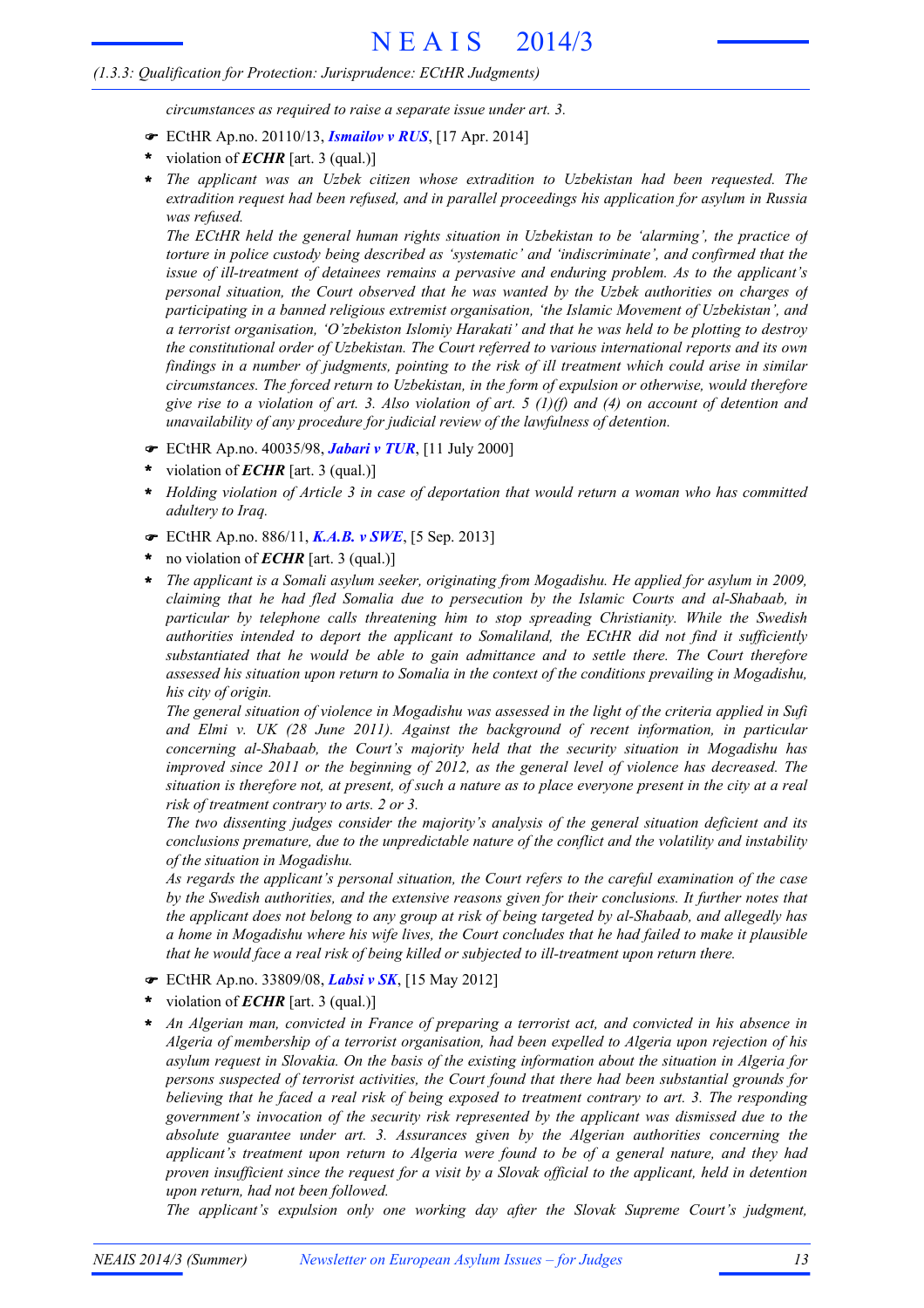*upholding the dismissal of his asylum request, had effectively prevented him from attempting redress by a complaint to the Slovak Constitutional Court.*

*Expulsion of the applicant in disregard of an interim measure issued by the Court under Rule 39, preventing the Court from properly examining his complaints and from protecting him against treatment contrary to art. 3, was a violation of the right to individual application under art. 34.*

- ! ECtHR Ap.no. 58363/10, *M.E. v DEN*, [8 July 2014]
- no violation of *ECHR* [art. 3 (qual.)] **\***
- *The applicant stateless Palestinian, who was granted asylum in Denmark in 1993, had been expelled* due to criminal offences and was deported to Syria in 2010. He claimed this to be in violation of art. 3 *in that he had been tortured upon return by the Syrian authorities. The Danish Government did not challenge this allegation of ill-treatment, but contested the alleged art. 3 violation.* **\***

*In examining whether the Danish authorities were, or should have been, aware that the applicant would face a real and concrete risk of being subjected to such treatment, the ECtHR noted that the* Syrian uprising and armed conflict had not vet begun at the time of deportation. It further noted that *the applicant had not relied on art. 3 until a month after his deportation. Referring to an expert* opinion on the ne bis in idem principle in Syrian law, provided during the expulsion case, the Court *was not convinced that the Danish authorities should have been aware that the applicant would risk detention and 'double persecution' upon return to Syria. The Court also pointed out that the principle of ne bis in idem does not by itself raise an issue under art. 3.*

*Even while various international sources were reporting ill-treatment of detainees in Syria at the time of deportation, the Court stated that the applicant did not belong to a threatened minority, and had never been politically active or in conflict with the Syrian regime, nor been perceived as an opponent to the government due to his stay abroad. The Court therefore concluded that there were no* substantial grounds to believe that he had been at risk of being subjected to treatment in breach of art. *3 upon return to Syria.*

- ! ECtHR Ap.no. 50094/10, *M.E. v FRA*, [6 June 2013]
- violation of *ECHR* [art. 3 (qual.)] **\***
- *The applicant was an Egyptian belonging to the Coptic Christian community in his country of origin* where he had been exposed to a number of attacks due to his religious belief. His reports of these *incidents to the police had been unsuccessful, and before leaving Egypt in 2007 he was accused of proselytizing for which he was sentenced in absentia to 3 years of imprisonment.* **\***

*The ECtHR referred to reports on numerous instances of violence and other persecution against Coptic Christians in Egypt in 2010-11, and on reluctance of Egyptian authorities to prosecute the perpetrators, and found no evidence that the situation had improved. The Court found strong evidence that the applicant would be a potential prime target for persecution and violence as a convicted proselytizer, whether free or imprisoned, and pointed to the serious doubt about on the applicant's ability to receive adequate protection from the Egyptian authorities. Given his background and the* situation of Coptic Christians in Egypt, art. 3 would be violated in case of enforcement of the decision *to deport the applicant.*

Contrary to the judgment in I.M. v. France [2 February  $2012 -$  see NEAIS 2012/1 p. 10], the ECtHR *did not consider the examination of this case in the French 'fast-track' asylum procedure incompatible with art. 13. The Court emphasised the very substantial delay in the applicant's lodging of his asylum* request (almost 3 years) and the fact that he had been able to lodge an appeal with suspensive effect *against the removal order as well as an asylum request with suspensive effect. Given his delay, the applicant could not validly argue that the reduced and very short deadlines to prepare the asylum request in the special procedure had affected the accessibility of the remedies available to him, and there was therefore no violation of art. 13 in conjunction with art. 3.*

*New*

*New*

- ! ECtHR Ap.no. 71398/12, *M.E. v SWE*, [26 June 2014]
- no violation of *ECHR* [art. 3 (qual.)] **\***
- *The applicant (a Libyan asylum seeker) had first explained that he had been involved in illegal transport of weapons for powerful clans from southern Libya, and that he had been stopped and interrogated under torture by the authorities. Subsequently he had added to his grounds for asylum, stating that he was homosexual and had entered into a relationship with N. in Sweden.* **\***

*Referring to the Swedish authorities' view that the applicant had given contradictory and deliberately false information, and to their thorough examination of his claims in respect of the weapons transport, the ECtHR stated that the applicant lacked credibility and had thus failed to substantiate that he would* face a real risk of arrest or ill-treatment on return to Libya on this basis. In reaching this conclusion, *the Court also 'had regard to the change in power in Libya'.*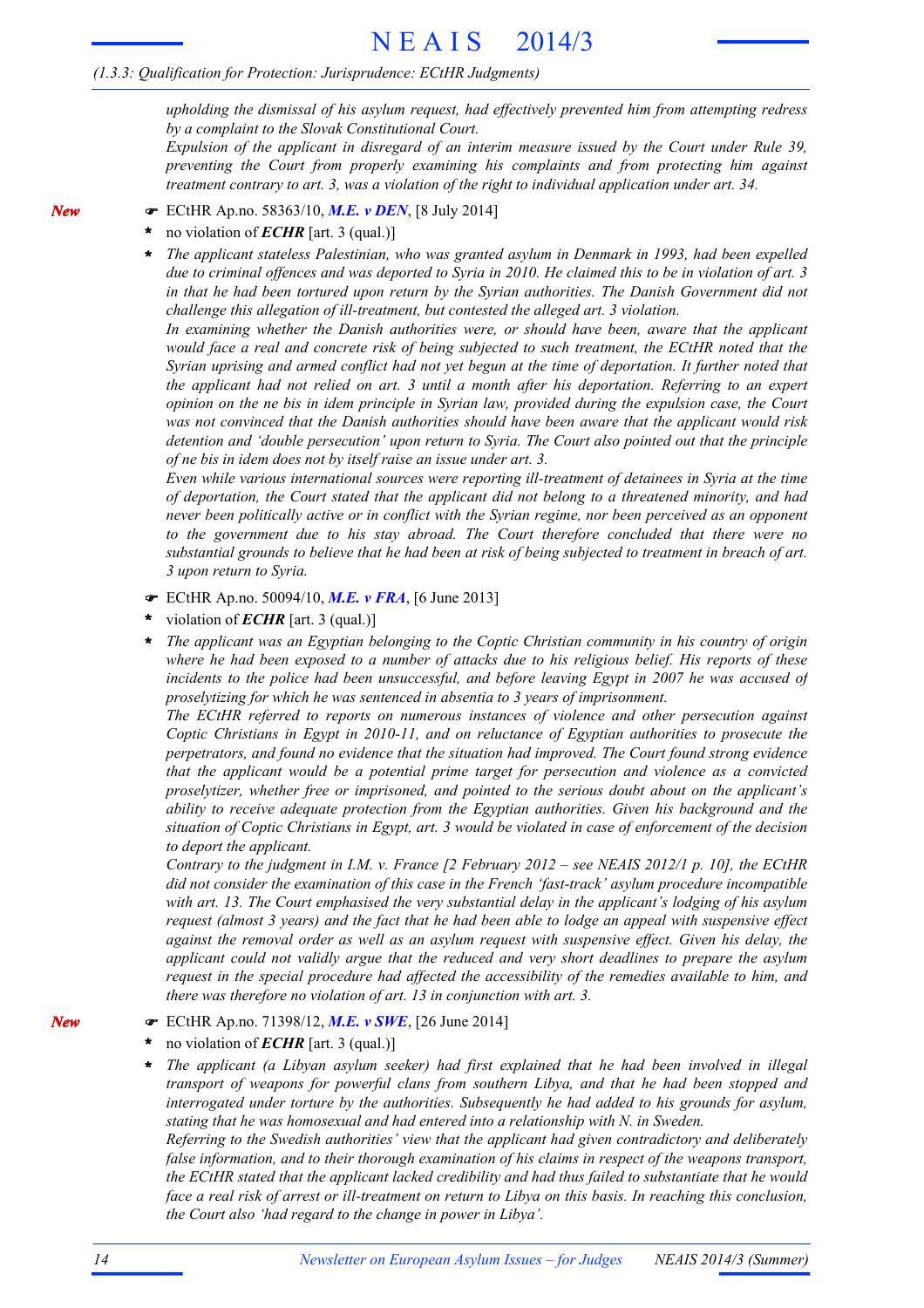*As regards the applicant's sexual orientation, the Court noted that the Swedish Government had not questioned that he is homosexual and that his marriage to N. is serious. Nonetheless, the Court reiterated the lack of credibility found by the national authorities and held that the applicant had not* given a satisfactory explanation of why he had changed and added to his story over time, in particular that in his first submission to the ECtHR he claimed that he had already lived as a homosexual in *Libya before his departure, whereas he had never told the Swedish authorities about this, on the* contrary having stated that he had planned to marry a woman in Libya. The Court held not to have *sufficient foundation to conclude that the Libyan authorities actively persecute homosexuals, although homosexual acts are punishable by imprisonment under the Libyan Penal Code.*

*In addition, the Court found indications that the applicant during his stay in Sweden had made an* active choice to live discreetly and not reveal his sexual orientation to his family in Libya, not because *of fear of persecution but rather due to private considerations. Emphasising that the case did not concern permanent expulsion of the applicant to Libya, but only a temporary return while the Swedish authorities would be examining an application for family reunion with N., the Court considered this a reasonably short period of time that would not require the applicant to conceal or suppress an* important part of his identity permanently or for a longer period of time. It was therefore not by itself *sufficient to reach the threshold of art. 3.*

*In a dissenting opinion, one of the judges disagreed with the majority's approach and conclusion on the applicant's possibility to avoid risk of persecution by exercising restraint in expressing his sexual orientation. Insofar as the ECtHR has in this case approved such an assumption of discretion, the judgment may be considered similar to F.G. v. Sweden [43611/11, 16 January 2014] that has been referred to the Grand Chamber.*

- ! ECtHR Ap.no. 18372/10, *Mo.M. v FRA*, [18 Apr. 2013]
- violation of *ECHR* [art. 3 (qual.)] **\***
- The applicant had been accused of spying for the rebels in Chad, and had been taken into custody for *five days, interrogated and subjected to torture. In addition, his shop had been destroyed, his possessions confiscated, and his family threatened.* **\***

*The Court held the general situation in Chad to give cause for concern, particularly for persons suspected of collaboration with the rebels. As regards the applicant's personal situation, the Court considered the medical certificates produced by him as sufficient proof of the alleged torture. As to his* risk of ill-treatment in case of return, the Court noted that he had produced a warrant issued by the *authorities against him, the authenticity of which had not been seriously disputed by the French* Government. Due to the reasoning given by the French authorities and the fact that they had not been *able to examine some of the evidence produced by the applicant, the Court could not rely on the French courts' assessment of the applicant's risk. Due to his profile, the medical certificates and the* past and present situation in Chad, the Court found a real risk that he would be subjected to treatment *contrary to art. 3.*

- ! ECtHR Ap.no. 71932/11, *Mohammadi v AUS*, [3 July 2014]
- no violation of *ECHR* [art. 3 (qual.)] **\***

*New*

*The applicant - an Afghan asylum seeker - had arrived in Austria via Greece, Macedonia, Serbia and Hungary. As the Austrian authorities intended to transfer him to Hungary under the Dublin Regulation, he complained that this would subject him to treatment contrary to arts. 3 and 5. The ECtHR considered the case similar to Mohammed v. Austria [6 June 2013] and examined whether any significant changes had occurred since that judgment.* **\***

*Holding that the complaint regarding risk of arbitrary detention and detention conditions in Hungary* was falling in fact under art. 3, the Court pointed out that there was no systematic detention of asylum *seekers in Hungary any more, and that there had been improvements in the detention conditions.*

*As regards the issue of access to asylum procedures the Court stated that, since the changes in Hungarian legislation in effect since January 2013, those asylum seekers transferred under the Dublin Regulation whose claims had not been examined and decided on the merits in Hungary would have* access to such an examination. As the applicant had not yet had a decision on the merits of his case, *he would have a chance to reapply for asylum and have his case duly examined if returned to Hungary. The Court further held it to be consistently confirmed that Hungary was no longer relying on the safe third country concept towards Serbia. The relevant country reports did not indicate systematic deficiencies in the Hungarian asylum system, and the Court therefore concluded that the applicant would currently not be at a real individual risk of being subjected to treatment contrary to art. 3 if transferred to Hungary.*

! ECtHR Ap.no. 23505/09, *N. v SWE*, [20 July 2010]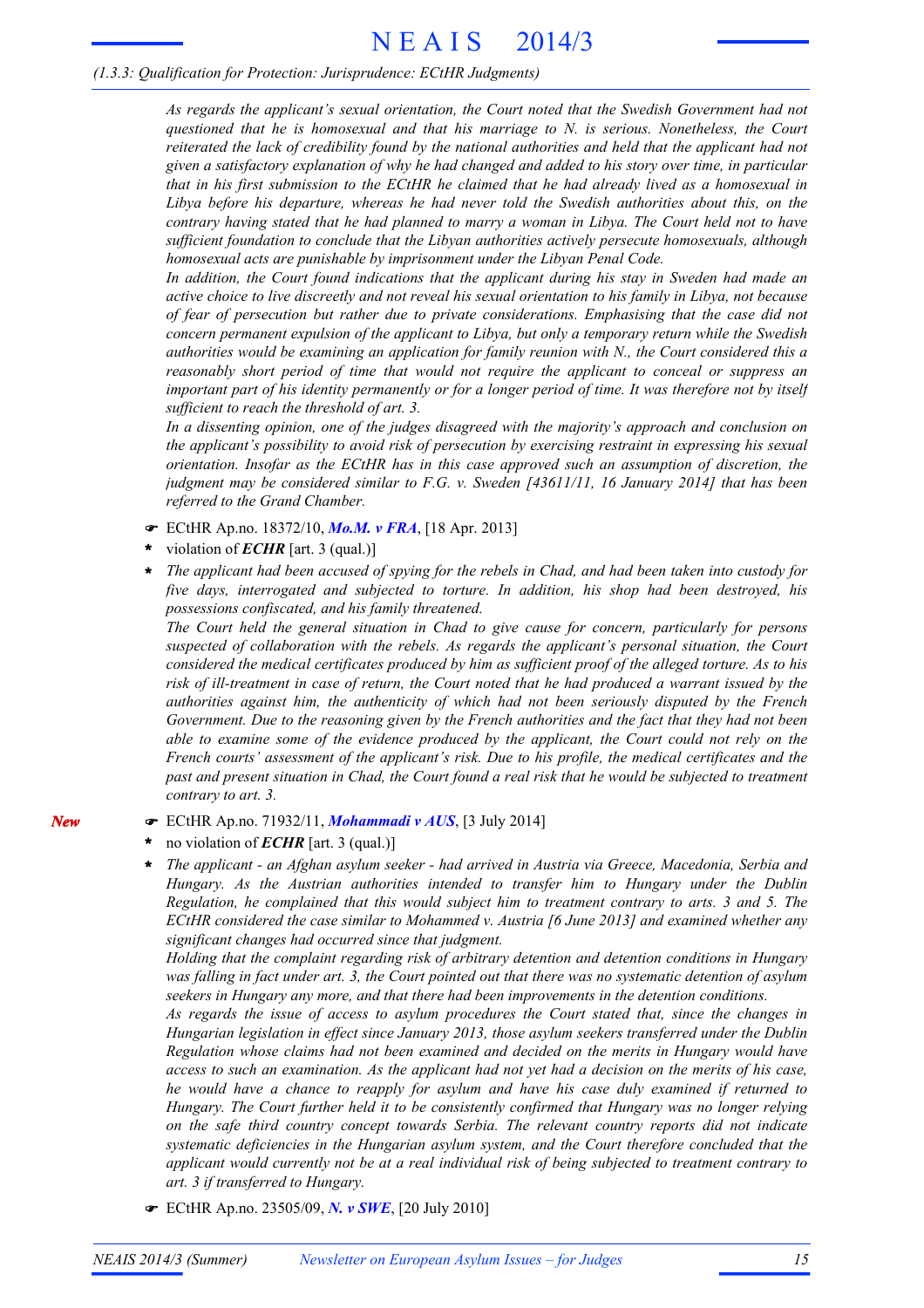- **\*** violation of *ECHR* [art. 3 (qual.)]
- *The Court observed that women are at particular risk of ill-treatment in Afghanistan if perceived as not conforming to the gender roles ascribed to them by society, tradition and even the legal system.* The Court could not ignore the general risk to which she might be exposed should her husband decide to resume their married life together, or should he perceive her filing for divorce as an indication of *an extramarital relationship; in these special circumstances, there were substantial grounds for believing that the applicant would face various cumulative risks of reprisals falling under Art. 3 from her husband, his or her family, and from the Afghan society.* **\***
- ! ECtHR Ap.no. 25904/07, *N.A. v UK*, [17 July 2008]
- violation of *ECHR* [art. 3 (qual.)] **\***
- *The Court has never excluded the possibility that a general situation of violence in the country of destination will be of a sufficient level of intensity as to entail that any removal thereto would necessarily breach Art. 3, yet such an approach will be adopted only in the most extreme cases of general violence where there is a real risk of ill-treatment simply by virtue of an individual being exposed to such violence on return* **\***
- ! ECtHR Ap.no. 7974/11, *N.K. v FRA*, [19 Dec. 2013]
- violation of *ECHR* [art. 3 (qual.)] **\***
- The applicant Pakistani citizen was seeking asylum on the basis of his fear of ill-treatment due to his *conversion to the Ahmadiyya religion. He alleged to have been abducted and tortured and that an arrest warrant had been issued against him for preaching this religion.* **\***

*Observing that the risk of ill-treatment of persons of the Ahmadiyya religion in Pakistan is well documented, the ECtHR stated that belonging to this religion would not in itself be sufficient to attract protection under art. 3. Rather, the applicant would have to demonstrate being practising the religion openly and to be proselytising, or at least to be perceived as such.*

*While the French authorities had been questioning the applicant's credibility, in particular regarding the authenticity of the documents presented by him, the ECtHR did not consider their decisions to be based on sufficiently explicit motivations in that regard. The Court did not find the respondent State to have provided information giving sufficient reasons to doubt the veracity of the applicant's account of* the events leading to his flight, and there was therefore no basis of doubting his credibility. The Court *concluded that the applicant was perceived by the Pakistani authorities not as simply practising the* Ahmadiyya belief, but as a proselytiser and thus having a profile exposing him to the attention of the *authorities in case of return.*

- ! ECtHR Ap.no. 8139/09, *Othman v UK*, [17 Jan. 2012]
- no violation of *ECHR* [art. 3 (qual.)] **\***
- referral to the Grand Chamber requested; refused by the ECtHR Panel on 9 May 2012 **\***
- *Notwithstanding widespread and routine occurrence of torture in Jordanian prisons, and the fact that the applicant as a high profile Islamist was in a category of prisoners frequently ill-treated in Jordan,* the applicant was held not to be in real risk of ill-treatment if being deported to Jordan, due to the *information provided about the 'diplomatic assurances' that had been obtained by the UK government in order to protect his Convention rights upon deportation; the Court took into account the particularities of the memorandum of understanding agreed between the UK and Jordan, as regards both the specific circumstances of its conclusion, its detail and formality, and the modalities of monitoring the Jordanian authorities' compliance with the assurances.* **\***

Holding that ECHR art. 5 applies in expulsion cases, but that there would be no real risk of flagrant *breach of art. 5 in respect of the applicant's pre-trial detention in Jordan.*

Holding that deportation of the applicant to Jordan would be in violation of ECHR art. 6, due to the real risk of flagrant denial of justice by admission of torture evidence against him in the retrial of *criminal charges.*

- ! ECtHR Ap.no. 10466/11, *R.J. v FRA*, [19 Sep. 2013]
- violation of *ECHR* [art. 3 (qual.)] **\***
- *The applicant is a Tamil asylum seeker who claims to have been persecuted by the Sri Lankan authorities because of his ethnic origin and his political activities in support of the LTTE.* The ECtHR reiterates that there is no generalised risk of treatment contrary to art. 3 for all Tamils *returned to Sri Lanka, but only for those applicants representing such interest to the authorities that they may be exposed to detention and interrogation upon return. Therefore, the risk has to be assessed* on an individual basis, taking into account the relevant factors (see: N.A. v. UK (17 July 2008)). Even *while there were certain credibility issues concerning the applicant's story, the Court puts emphasis* **\***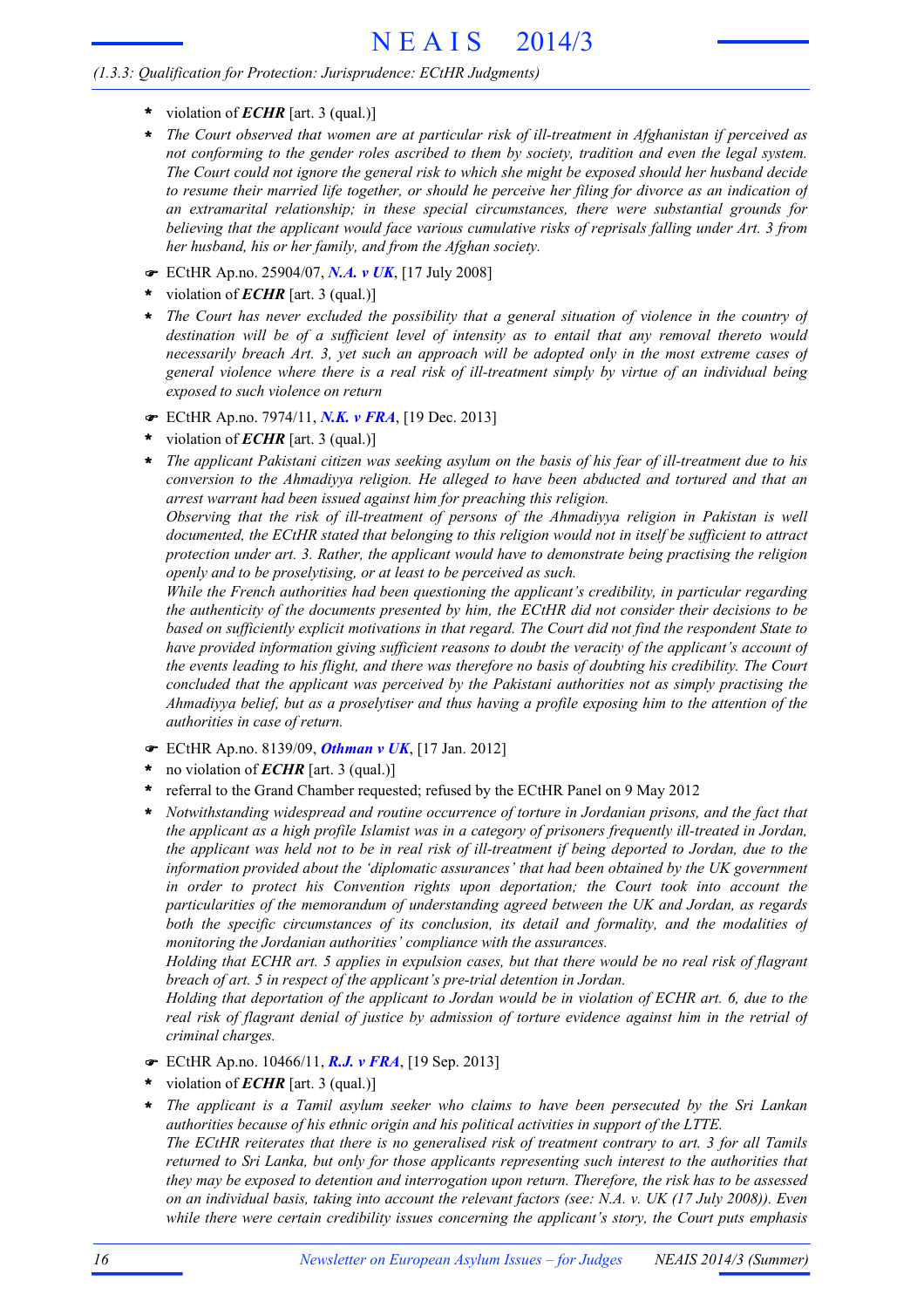*on the medical certificate precisely describing his wounds. As the nature, gravity and recent infliction of these wounds create a strong presumption of treatment contrary to art. 3, and as the French authorities have not effectively rebutted this presumption, the Court considers that the applicant had established the risk that he might be subjected to ill-treatment upon return. Art. 3 would therefore be violated in case of his expulsion.*

- ! ECtHR Ap.no. 25393/10, *Rafaa v FRA*, [30 May 2013]
- violation of *ECHR* [art. 3 (qual.)] **\***
- *The Moroccan authorities had requested the applicant's extradition from France under an international arrest warrant for acts of terrorism. The applicant initiated procedures contesting his extradition, and a parallel procedure requesting asylum in France. While the French asylum authorities apparently recognised the risk of ill-treatment in Morocco due to the applicant's alleged involvement in an Islamist terrorist network, the Court reconfirmed the* absolute nature of the prohibition under art. 3 and the impossibility to balance the risk of ill-treatment **\***

*against the reasons invoked in support of expulsion. Given the human rights situation in Morocco and the persisting ill-treatment of persons suspected of participation in terrorist activities, and the*

- *applicant's profile, the Court considered the risk of violation of art. 3 in case of his return to be real.* ! ECtHR Ap.no. 52077/10, *S.F. v SWE*, [15 May 2012]
- violation of *ECHR* [art. 3 (qual.)] **\***
- *Observing that the human rights situation in Iran gives rise to grave concern, and that the situation appears to have deteriorated since the Swedish domestic authorities determined the case and rejected the applicants' request for asylum in 2008-09, the Court noted that it is not only the leaders of political organisations or other high-profile persons who are detained, but that anyone who* demonstrates or in any way opposes the current regime in Iran may be at risk of being detained and *ill-treated or tortured. Acknowledging that the national authorities are best placed to assess the facts and the general credibility of asylum applicants' story, the Court agreed that the applicant's basic story was consistent notwithstanding some uncertain aspects that did not undermine the overall credibility of the story. While the applicants' pre-flight activities and circumstances were not sufficient* independently to constitute grounds for finding that they would be in risk of art. 3 treatment if returned *to Iran, the Court found that they had been involved in extensive and genuine political and human rights activities in Sweden that were of relevance for the determination of the risk on return, given their existing risk of identification and their belonging to several risk categories. Thus, their sur place* activities taken together with their past activities and incidents in Iran lead the Court to conclude that there would be substantial grounds for believing that they would be exposed to a real risk of treatment *contrary to art. 3 if deported to Iran in the current circumstances.* **\***
- ! ECtHR Ap.no. 60367/10, *S.H.H. v UK*, [29 Jan. 2013]
- no violation of *ECHR* [art. 3 (qual.)] **\***
- *The applicant had been seriously injured during a rocket launch in Afghanistan in 2006 and left disabled, following several amputations, for the UK in 2010. His asylum application had been refused, and he was refused permission to appeal this decision.* **\***

The Court reiterated that ECHR art. 3 does not imply an obligation on States to provide all illegal *immigrants with free and unlimited health care. Referring to the applicant's assertion that disabled persons were at higher risk of violence in the armed conflict in Afghanistan, the Court held that* expulsion would only be in violation of art. 3 in very exceptional cases of general violence where the *humanitarian grounds against removal were compelling. It pointed out that the applicant had not complained that his removal to Afghanistan would put him at risk of deliberate ill-treatment from any party, nor that the levels of violence were such as to entail a breach of art. 3.*

*The Court emphasised that the applicant had received both medical treatment and support throughout* the four years he had spent in Afghanistan after his accident. It did not accept the applicant's claim that he would be left destitute due to total lack of support upon return to Afghanistan, as he had not *given any reason why he would not be able to make contact with his family there.*

- ! ECtHR Ap.no. 2345/02, *Said v NL*, [5 July 2005]
- violation of *ECHR* [art. 3 (qual.)] **\***
- *Asylum seeker held to be protected against refoulement under Art. 3; the Dutch authorities had taken the failure to submit documents establishing his identity, nationality, or travel itinerary as affecting the credibility of his statements; the Court instead found the applicant's statements consistent, corroborated by information from Amnesty International, and thus held that substantial grounds had been shown for believing that, if expelled, he would be exposed to a real risk of illtreatment as* **\***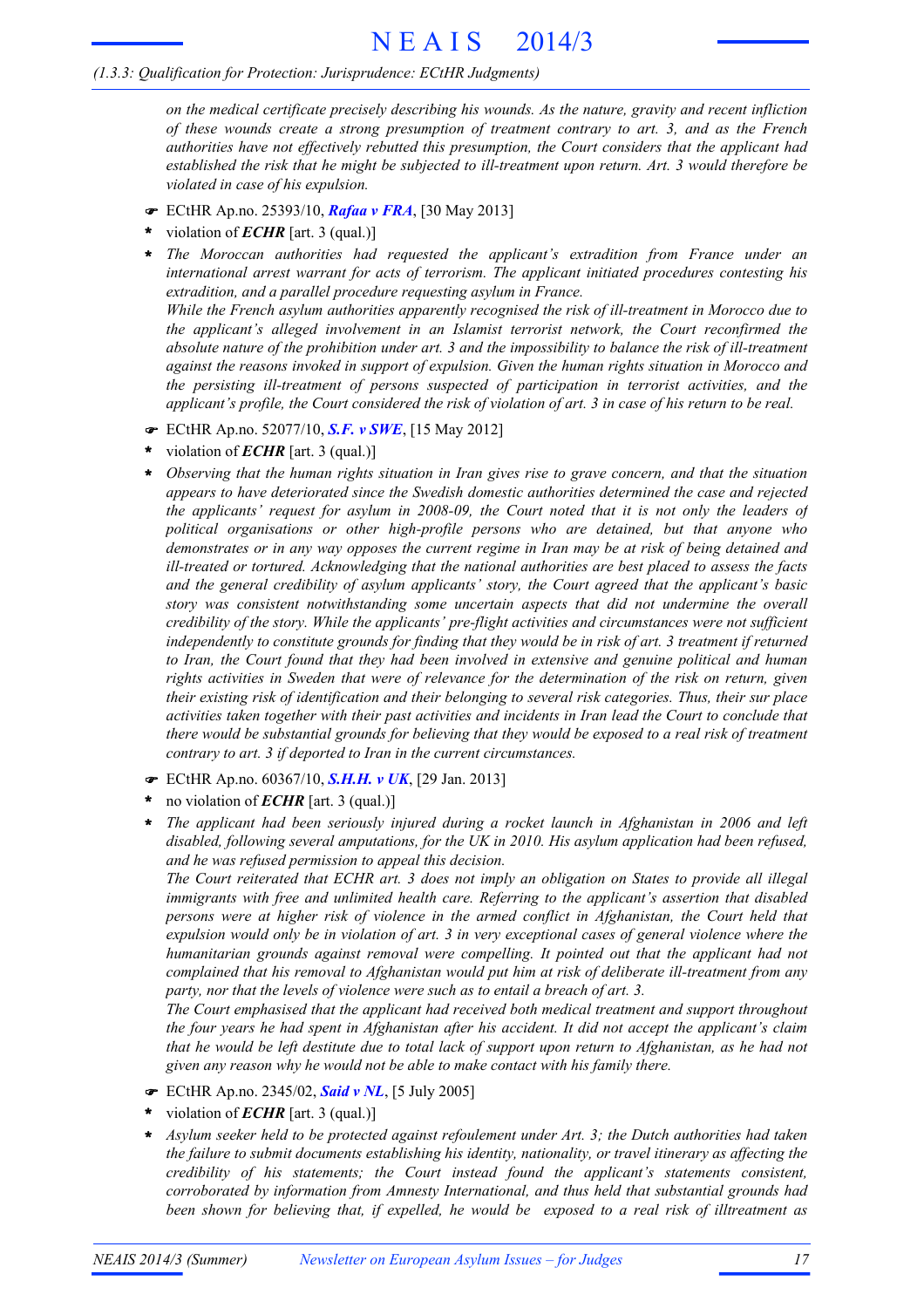*prohibited by Art. 3*

- ! ECtHR Ap.no. 1948/04, *Salah Sheekh v NL*, [11 Jan. 2007]
- violation of *ECHR* [art. 3 (qual.)] **\***
- *There was a real chance that deportation to 'relatively safe' areas in Somalia would result in his removal to unsafe areas, hence there was no 'internal flight alternative' viable. The Court emphasised that even if ill-treatment be meted out arbitrarily or seen as a consequence of the general unstable* situation, the asylum seeker would be protected under Art. 3, holding that it cannot be required that an *applicant establishes further special distinguishing features concerning him personally in order to show that he would be personally at risk.* **\***
- ! ECtHR Ap.no. 14038/88, *Soering v UK*, [7 July 1989]
- violation of *ECHR* [art. 3 (qual.)] **\***
- *Holding extradition from UK to USA of German national charged with capital crime and at risk of serving on death row is a violation of Article 3 recognising the extra-territorial effect of the ECHR.* **\***
- ! ECtHR Ap.no. 48866/10, *T.A. v SWE*, [19 Dec. 2013]
- violation of *ECHR* [art. 3 (qual.)] **\***
- *The applicant was an Iraqi citizen, a Sunni Muslim from Baghdad. From 2003 to 2007 he had been working for security companies with connections to the US military forces in Iraq. He alleged to have* been subjected to attacks and threats from two militias due to that employment, and to be at risk of *treatment prohibited by arts. 2 and 3.* **\***

*While considering the general situation in Iraq in a similar manner as in B.K.A. v. Sweden (see above), the ECtHR noted that targeted attacks against the former international forces in Iraq and their subcontractors as well as individuals seen to be collaborating with these forces have been widespread. Individuals who worked for a company connected to those forces must therefore, as a rule, be considered to be at greater risk in Iraq than the average population.*

*As regards the applicant's personal situation, the Court found reasons to generally question his credibility and thus considered that he had not been able to make it plausible that there is a connection between the alleged incidents and his previous work for security companies connected to the former US troops. As many years had passed since the alleged incidents and his work for the companies, there was consequently no sufficient evidence of a real risk of treatment contrary to Arts. 2 or 3. Two judges dissented on the basis of the cumulative weight of factors pertaining to both the general situation in Iraq and the applicant's personal account.*

- ! ECtHR Ap.no. 1231/11, *T.H.K v SWE*, [19 Dec. 2013]
- no violation of *ECHR* [art. 3 (qual.)] **\***
- The applicant was an Iraqi citizen, a Sunni Muslim from Mosul. He had served from 2003 to 2006 in the new Iraqi army which involved working with the US military forces. In 2006 he had been seriously injured in a suicide bomb explosion killing 30 soldiers, and in 2007 he had been hit by shots from a *car passing in front of his house. He also alleged to have received a letter containing death threats. The ECtHR considered the general situation in Iraq in a similar manner as in B.K.A. . Sweden. As regards the applicant's personal situation, the ECtHR stated that there was no indication that* members of his family in Iraq had been subjected to attacks or other forms of ill-treatment since 2007, *and considered that the applicant had not substantiated that there was a remaining personal threat of treatment contrary to arts. 2 or 3.* **\***
- ! ECtHR Ap.no. 58510/00, *Venkadajalasarma v NL*, [17 Feb. 2004]
- no violation of *ECHR* [art. 3 (qual.)] **\***
- Current situation in Sri Lanka makes it unlikely that Tamil applicant would run a real risk of being *subject to ill-treatment after his expulsion from the Netherlands* **\***
- ! ECtHR Ap.no. 13163/87, *Vilvarajah v UK*, [30 Oct. 1991]
- no violation of *ECHR* [art. 3 (qual.)] **\***
- *Finding no breach of Art. 3 although applicants claimed to have been subjected to ill-treatment upon* return to Sri Lanka; this had not been a foreseeable consequence of the removal of the applicants, in *the light of the general situation in Sri Lanka and their personal circumstances; a mere possibility of* ill-treatment is not in itself sufficient to give rise to a breach of Art. 3, and there existed no special *distinguishing features that could or ought to have enabled the UK authorities to foresee that they would be treated in this way.* **\***
- ! ECtHR Ap.no. 49341/10, *W.H. v SWE*, [27 Mar. 2014]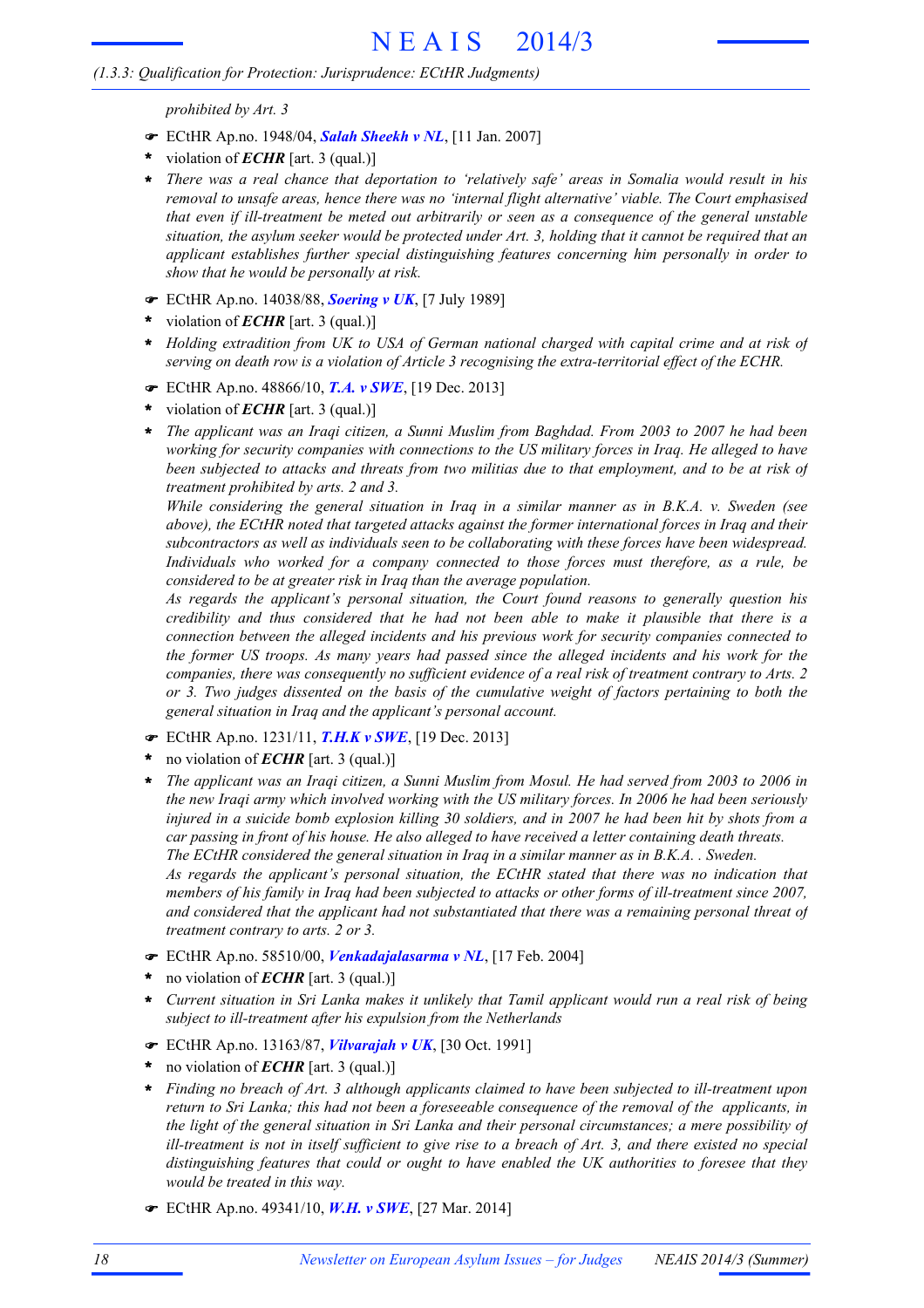- **\*** no violation of *ECHR* [art. 3 (qual.)]
- *The applicant was an Iraqi citizen of Mandaean denomination, originating from Baghdad. The applied for asylum invoking that she, as a divorced woman belonging to a small and vulnerable minority and without a male network or remaining relatives in Iraq, would be at risk of persecution, assault, rape and forced conversion and forced marriage.* **\***

*The ECtHR held that the general situation in Iraq, even while it included indiscriminate and deadly attacks by violent groups, discrimination and heave-handed treatment by authorities, is not so serious* as to cause by itself a violation of art. 3 in the event of return to that country. The general risks attached to the status of being a single woman in Iraq could also not be considered of themselves to *reach the threshold prohibited by art. 3.*

*As regards the applicant's personal circumstances, the Court noted that in addition to being a single woman she was also a member of a small religious minority, and stated that minority women face a particular security risk, being subjected to violence, discrimination and pressure to convert or change appearance. It considered that women with these characteristics in general may well face a real risk of being subjected to ill-treatment in southern and central Iraq.*

*However, the Court examined the possibility of internal relocation in the Kurdistan Region of Iraq, and concluded that the applicant could reasonably relocate to KRI where she would not face such a risk as neither the general situation in KRI nor her personal circumstances were indicating an art. 3 risk. In reaching this conclusion, the Court took account of various sources considering KRI as a relatively safe area, and the fact that many members of the Mandaean community have taken refuge in KRI. Against the background of available information, the Court found it possible for the applicant to* obtain identity documents and to enter and reside in KRI without being required to have a sponsor in *the region. Although involving certain hardship, based on the information on socio-economic conditions in KRI the Court held that internal relocation would be a viable alternative.*

*The Court expressly stated that, as a precondition of relying on an internal relocation alternative* certain guarantees must be in place: the person must be able to travel to the area concerned, to gain *admittance there and to settle there. It was therefore stipulated that the applicant could not be returned to parts of Iraq situated outside KRI.*

- ! ECtHR Ap.no. 35/10, *Zarmayev v BE*, [27 Feb. 2014]
- no violation of *ECHR* [art. 3 (qual.)] **\***
- *The applicant was a Russian citizen of Chechen origin who had been granted asylum in Belgium in 2005 under false identity. As a result, his refugee status had been withdrawn in 2009, and he was convicted for a number of criminal offences. As Belgium then accepted a request for his extradition to Russia, he lodged four unsuccessful asylum applications in Belgium from 2009 to 2013.* **\***

*The ECtHR noted that the situation in Chechnya is not so serious as to warrant the general prohibition of returns under ECHR art. 3. As regards the applicant's personal circumstances, the Court pointed to internal inconsistencies in his account of events, unexplained additions to this account, and the unreliability of letters of support that he had produced. The Court further referred to diplomatic assurances indicating that the applicant, if convicted in Russia, would be detained in an ECHR-compliant institution, and that the Belgian embassy would be permitted to visit him in prison and talk with him unsupervised. His personal circumstances therefore did not justify the finding of a violation of art. 3 in case of his extradition.*

# **1.3.4 CAT Views on Qualification for Protection**

- ! CAT 300/2006, *A.T. v FRA*, [11 May 2007]
- violation of *CAT* [art. 3 (qual.)] **\***
- *Violation of the Convention when France charged dual French/Tunisian national of terrorism, revoked his French citizenship, and expelled him to Tunisia while his asylum and CAT claims were still pending.* **\***
- ! CAT 381/2009, *Abolghasem Faragollah et al. v CH*, [21 Nov. 2011]
- violation of *CAT* [art. 3 (qual.)] **\***
- The Committee is of the opinion that in the light of all the circumstances, including the general human *rights situation in Iran, the personal situation of the claimant, who continues to engage in opposition activities for the Democratic Association for Refugees and whose son has been granted refugee status, and bearing in mind its preceding jurisprudence, the Committee is of the opinion that he could well* **\***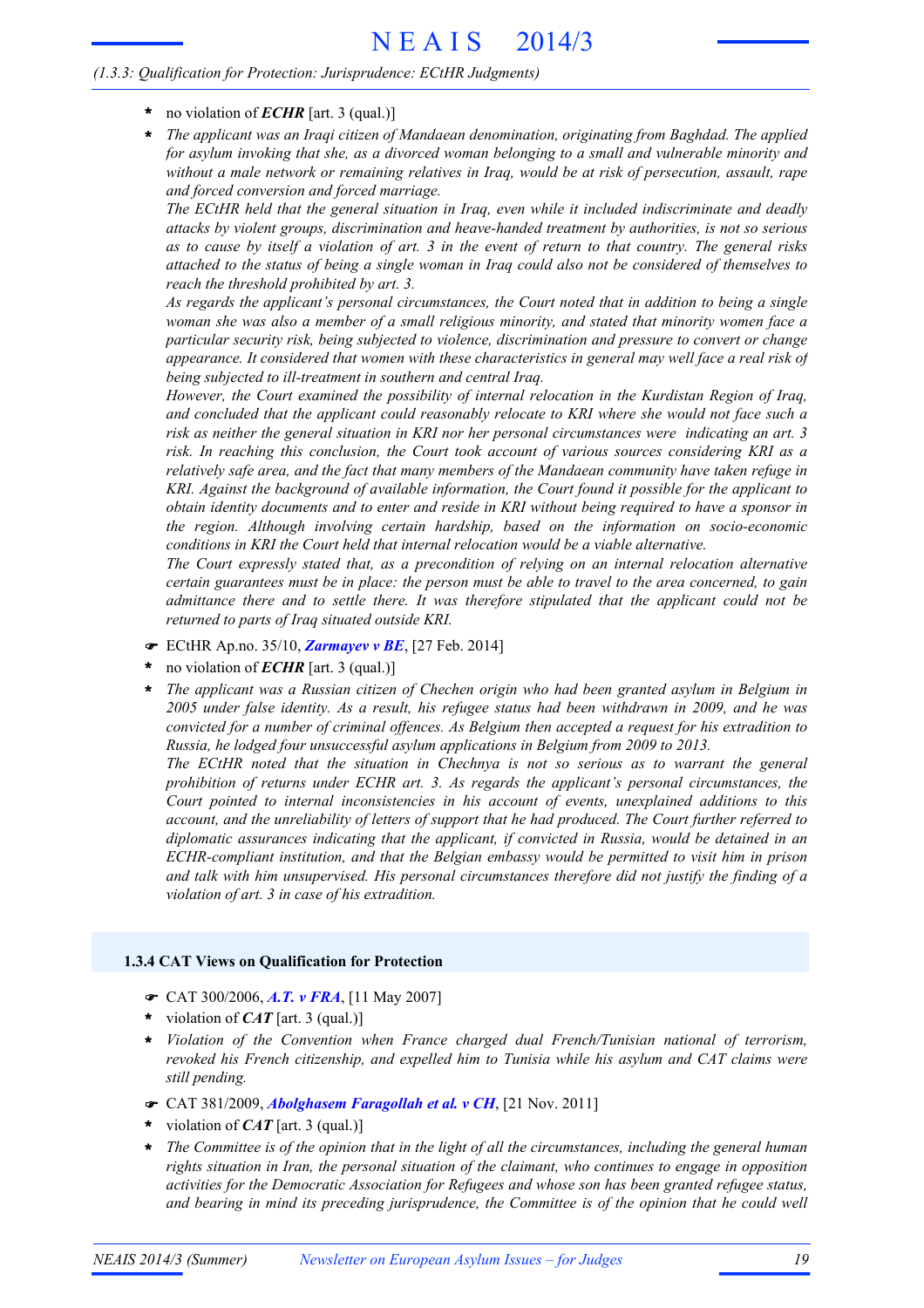# *(1.3.4: Qualification for Protection: Jurisprudence: CAT Views)*

*have attracted the attention of the Iranian authorities. The Committee therefore considers that there are substantial ground for believing that he would risk being subjected to torture if returned to Iran.* The Committee notes that Iran is not a State Party to the CAT and the complainant therefore would be *deprived of the legal option of recourse.*

- ! CAT 233/2003, *Agiza v SWE*, [20 May 2005]
- violation of *CAT* [art. 3 (qual.)] **\***
- *The non-refoulement under CAT is absolute even in context of national security concerns; insufficient diplomatic assurances were obtained by sending country.* **\***
- ! CAT 379/2009, *Bakatu-Bia v SWE*, [3 June 2011]
- violation of *CAT* [art. 3 (qual.)] **\***
- *The present human rights situation in the Democratic Republic of the Congo, is such that, in the* **\*** *prevailing circumstances, substantial grounds exist for believing that the complainant is at risk of being subjected to torture if returned to the Democratic Republic of the Congo.*
- ! CAT 279/2005, *C.T. and K.M. v SWE*, [22 Jan. 2007]
- violation of *CAT* [art. 3 (qual.)] **\***
- *Rwandan women repeatedly raped in detention in Rwanda by state officials have substantial grounds* **\*** *to fear torture if returned while ethnic tensions remain high. Complete accuracy seldom to be expected of victims of torture, and inconsistencies in testimony do not undermine credibility if they are not material.*
- ! CAT 281/2005, *E.P. v AZE*, [1 May 2007]
- violation of *CAT* [art. 3 (qual.)] **\***
- *Violation of the Convention when Azerbaijan disregarded Committee's request for interim measures and expelled applicant who had received refugee status in Germany back to Turkey where she had previously been detained and tortured.* **\***
- ! CAT 336/2008, *Harminder Singh Khalsa v CH*, [26 May 2011]
- violation of *CAT* [art. 3 (qual.)] **\***
- *The Committee notes that the complainants are well known to the Indian authorities because of their political activities in Switzerland and their leadership roles in the Sikh community abroad. The Committee accordingly considers that the complainants have provided sufficient evidence that their profile is sufficiently high to put them at risk of torture if arrested.* **\***

*The Committee notes the State party's submission that that numerous Sikh militants are back in India, that Sikhs live in great numbers in different states and therefore the complainants have the option to relocate to another Indian state from their state of origin. The Committee, however, observes that some Sikhs, alleged to have been involved in terrorist activities have been arrested by the authorities upon arrival at the airport and immediately taken to prisons and charged with various offences. The Committee also takes note of the evidence submitted that the Indian police continued to look for the complainants and to question their families about their whereabouts long after they had fled to Switzerland. In light of these considerations, the Committee does not consider that they would be able to lead a life free of torture in other parts of India.*

- ! CAT 373/2009, *M.A. and L.G. v SWE*, [19 Nov. 2010]
- violation of *CAT* [art. 3 (qual.)] **\***
- *Return of longtime PKK member to Turkey where he is wanted under anti-terrorism laws would constitute a breach of art. 3.* **\***
- ! CAT 391/2009, *M.A.M.A. et al. v SWE*, [10 July 2012]
- violation of *CAT* [art. 3 (qual.)] **\***
- As to the State party's position in relation to the assessment of the first complainant's risk of being *subjected to torture, the Committee notes that the State party has accepted that it appeared not* unlikely that he would still attract the interest of the Egyptian authorities due to his family relationship *with the convicted murderer of President al-Sadat, even though the events took place a long time ago. Furthermore, his Internet activities in Sweden, questioning whether the real murderers of President al-Sadat were convicted and punished, should also be taken into account in this context. Finally, the State* party has accepted that it could not be excluded that the rest of the family would also attract the *interest of the Egyptian authorities. It specifically pointed out that the second complainant had allegedly been subjected to harsh treatment by the Egyptian security police and the third complainant had allegedly been repeatedly raped by police officers while in Egyptian custody. Consequently, it was* **\***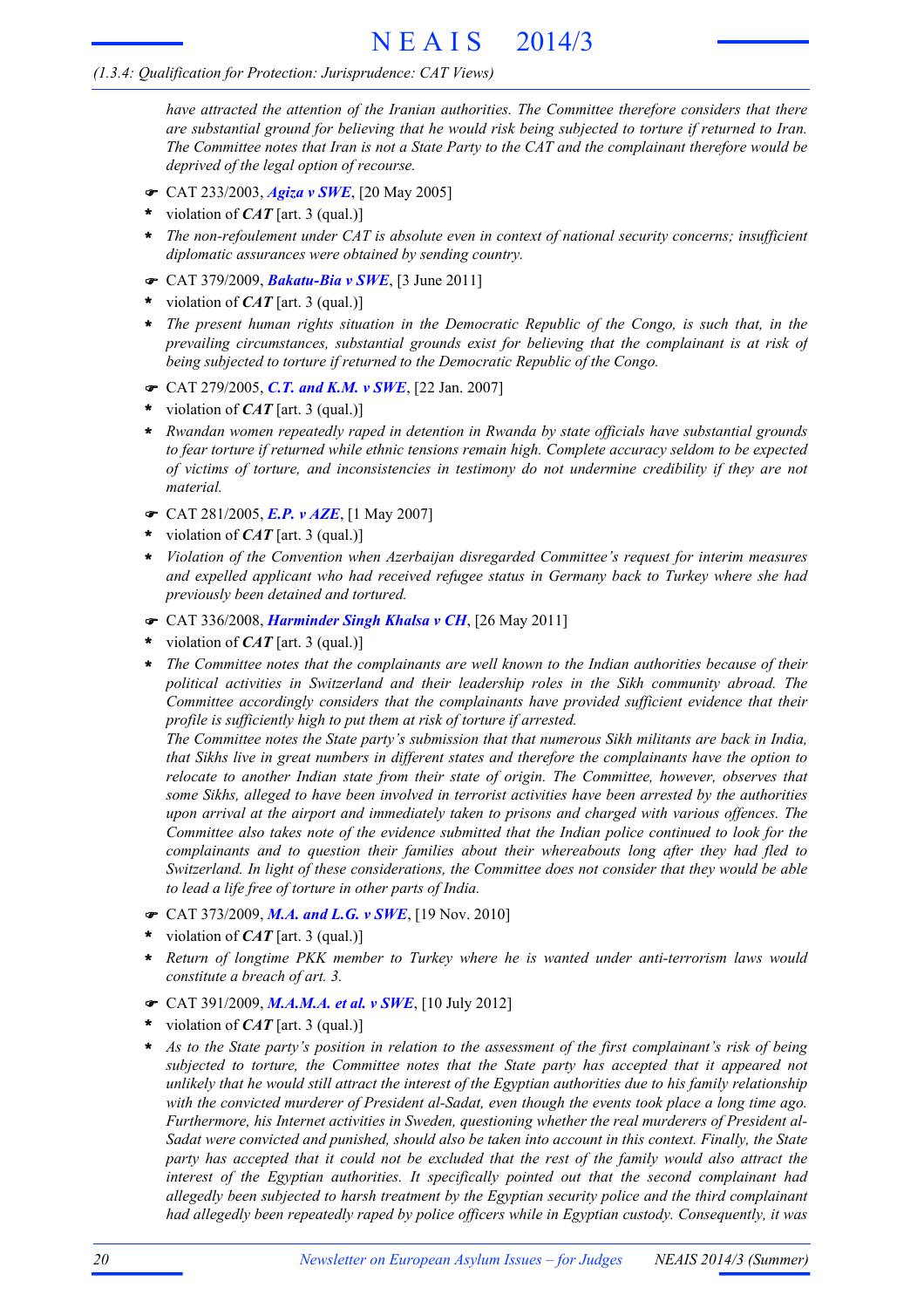# *(1.3.4: Qualification for Protection: Jurisprudence: CAT Views)*

*not possible to fully exclude that he would be exposed to similar treatment if returned to Egypt. The Committee against Torture therefore concludes that the enforcement of the order to expel complainants to Egypt would constitute a violation of article 3 of the Convention.*

- ! CAT 339/2008, *Said Amini v DNK*, [30 Nov. 2010]
- violation of *CAT* [art. 3 (qual.)] **\***
- *In assessing the risk of torture in the present case, the Committee notes the complainant's contention* **\*** that there is a foreseeable risk that he will be torture if returned to Iran based on his claims of past *detention and torture, as a result of his political activities, and the recommencement of his political* activities upon arrival in Denmark. It notes his claim that the State party did not take his allegations of torture into account, and that it never formed a view on the veracity of the contents of his medical *reports, which allegedly prove that he had in fact been tortured.*
- ! CAT 43/1996, *Tala v SWE*, [15 Nov. 1996]
- violation of *CAT* [art. 3 (qual.)] **\***
- *Contradictions and inconsistencies in testimony of asylum seeker attributed to post-traumatic stress disorder resulting from torture.* **\***

#### **1.3.5 CCPR Views on Qualification for Protection**

- ! CCPR 1763/2008, *Ernst Sigan Pillai et al. v CAN*, [25 Mar. 2011]
- violation of *ICCPR* [art. 7 (qual.)] **\***
- *The Committee notes the argument invoked by the State party regarding the harm being the necessary and foreseeable consequence of the deportation to Sri Lanka. In that respect the Committee recalls its* General Comment No. 31 in which it refers to the obligation of States parties not to extradite, deport, *expel or otherwise remove a person from their territory where there are substantial grounds for believing that there is a real risk of irreparable harm. The Committee further notes that the diagnosis of Mr. Pillai's post-traumatic stress disorder led the Immigration and Refugee Board to refrain from questioning him about his earlier alleged torture in detention. The Committee is accordingly of the view that the material before it suggests that insufficient weight was given to the authors' allegations* of torture and the real risk they might face if deported to their country of origin, in the light of the *documented prevalence of torture in Sri Lanka. Notwithstanding the deference given to the immigration authorities to appreciate the evidence before them, the Committee considers that further analysis should have been carried out in this case. The Committee therefore considers that the* removal order issued against the authors would constitute a violation of Article 7 of the Covenant if it *were enforced.* **\***
- ! CCPR 1544/2007, *Mehrez Ben Abde Hamida v. CAN*, [11 May 2010]
- violation of *ICCPR* [art. 7 (qual.)] **\***
- *The CCPR observes that the State party refers mainly to the decisions of various authorities which have rejected the author's applications essentially on the grounds that he lacks credibility, having noted inconsistencies in his statements and the lack of evidence in support of his allegations. The Committee observes that the standard of proof required of the author is that he establishes that there* is a real risk of treatment contrary to article 7 as a necessary and foreseeable consequence of his expulsion to Tunisia. The CCPR notes that the State party itself, referring to a variety of sources, says that torture is known to be practised in Tunisia, but that the author does not belong to one of the *categories at risk of such treatment. The Committee considers that the author has provided substantial* evidence of a real and personal risk of his being subjected to treatment contrary to article 7 of the *Covenant, on account of his dissent in the Tunisian police, his six-month police detention, the strict administrative surveillance to which he was subjected and the wanted notice issued against him by the Ministry of the Interior which mentions his "escape from administrative surveillance". These facts have not been disputed by the State party. The Committee gives due weight to the author's allegations regarding the pressure put on his family in Tunisia. Having been employed by the Ministry of the Interior, then disciplined, detained and subjected to strict surveillance on account of his dissent, the* Committee considers that there is a real risk of the author being regarded as a political opponent and *therefore subjected to torture.* **\***

# **1.3.6 National Judgments on Qualification for Protection**

! **Belgium:** 218.075, [16 Feb. 2012]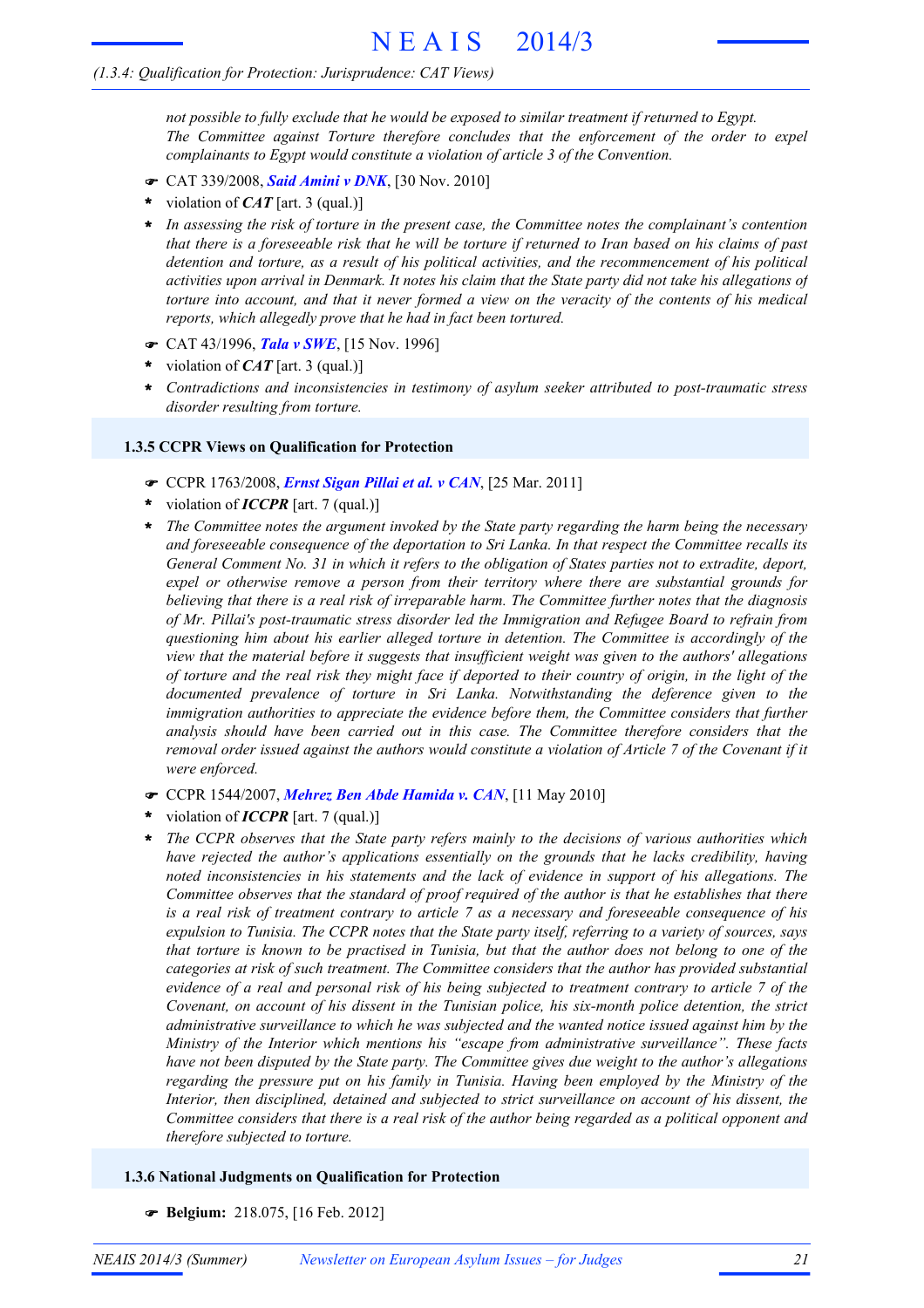- **\*** interpr. of Dir. 2004/83: **Qualification** [art. 15(b)]
- *The Council of State holds that membership of a group systematically targeted by ill-treatments can constitute substantial grounds for believing that an applicant, if returned, would face a real risk of* suffering serious harms as defined in article  $15(b)$  of the QD. It overturns a ruling of the inferior court *(the Council of Alien Law Litigation) that required the applicant to establish further individual circumstances. Before the Council of State, the Belgian administration supports the ruling of the inferior court by deducing from the Elgafaji ruling of the CJEU that the applicant's burden of proving* that he is individually targeted only softens in situations of general violence as defined in article  $15(c)$ *of the QD.* **\***

*The Council of State disagrees with that interpretation of Elgafaji. It instead emphasises that Elgafaji* equates article 15(b) of the QD with article 3 ECHR. It then goes on considering that the ECtHR, in *the Saadi v. Italy case, held that membership to a group systematically targeted by ill-treatments can give rise to protection under article 3 ECHR. Therefore the Council of State concludes that the protection of article 15(b) of the QD shall be afforded to applicants belonging to a group systematically targeted by ill-treatments even though they do not show further individual*

- ! **Germany:** BVerwGE 10 C 23.12, [20 Feb. 2013]
- interpr. of Dir. 2004/83: **Qualification** [art. 9(1)] **\***
- Baden-Württemberg Higher Adminstrative Court **\***
- http://cmr.jur.ru.nl/neais/Germany/BVerwGE10C2312.pdf **\***
- *The Federal Administrative Court holds that (consistently with the C-71/11 and C-9911 of 5* September 2012) the scope of protection of Article 9 (1)  $QD$  also includes the practice of religion in *public, including the right to propagate the faith or persuade others to accept it. Therefore the mere prohibition of practising a religion may constitute an act of persecution within the meaning of Article* 9 (1), irrespectively of the extent to which the applicant is religiously active. There has to be a *considerable probability that the applicant's life, limb or liberty will be threatened or will face prosecution or inhuman or degrading treatment, and if the forbidden religious practice is particularly important to the applicant in order to preserve his religious identity.* **\***
- ! **Germany:** BVerwGE 10 C 13.10, [17 Nov. 2011]
- interpr. of Dir. 2004/83: **Qualification** [art. 2(e), 4(4), 15(c)] **\***
- Munich Higher Adm. Court **\***
- http://cmr.jur.ru.nl/neais/Germany/BVerwGE10C1310.pdf **\***
- (1) In order for a substantial individual danger to be presumed, Section 60 (7) Sentence 2 of the **\*** Residence Act requires a considerable probability that the individual concerned will be threatened with harm to the legally protected interests of life or limb.

(2) For a finding of the requisite density of danger, in addition to a quantitative determination of the risk of death or injury, a general appraisal is also required that also assesses the situation for the delivery of medical care.

# **2 Asylum Procedure**

#### *2.1 Asylum Procedure: Adopted Measures*

#### **Directive 2005/85 Asylum Procedure**

*On minimum standards on procedures in Member States for granting and withdrawing refugee status* OJ 2005 L 326/13 **\*** impl. date: 1 Dec. 2007

**\*** Revised by Dir. 2013/32

# *CJEU Judgments*

- 
- 
- **CJEU C-133/06,** *Eur. Parliament v EU* 6 May 2008 See further: § 2.3

# **■** CJEU C-175/11, *H.I.D.* 31 Jan. 2013 art. 23(3), 23(4), 39 **•** CJEU C-69/10, **Samba Diouf** 28 July 2011 art. 39

**Directive 2013/32 Asylum Procedure II**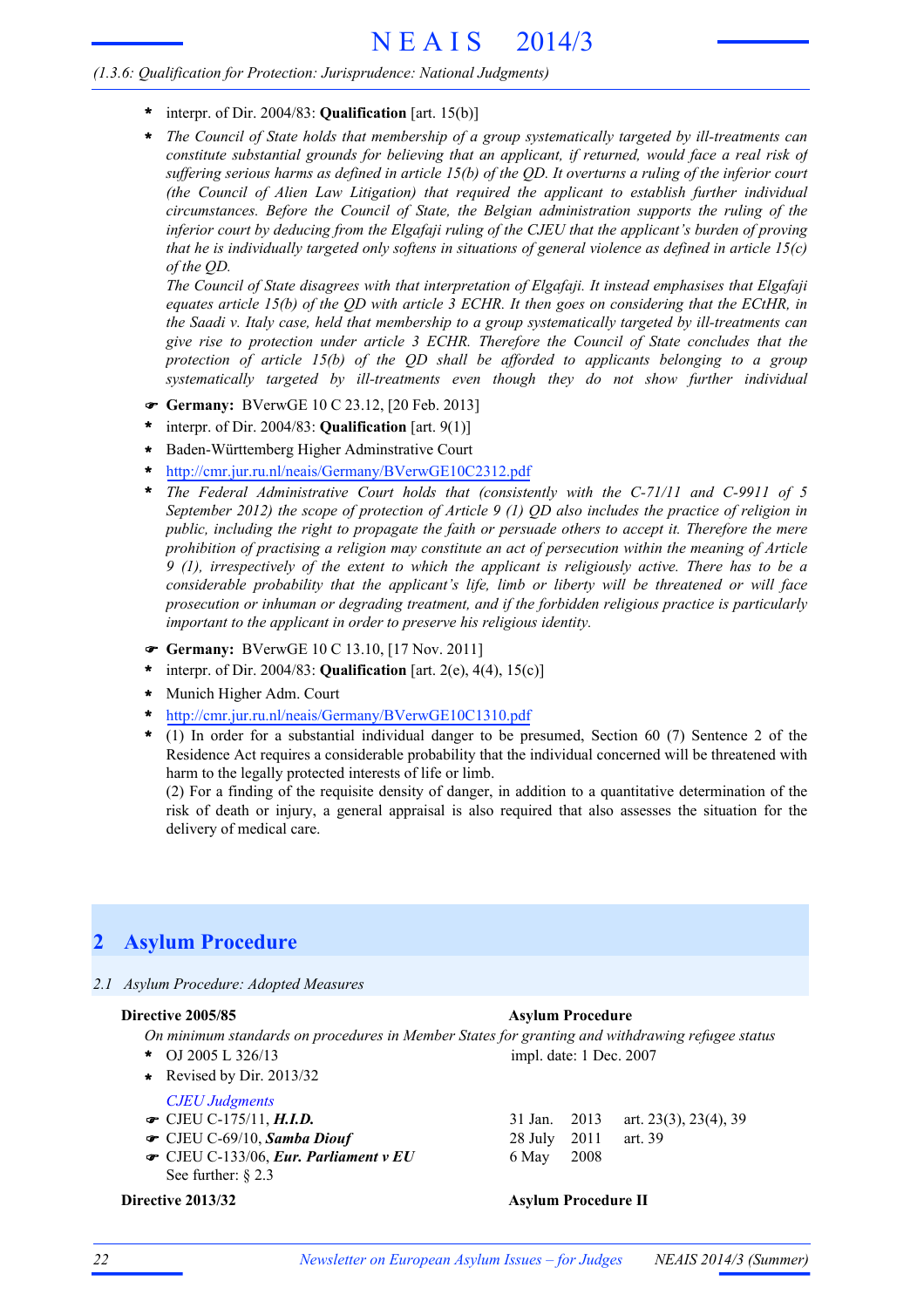# N E A I S 2014/3

#### *(2.1: Asylum Procedure: Adopted Measures)*

|      | On common procedures for granting and withdrawing international protection<br>OJ 2013 L 180/60<br>Recast of Dir. 2005/85<br>$\star$                                                                                                           | impl. date: July 2015 |              |                                     | UK, IRL opt out |
|------|-----------------------------------------------------------------------------------------------------------------------------------------------------------------------------------------------------------------------------------------------|-----------------------|--------------|-------------------------------------|-----------------|
| CAT  |                                                                                                                                                                                                                                               | non-refoulement       |              |                                     |                 |
|      | UN Convention against Torture and other Cruel, Inhuman or Degrading Treatment or Punishment<br>1465 UNTS 85<br>*<br>art. 3: Protection against Refoulement<br>$\ast$<br><b>CAT Views</b>                                                      | impl. date: 1987      |              |                                     |                 |
|      | G CAT 379/2009, Bakatu-Bia v SWE<br>G CAT 319/2007, Nirma Singh v CAN<br>See further: $\S$ 2.3                                                                                                                                                | 8 July<br>30 May      | 2011<br>2011 | art. $3$ (proc.)<br>art. 22         |                 |
| ECHR |                                                                                                                                                                                                                                               | effective remedy      |              |                                     |                 |
|      | European Convention for the Protection of Human Rights and Fundamental Freedoms and its Protocols<br>*<br><b>ETS 005</b><br>art. 3: Protection against Refoulement<br>$\star$<br>art. 13: Right to Effective Remedy<br><b>ECtHR Judgments</b> | impl. date: 1953      |              |                                     |                 |
|      | ECtHR Ap.no. 6528/11, A.C. a.o. $v$ SPA<br>ECtHR Ap.no. 70055/10, Josef v BEL                                                                                                                                                                 | 22 Apr.<br>27 Feb.    | 2018<br>2014 | art. 13 (proc.)<br>art. 13 (proc.)  |                 |
|      | $\bullet$ ECtHR Ap.no. 2283/12, Mohammed v AUT                                                                                                                                                                                                | 6 June                | 2013         | art. $3$ (proc.)                    |                 |
|      | · ECtHR Ap.no. 50094/10, M.E. v FRA                                                                                                                                                                                                           | 6 June                | 2013         | art. 13 (proc.)                     |                 |
|      | ECtHR Ap.no. 39630/09, El-Masri v MKD                                                                                                                                                                                                         | 13 Dec.               | 2012         | art. 13 (proc.)                     |                 |
|      | $\bullet$ ECtHR Ap.no. 33210/11, Singh v BEL                                                                                                                                                                                                  | 2 Oct.                | 2012         | art. 13 (proc.)                     |                 |
|      | ECtHR Ap.no. 14743/11, Abdulkhakov v RUS                                                                                                                                                                                                      | $2$ Oct.              | 2012         | art. $3$ (proc.)                    |                 |
|      | ECtHR Ap.no. 33809/08, Labsi v SVK                                                                                                                                                                                                            | 15 May                | 2012         | art. 13 (proc.)                     |                 |
|      | ECtHR Ap.no. 27765/09, Hirsi v ITA                                                                                                                                                                                                            | 23 Feb.               | 2012         | art. $3$ (proc.)                    |                 |
|      | $\bullet$ ECtHR Ap.no. 9152/09, I.M. v. FRA                                                                                                                                                                                                   | 2 Feb.                | 2012         | art. $13$ (proc.)                   |                 |
|      | ECtHR Ap.no. 39472/07, Popov v FRA                                                                                                                                                                                                            | 19 Jan.               | 2012         | art. $3$ (proc.)                    |                 |
|      | ECtHR Ap.no. 12294/07, Zontul v GRC                                                                                                                                                                                                           | 17 Jan.               | 2012         | art. $3$ (proc.)                    |                 |
|      | $\bullet$ ECtHR Ap.no. 30696/09, M.S.S. v BEL + GRC                                                                                                                                                                                           | 21 Jan.<br>22 Sep.    | 2011<br>2009 | art. $3$ (proc.)<br>art. 13 (proc.) |                 |
|      | ECtHR Ap.no. 30471/08, Abdolkhani v TUR<br>ECtHR Ap.no. 246/07, Ben Khemais v ITA                                                                                                                                                             | 24 Feb.               | 2009         | art. $3$ (proc.)                    |                 |
|      | ECtHR Ap.no. 45223/05, Sultani v FRA                                                                                                                                                                                                          | 20 Sep.               | 2007         | art. $3$ (proc.)                    |                 |
|      | ECtHR Ap.no. 25389/05, Gebremedhin v FRA                                                                                                                                                                                                      | 26 Apr.               | 2007         | art. 13 (proc.)                     |                 |
|      | ECtHR Ap.no. 13284/04, Bader v SWE                                                                                                                                                                                                            | 8 Nov.                | 2005         | art. $3$ (proc.)                    |                 |
|      | ECtHR Ap.no. 38885/02, N. v FIN                                                                                                                                                                                                               | 26 July               | 2005         | art. $3$ (proc.)                    |                 |
|      | ECtHR Ap.no. 51564/99, Conka v BEL                                                                                                                                                                                                            | 5 Feb.                | 2002         | art. 13 (proc.)                     |                 |
|      | ECtHR Ap.no. 40035/98, Jabari v TUR                                                                                                                                                                                                           | 11 July               | 2000         | art. $3$ (proc.)                    |                 |
|      | ECtHR Ap.no. 25894/94, Bahaddar v NL                                                                                                                                                                                                          | 19 Feb.               | 1998         | art. $3$ (proc.)                    |                 |
|      | See further: $\S$ 2.3                                                                                                                                                                                                                         |                       |              |                                     |                 |

- *2.2 Asylum Procedure: Proposed Measures*
	- nothing to report **\***

#### *2.3 Asylum Procedure: Jurisprudence*

# **2.3.1 CJEU Judgments on Asylum Procedure**

- ! CJEU C-133/06, *Eur. Parliament v EU*, [6 May 2008]
- interpr. of Dir. 2005/85: **Asylum Procedure \***
- *Under Article 202 EC, when measures implementing a basic instrument need to be taken at Community level, it is the Commission which, in the normal course of events, is responsible for exercising that power. The Council must properly explain, by reference to the nature and content of the basic instrument to be implemented, why exception is being made to that rule.* **\***

In that regard, the grounds set out in recitals 19 and 24 in the preamble to Directive 2005/85 on *minimum standards on procedures in Member States for granting and withdrawing refugee status,*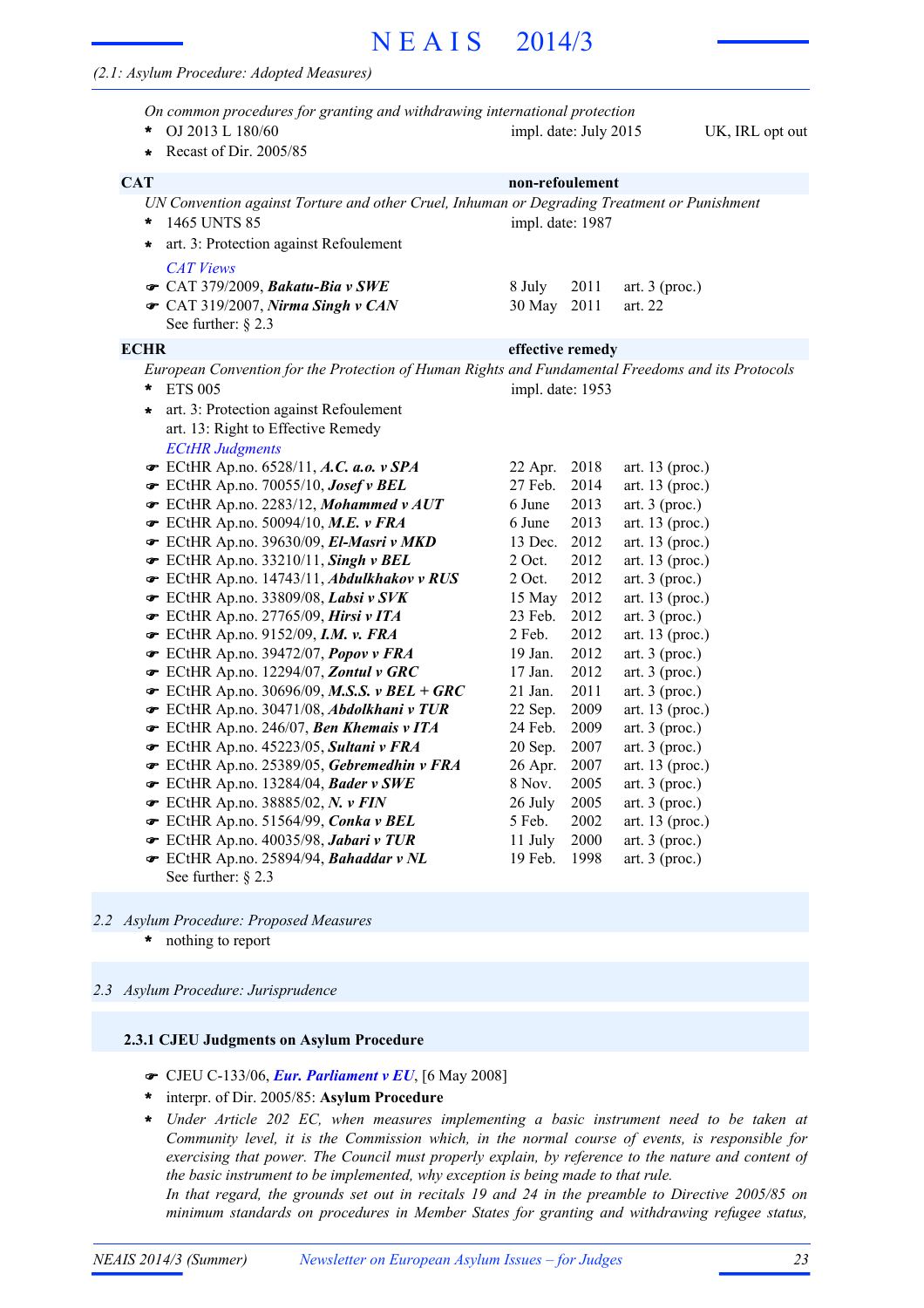*which relate respectively to the political importance of the designation of safe countries of origin and to the potential consequences for asylum applicants of the safe third country concept, are conducive to* justifying the consultation of the Parliament in respect of the establishment of the lists of safe countries *and the amendments to be made to them, but not to justifying sufficiently a reservation of implementing powers which is specific to the Council.*

- ! CJEU C-175/11, *H.I.D.*, [31 Jan. 2013]
- interpr. of Dir. 2005/85: **Asylum Procedure** [art. 23(3), 23(4), 39] **\***
- ref. from 'High Court' (Ireland) **\***
- *1. Article 23(3) and (4) must be interpreted as not precluding a MS from examining by way of prioritised or accelerated procedure, in compliance with the basic principles and guarantees set out in Chapter II of the Directive, certain categories of asylum applications defined on the basis of the criterion of the nationality or country of origin of the applicant.* **\***

2. Article 39 must be interpreted as not precluding national legislation, such as that at issue in the *main proceedings, which allows an applicant for asylum either to lodge an appeal against the decision of the determining authority before a court or tribunal such as the Refugee Appeals Tribunal (Ireland),* and to bring an appeal against the decision of that tribunal before a higher court such as the High *Court (Ireland), or to contest the validity of that determining authority's decision before the High Court, the judgments of which may be the subject of an appeal to the Supreme Court (Ireland).*

- ! CJEU C-69/10, *Samba Diouf*, [28 July 2011]
- interpr. of Dir. 2005/85: **Asylum Procedure** [art. 39] **\***
- ref. from 'Tribunal Administratif' (Luxembourg) **\***
- *On (1) the remedy against the decision to deal with the application under an accelerated procedure and (2) the right to effective judicial review in a case rejected under an accelerated procedure.* Art. 39 does not imply a right to appeal against the decision to assess the application for asylum in an *accelerated procedure, provided that the reasons which led to this decision can be subject to judicial review within the framework of the appeal against the rejection of the asylum claim.* **\***

#### **2.3.2 CJEU pending cases on Asylum Procedure**

**\*** *no cases pending*

#### **2.3.3 ECtHR Judgments and decisions on Asylum Procedure**

- ! ECtHR Ap.no. 6528/11, *A.C. a.o. v SPA*, [22 Apr. 2018]
- violation of *ECHR* [art. 13 (proc.)] **\***
- *The applicants were 30 asylum seekers of Sahrawi origin, claiming that their return to Morocco would expose them to the risk of inhuman and degrading treatment in reprisal of their participation in the Gdeim Izik camp in Western Sahara which they had fled upon its forcible dismantling by Moroccan police.* **\***

*The applicants had applied for judicial review of the rejection by the Spanish Ministry of the Interior of their applications for international protection. As they had applied for the stay of execution of the orders for their deportation, the court (Audiencia Nacional) had provisionally suspended the removal procedure for the first 13 applicants, and the following day rejected the applications for stay of execution. Likewise, the decisions to reject the applications for stay of execution of the other 17 applicants' deportation orders had been adopted very shortly after the provisional suspension. The appeals on the merits of the asylum applications were still pending before the Spanish courts.*

*The ECtHR reiterated its previous considerations of the necessity of automatic suspension of the removal in order for appeals to comply with the requirement of effectiveness of the remedy under art. 13 in cases pertaining to arts. 2 or 3. Even while recognising that accelerated procedures may facilitate the processing of asylum applications in certain circumstances, the Court held that in this case rapidity should not be achieved at the expense of the effective procedural guarantees protecting the applicants against refoulement to Morocco. As the applicants had not had the opportunity to provide any further explanations on their cases, and their applications for asylum did not in* themselves have suspensive effect, the Court found a violation of art. 13 taken together with arts. 2 and *3. According to ECHR art. 46, the Court stated that Spain was to guarantee, legally and materially, that the applicants would remain within its territory pending a final decision on their asylum applications. Violation of ECHR art. 13 in conjunction with arts. 2 and 3.*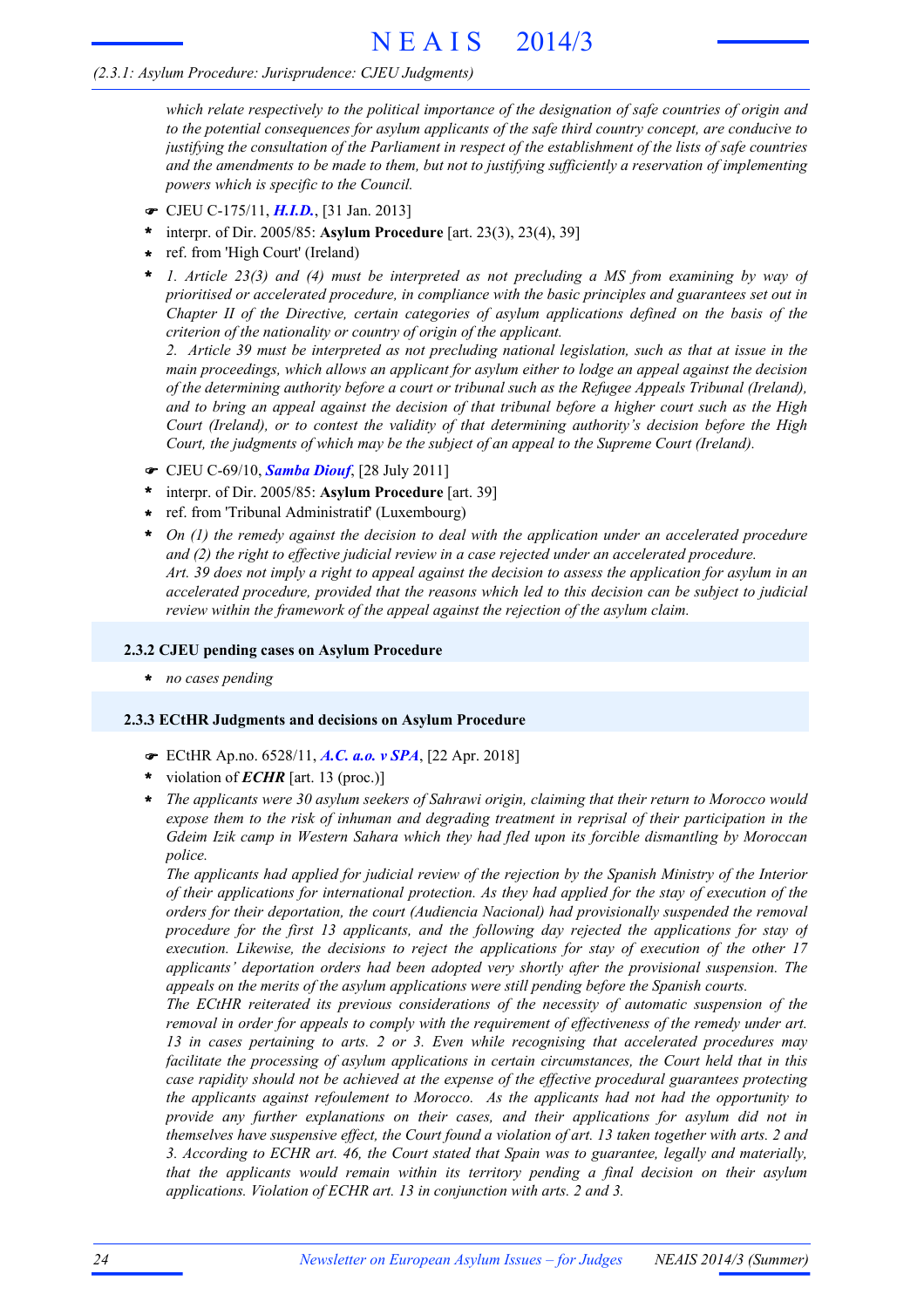- **\*** violation of *ECHR* [art. 13 (proc.)]
- Holding a violation of Art. 13 in relation to complaints under Art. 3; the notion of an effective remedy *under Art. 13 requires independent and rigorous scrutiny of a claim to risk of refoulement under Art. 3, and a remedy with automatic suspensive effect.* **\***
- ! ECtHR Ap.no. 14743/11, *Abdulkhakov v RUS*, [2 Oct. 2012]
- violation of *ECHR* [art. 3 (proc.)] **\***
- *The applicant, an Uzbek national, applied for refugee status and asylum in Russia. The Russian* **\*** *authorities arrested him immediately upon arrival as they had been informed that he was wanted in Uzbekistan for involvement in extremist activities. The applicant claimed to be persecuted in Uzbekistan due to his religious beliefs, and feared being tortured in order to extract confession to offences. His application for refugee status was rejected, but his application for temporary asylum was still pending.*

*The Russian authorities ordered the applicant's extradition to Uzbekistan, referring to diplomatic assurances given by the Uzbek authorities. However, the extradition order was not enforced, due to an indication by the ECtHR of an interim measure under Rule 39. Meanwhile, the applicant was abducted in Moscow, taken to the airport and brought to Tajikistan.*

*Extradition of the applicant to Uzbekistan, in the event of his return to Russia, was considered to constitute violation of ECHR art. 3, due to the widespread ill-treatment of detainees and the systematic* practice of torture in police custody in Uzbekistan, and the fact that such risk would be increased for *persons accused of offences connected to their involvement with prohibited religious organisations.*

*The Court found it established that the applicant's transfer to Tajikistan had taken place with the knowledge and either passive or active involvement of the Russian authorities. Tajikistan is not a party to the ECHR, and Russia had therefore removed the applicant from the protection of his rights under the ECHR. The Russian authorities had not made any assessment of the existence of legal guarantees in Tajikistan against removal of persons facing risk of ill-treatment.*

*As regards this issue of potential indirect refoulement, the Court noted in particular that the applicant's transfer to Tajikistan had been carried out in secret, outside any legal framework capable of providing safeguards against his further transfer to Uzbekistan without assessment of his risk of illtreatment there. Any extra-judicial transfer or extraordinary rendition, by its deliberate circumvention of due process, was held to be contrary to the rule of law and the values protected by the ECHR.*

- ! ECtHR Ap.no. 13284/04, *Bader v SWE*, [8 Nov. 2005]
- violation of *ECHR* [art. 3 (proc.)] **\***
- Asylum seeker held to be protected against refoulement due to a risk of flagrant denial of fair trial that *might result in the death penalty; such treatment would amount to arbitrary deprivation of life in breach of Art. 2; deportation of both the asylum seeker and his family members would therefore give rise to violations of Articles 2 and 3.* **\***
- ! ECtHR Ap.no. 25894/94, *Bahaddar v NL*, [19 Feb. 1998]
- no violation of *ECHR* [art. 3 (proc.)] **\***
- *Although prohibition of ill-treatment contained in Article 3 of Convention is also absolute in expulsion cases, applicants invoking this Article are not dispensed as a matter of course from exhausting available and effective domestic remedies and normally complying with formal requirements and timelimits laid down by domestic law.* **\***

*In the instant case applicant failed to comply with time-limit for submitting grounds of appeal (failed to request extension of time-limit even though possibility open to him) no special circumstances absolving applicant from compliance – even after time-limit had expired applicant had possibility to lodge fresh applications to domestic authorities either for refugee status or for residence permit on humanitarian grounds – Court notes at no stage during domestic proceedings was applicant refused interim injunction against expulsion – thus no imminent danger of ill-treatment.*

- ! ECtHR Ap.no. 246/07, *Ben Khemais v ITA*, [24 Feb. 2009]
- violation of *ECHR* [art. 3 (proc.)] **\***
- *Violation of Art. 3 due to deportation of the applicant to Tunisia; 'diplomatic assurances' alleged by the respondent Government could not be relied upon; violation of Art. 34 as the deportation had been carried out in spite of an ECtHR decision issued under Rule 39 of the Rules of Court.* **\***
- ! ECtHR Ap.no. 51564/99, *Conka v BEL*, [5 Feb. 2002]
- violation of *ECHR* [art. 13 (proc.)] **\***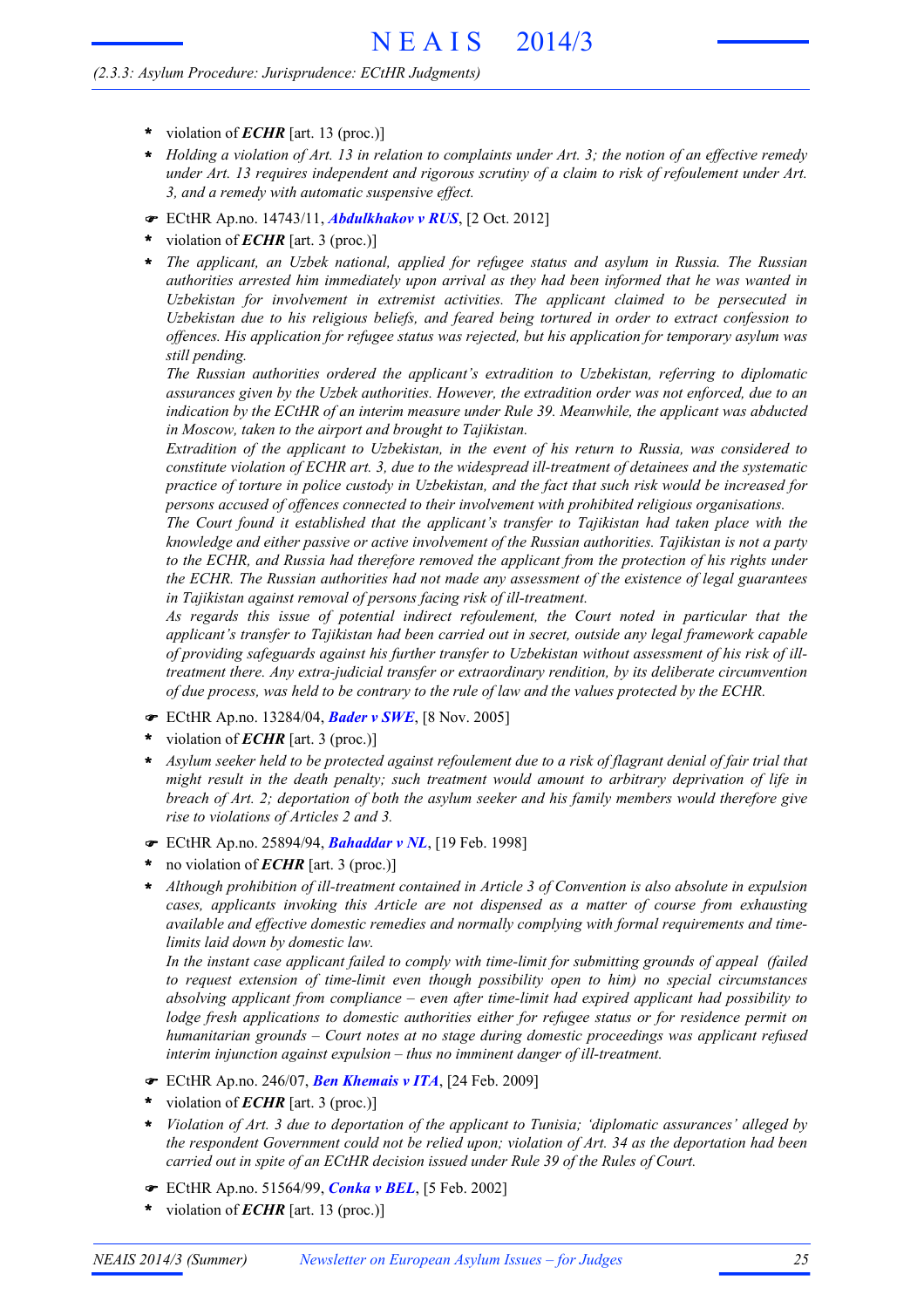# N E A I S 2014/3

### *(2.3.3: Asylum Procedure: Jurisprudence: ECtHR Judgments)*

- *The detention of rejected Roma asylum seekers before deportation to Slovakia constituted a violation* **\*** *of Art. 5; due to the specific circumstances of the deportation the prohibition against collective expulsion under Protocol 4 Art. 4 was violated; the procedure followed by the Belgian authorities did not provide an effective remedy in accordance with Art. 13, requiring guarantees of suspensive effect.*
- ! ECtHR Ap.no. 39630/09, *El-Masri v MKD*, [13 Dec. 2012]
- violation of *ECHR* [art. 13 (proc.)] **\***
- *Whereas this case did not concern an asylum applicant, the ECtHR's reasoning and conclusions may be of interest in order to illustrate general principles of potential relevance to asylum cases under ECHR arts. 3 and 13 as well.* **\***

*The applicant, a German national of Lebanese origin, had been arrested by the Macedonian authorities as a terrorist suspect, held incommunicado in a hotel in Skopje, handed over to a CIA rendition team at Skopje airport, and brought to Afghanistan where he was held in US detention and repeatedly interrogated, beaten, kicked and threatened until his release four months later.*

*The Court accepted evidence from both aviation logs, international reports, a German parliamentary inquiry, and statements by a former Macedonian minister of interior as the basis for concluding that the applicant had been treated in accordance with his explanations. In view of the evidence presented, the burden of proof was shifted to the Macedonian government which had not conclusively refuted the applicant's allegations which there therefore considered as established beyond reasonable doubt.*

*Macedonia was held to be responsible for the ill-treatment and unlawful detention during the entire period of the applicant's captivity. In addition, ECHR arts. 3 and 13 had been violated due to the absence of any serous investigation into the case by the Macedonian authorities.*

*In two concurring opinions, ECtHR judges made further observations concerning the right to the truth as a separate aspect of ECHR art. 13, or as inherent aspect of ECHR art. 3, respectively.*

- ! ECtHR Ap.no. 25389/05, *Gebremedhin v FRA*, [26 Apr. 2007]
- violation of *ECHR* [art. 13 (proc.)] **\***
- *Holding that the particular border procedure declaring 'manifestly unfounded' asylum applications* **\*** *inadmissible, and refusing the asylum seeker entry into the territory, was incompatible with Art. 13 taken together with Art.3; emphasising that in order to be effective, the domestic remedy must have suspensive effect as of right.*
- ! ECtHR Ap.no. 27765/09, *Hirsi v ITA*, [23 Feb. 2012]
- interpr. of *ECHR* [art. 3 (proc.)] **\***
- *For the first time the Court applied Article 4 of Protocol no. 4 (collective expulsion) in the* **\*** circumstance of aliens who were not physically present on the territory of the State, but in the high seas. Italy was also held responsible for exposing the aliens to a treatment in violation with article 3 *ECHR, as it transferred them to Libya 'in full knowledge of the facts' and circumstances in Libya.*
- ! ECtHR Ap.no. 9152/09, *I.M. v. FRA*, [2 Feb. 2012]
- violation of *ECHR* [art. 13 (proc.)] **\***
- *The Court therefore observed, with regard to the effectiveness of the domestic legal arrangements as a* whole, that while the remedies of which the applicant had made use had been available in theory, their *accessibility in practice had been limited by the automatic registration of his application under the fast-track procedure, the short deadlines imposed and the practical and procedural difficulties in producing evidence, given that he had been in detention and applying for asylum for the first time.* **\***
- ! ECtHR Ap.no. 40035/98, *Jabari v TUR*, [11 July 2000]
- violation of *ECHR* [art. 3 (proc.)] **\***
- Given the irreversible nature of the harm that might occur if the risk of torture or ill-treatment alleged *materialised and the importance which it attaches to Article 3, the notion of an effective remedy under Article 13 requires independent and rigorous scrutiny of a claim that there exist substantial grounds for fearing a real risk of treatment contrary to Article 3.* **\***
- ! ECtHR Ap.no. 70055/10, *Josef v BEL*, [27 Feb. 2014]
- violation of *ECHR* [art. 13 (proc.)] **\***
- Case referred to the Grand Chamber (7 July 2014) **\***
- *The applicant was a Nigerian woman, diagnosed with HIV, who was to be returned with her three* **\*** *children upon refusal of her request for asylum in Belgium.*

*Referring to its previous case law concerning the automatic suspensive effect of appeals in order to comply with the requirements under art. 13 in cases concerning art. 3, the ECtHR held that Belgian*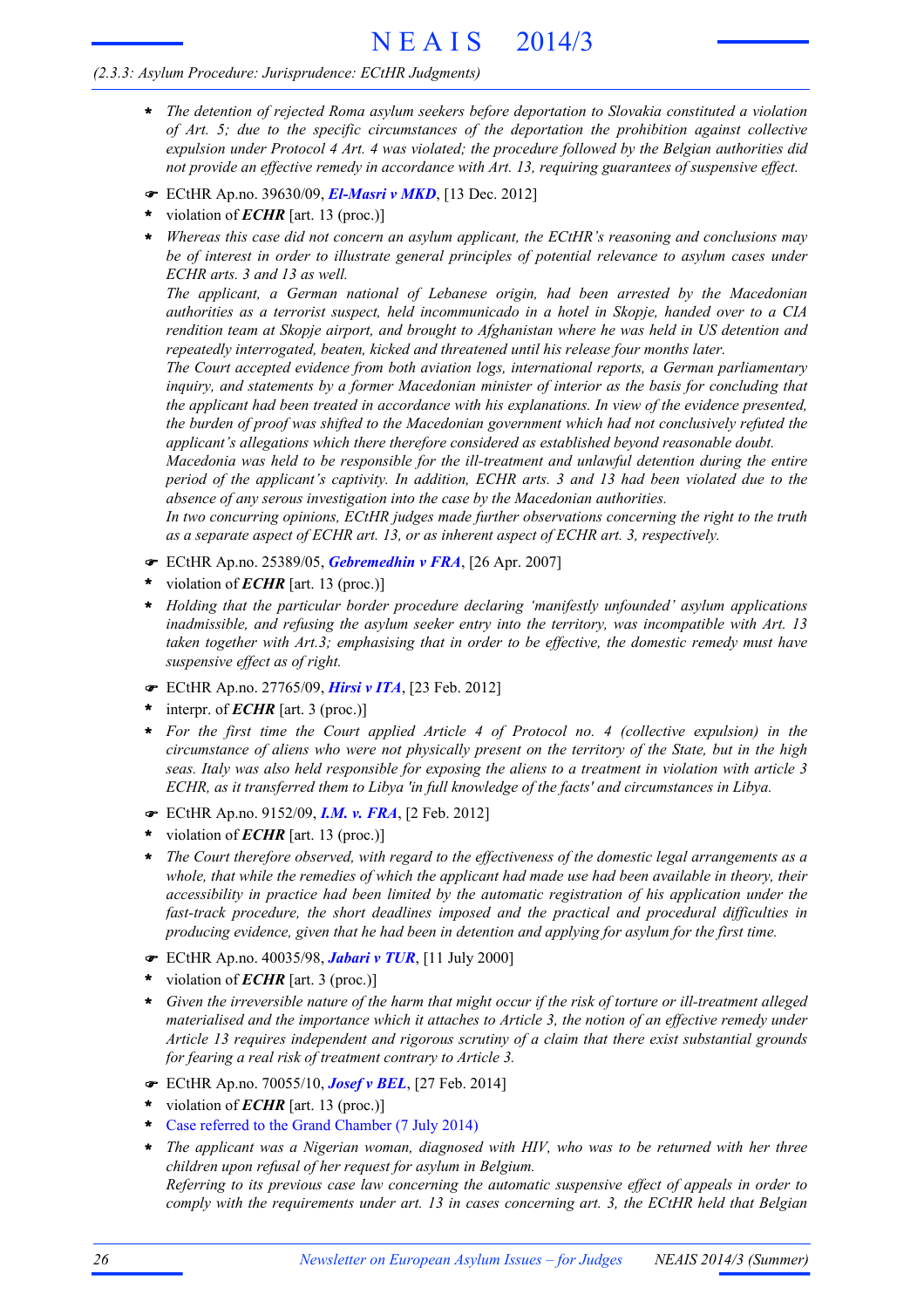*law did not provide such an effective opportunity to challenge the order for removal. As only appeals for suspension under the 'extreme urgency procedure' have automatic suspensive effect, and this type of procedure has only limited application, and the Belgian appeal system was in general considered* too difficult to operate and too complex to fulfil the obligations under art. 13, the applicant had not *had access to an effective remedy. Art. 13 had therefore been violated, taken together with art. 3.* In line with previous case law, the Court did not find the applicant's medical condition so critical as to *make the considerations against her removal imperative for the purpose of prohibiting her return under art. 3. According to ECHR art. 46, the Court indicated to Belgium the need to amend its legislation in order for the system of appeals against removal to comply with art. 13. Violation of*

! ECtHR Ap.no. 33809/08, *Labsi v SVK*, [15 May 2012]

*ECHR art. 13 in conjunction with art. 3. No violation of art. 3 as such.*

- violation of *ECHR* [art. 13 (proc.)] **\***
- *An Algerian man, convicted in France of preparing a terrorist act, and convicted in his absence in Algeria of membership of a terrorist organisation, had been expelled to Algeria upon rejection of his asylum request in Slovakia. On the basis of the existing information about the situation in Algeria for persons suspected of terrorist activities, the Court found that there had been substantial grounds for* believing that he faced a real risk of being exposed to treatment contrary to art. 3. The responding *government's invocation of the security risk represented by the applicant was dismissed due to the absolute guarantee under art. 3. Assurances given by the Algerian authorities concerning the applicant's treatment upon return to Algeria were found to be of a general nature, and they had* proven insufficient since the request for a visit by a Slovak official to the applicant, held in detention *upon return, had not been followed.* **\***

*The applicant's expulsion only one working day after the Slovak Supreme Court's judgment, upholding the dismissal of his asylum request, had effectively prevented him from attempting redress by a complaint to the Slovak Constitutional Court.*

*Expulsion of the applicant in disregard of an interim measure issued by the Court under Rule 39, preventing the Court from properly examining his complaints and from protecting him against treatment contrary to art. 3, was a violation of the right to individual application under art. 34.*

- ! ECtHR Ap.no. 50094/10, *M.E. v FRA*, [6 June 2013]
- no violation of *ECHR* [art. 13 (proc.)] **\***
- *The applicant was an Egyptian belonging to the Coptic Christian community in his country of origin* where he had been exposed to a number of attacks due to his religious belief. His reports of these *incidents to the police had been unsuccessful, and before leaving Egypt in 2007 he was accused of proselytizing for which he was sentenced in absentia to 3 years of imprisonment.* **\***

*The ECtHR referred to reports on numerous instances of violence and other persecution against Coptic Christians in Egypt in 2010-11, and on reluctance of Egyptian authorities to prosecute the perpetrators, and found no evidence that the situation had improved. The Court found strong evidence that the applicant would be a potential prime target for persecution and violence as a convicted proselytizer, whether free or imprisoned, and pointed to the serious doubt about on the applicant's ability to receive adequate protection from the Egyptian authorities. Given his background and the* situation of Coptic Christians in Egypt, art. 3 would be violated in case of enforcement of the decision *to deport the applicant.*

*Contrary to the judgment in I.M. v. France (9152/09), the ECtHR did not consider the examination of this case in the French 'fast-track' asylum procedure incompatible with art. 13. The Court emphasised* the very substantial delay in the applicant's lodging of his asylum request (almost 3 years) and the fact that he had been able to lodge an appeal with suspensive effect against the removal order as well as *an asylum request with suspensive effect. Given his delay, the applicant could not validly argue that the reduced and very short deadlines to prepare the asylum request in the special procedure had affected the accessibility of the remedies available to him, and there was therefore no violation of art. 13 in conjunction with art. 3.*

- ! ECtHR Ap.no. 30696/09, *M.S.S. v BEL + GRC*, [21 Jan. 2011]
- violation of *ECHR* [art. 3 (proc.)] **\***
- *A deporting State is responsible under ECHR Art. 3 for the foreseeable consequences of the deportation of an asylum seeker to another EU Member State, even if the deportation is being decided in accordance with the Dublin Regulation; the responsibility of the deporting State comprises not only* the risk of indirect refoulement by way of further deportation to risk of ill-treatment in the country of origin, but also the conditions in the receiving Member State if it is foreseeable that the asylum seeker **\***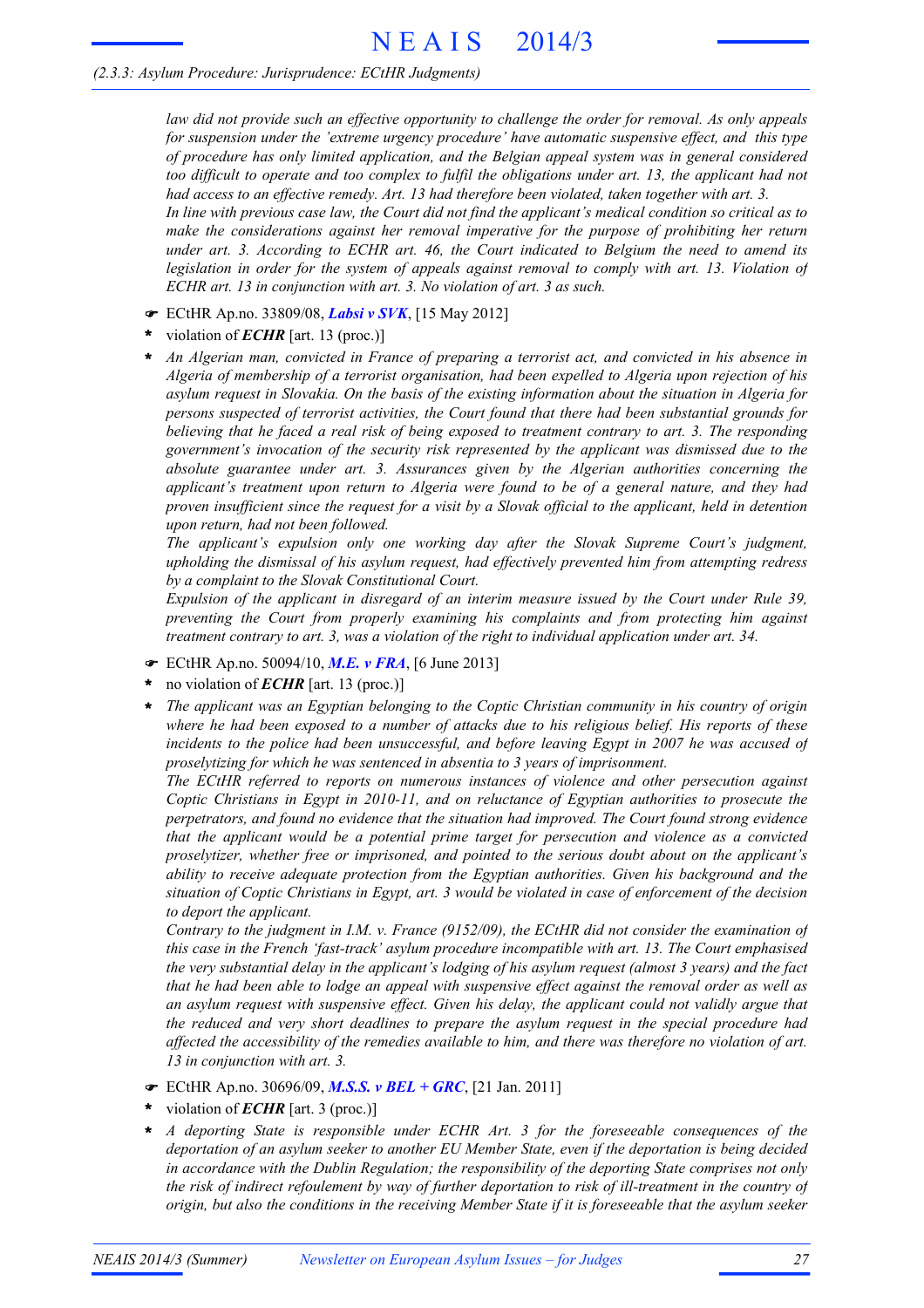*may there be exposed to treatment contrary to Art. 3.*

- ! ECtHR Ap.no. 2283/12, *Mohammed v AUT*, [6 June 2013]
- no violation of *ECHR* [art. 3 (proc.)] **\***
- *The applicant Sudanese asylum seeker arrived in Austria via Greece and Hungary. The Austrian authorities rejected the application and ordered his transfer to Hungary under the Dublin Regulation.* When placed in detention with a view to his forced transfer almost a year later, he lodged a second *asylum application which did not have suspensive effect in relation to the transfer order.* **\***

*The ECtHR considered the applicant's initial claim against the Dublin transfer arguable, due to the* 'alarming nature' of reports published in 2011-12 in respect of Hungary as a country of asylum and in *particular as regards Dublin transferees. His second application for asylum in Austria could therefore not prima facie be considered abusively repetitive or entirely manifestly unfounded. In the specific circumstances of the case, the applicant had been deprived of de facto protection against forced transfer and of a meaningful substantive examination of his arguable claim concerning the situation of asylum seekers in Hungary. Accordingly, art. 13 in conjunction with art. 3 had been violated.*

*Despite the initially arguable claim against the Dublin transfer to Hungary, the Court noted the subsequent legislative amendments and the introduction of additional legal guarantees concerning detention of asylum seekers and their access to basic facilities. The applicant would therefore no* longer be at a real and individual risk of being subjected to treatment in violation of art. 3 upon *transfer to Hungary under the Dublin Regulation.*

- ! ECtHR Ap.no. 38885/02, *N. v FIN*, [26 July 2005]
- violation of *ECHR* [art. 3 (proc.)] **\***
- *Asylum seeker held to be protected against refoulement under Art. 3, despite the Finnish authorities' doubts about his identity, origin, and credibility; two delegates of the Court were sent to take oral evidence from the applicant, his wife and a Finnish senior official; while retaining doubts about his credibility on some points, the Court found that the applicant's accounts on the whole had to be considered sufficiently consistent and credible; deportation would therefore be in breach of Art. 3.* **\***
- ! ECtHR Ap.no. 39472/07, *Popov v FRA*, [19 Jan. 2012]
- violation of *ECHR* [art. 3 (proc.)] **\***
- *Although the applicants – a Kazakhstani couple and their two children aged 5 months and 3 years – had been detained in an administrative detention centre authorised to accommodate families, the conditions during their two weeks detention were held to have caused the children distress and to have serious psychological repercussions. Thus, the children had been exposed to conditions exceeding the* minimum level of severity required to fall within the scope of ECHR art. 3, and this provision had been violated in respect of the children. Since that minimum level of severity was not attained as regards the *parents, there was no violation of art. 3 in respect of these applicants.* **\***

*ECHR art. 5 was violated in respect of the children, both because the French authorities had not sought to establish any possible alternative to administrative detention (art. 5(1)(f)), and because children accompanying their parents were unable to have the lawfulness of their detention examined by the courts (art. 5(4)).*

ECHR art. 8 was violated due to the detention of the whole family. As there had been no particular *risk of the applicants absconding, the interference with the applicants' family life, resulting from their placement in a detention centre for two weeks, had been disproportionate. In this regard the Court* referred to its recent case law concerning 'the child's best interest' as well as to art. 3 of the UN *Convention on the Rights of the Child and to Directive 2003/9 on Reception Conditions.*

- ! ECtHR Ap.no. 71386/10, *Savriddin v RUS*, [25 Apr. 2013]
- violation of *ECHR* [art. 3 (proc.), 5(4), 34] **\***
- *The applicant, a national of Tajikistan having been granted temporary asylum in Russia, had been* abducted in Moscow by a group of men, detained in a mini-van for one or two days and tortured, and *then taken to the airport from where he was flown to Tajikistan without going through normal border formalities or security checks. In Tajikistan he had allegedly been detained, severely ill-treated by the police, and sentenced to 26 years' imprisonment for a number of offences.* **\***

*Based on consistent reports about the widespread and systematic use of torture in Tajikistan, and the applicant's involvement in an organisation regarded as terrorist by the Tajik authorities, the Court* concluded that his forcible return to Tajikistan had exposed him to a real risk of treatment in breach of *art. 3. Due to the Russian authorities' failure to take preventive measures against the real and imminent risk of torture and ill-treatment caused by his forcible transfer, Russia had violated its positive obligations to protect him from treatment contrary to art. 3. Additional violations of art. 3*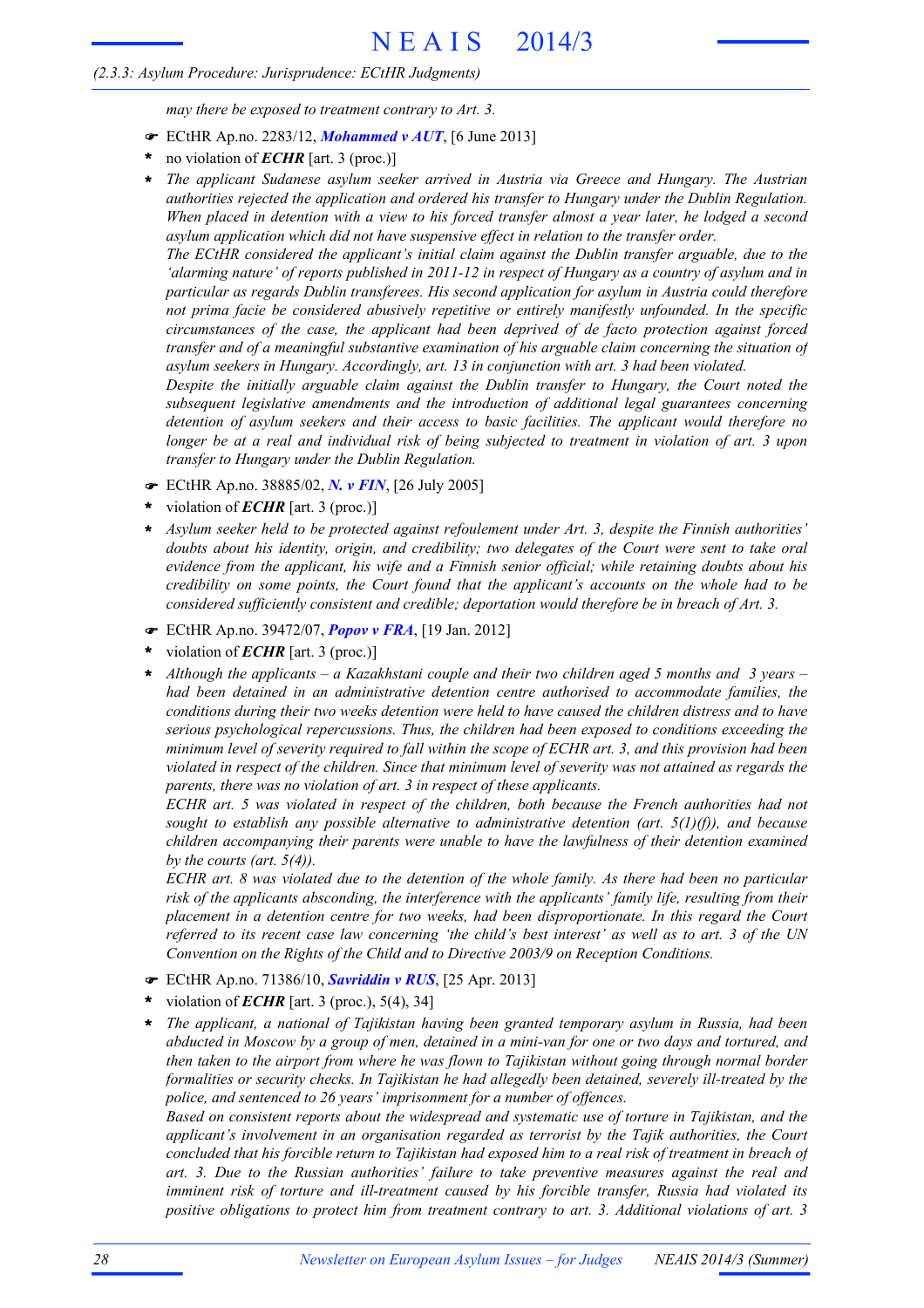*resulted from the lack of effective investigation into the incident, and the involvement of State officials in the operation.*

Art. 34 had been violated by the fact that the applicant had been forcibly transferred to Tajikistan by *way of an operation in which State officials had been involved, in spite of an interim measure indicated by the ECtHR under Rule 39 of the Court's Rules of Procedure.*

Pursuant to ECHR art. 46, the Court indicated various measures to be taken by Russia in order to end *the violation found and make reparation for its consequences. In addition, the State was required under art. 46 to take measures to resolve the recurrent problem of blatant circumvention of the domestic legal mechanisms in extradition matters, and ensure immediate and effective protection against unlawful kidnapping and irregular removal from the territory and from the jurisdiction of Russian courts. In this connection, the Court once again stated that such operations conducted outside the ordinary legal system are contrary to the rule of law and the values protected by the ECHR.*

- ! ECtHR Ap.no. 33210/11, *Singh v BEL*, [2 Oct. 2012]
- violation of *ECHR* [art. 13 (proc.)] **\***
- *Having arrived on a flight from Moscow, the applicants applied for asylum but were refused entry into Belgium, and their applications for asylum were rejected as the Belgian authorities did not accept the applicants' claim to be Afghan nationals, members of the Sikh minority in Afghanistan, but rather Indian nationals. The Court considered the claim to the risk of chain refoulement to Afghanistan as 'arguable' so that the examination by the Belgian authorities would have to comply with the requirements of ECHR art. 13, including close and rigorous scrutiny and automatic suspensive effect. In the light of these requirements, the examination of the applicants' asylum case was held to be insufficient, since neither the first instance nor the appeals board had sought to verify the authenticity of the documents presented by the applicants with a view to assessing their possible risk of illtreatment in case of deportation. In that connection the Court noted that the Belgian authorities had dismissed copies of protection documents issued by UNHCR in New Delhi, pertinent to the protection request, although these documents could easily have been verified by contacting UNHCR. The examination therefore did not fulfil the requirement of close and rigorous scrutiny, constituting a violation of ECHR art. 13 taken together with art. 3.* **\***
- ! ECtHR Ap.no. 45223/05, *Sultani v FRA*, [20 Sep. 2007]
- no violation of *ECHR* [art. 3 (proc.)] **\***
- *Finding no violation of Art. 3, despite the applicant's complaint that the most recent asylum decision within an accelerated procedure had not been based on an effective individual examination; the Court emphasized that the first decision had been made within the normal asylum procedure, involving full examination in two instances, and held this to justify the limited duration of the second examination which had aimed to verify whether any new grounds could change the previous rejection; in addition, the latter decision had been reviewed by administrative courts at two levels; the applicant had not brought forward elements concerning his personal situation in the country of origin, nor sufficient to consider him as belonging to a minority group under particular threat.* **\***
- ! ECtHR Ap.no. 12294/07, *Zontul v GRC*, [17 Jan. 2012]
- violation of *ECHR* [art. 3 (proc.)] **\***
- *The applicant was an irregular migrant complaining that he had been raped with a truncheon by one of the Greek coast guard officers supervising him in a detention centre upon interception of the boat* on which he and 164 other migrants attempted to go from Turkey to Italy. Due to its cruelty and *intentional nature, the Court considered such treatment as amounting to an act of torture under ECHR art. 3. Given the seriousness of the treatment, the penalty imposed on the perpetrator – a suspended* term of six months imprisonment that was commuted to a fine - was considered to be in clear lack of *proportion. An additional violation of ECHR art. 3 stemmed from the Greek authorities' procedural handling of the case that had prevented the applicant from exercising his rights to claim damages at the criminal proceedings.* **\***

#### **2.3.4 CAT Views on Asylum Procedure**

- ! CAT 379/2009, *Bakatu-Bia v SWE*, [8 July 2011]
- violation of *CAT* [art. 3 (proc.)] **\***
- *The Committee observes that, according to the Second joint report of seven United Nations experts on the situation in the Democratic Republic of the Congo (2010) and the Report of the United Nations High Commissioner for Human Rights and the activities of her Office in the Democratic Republic of* **\***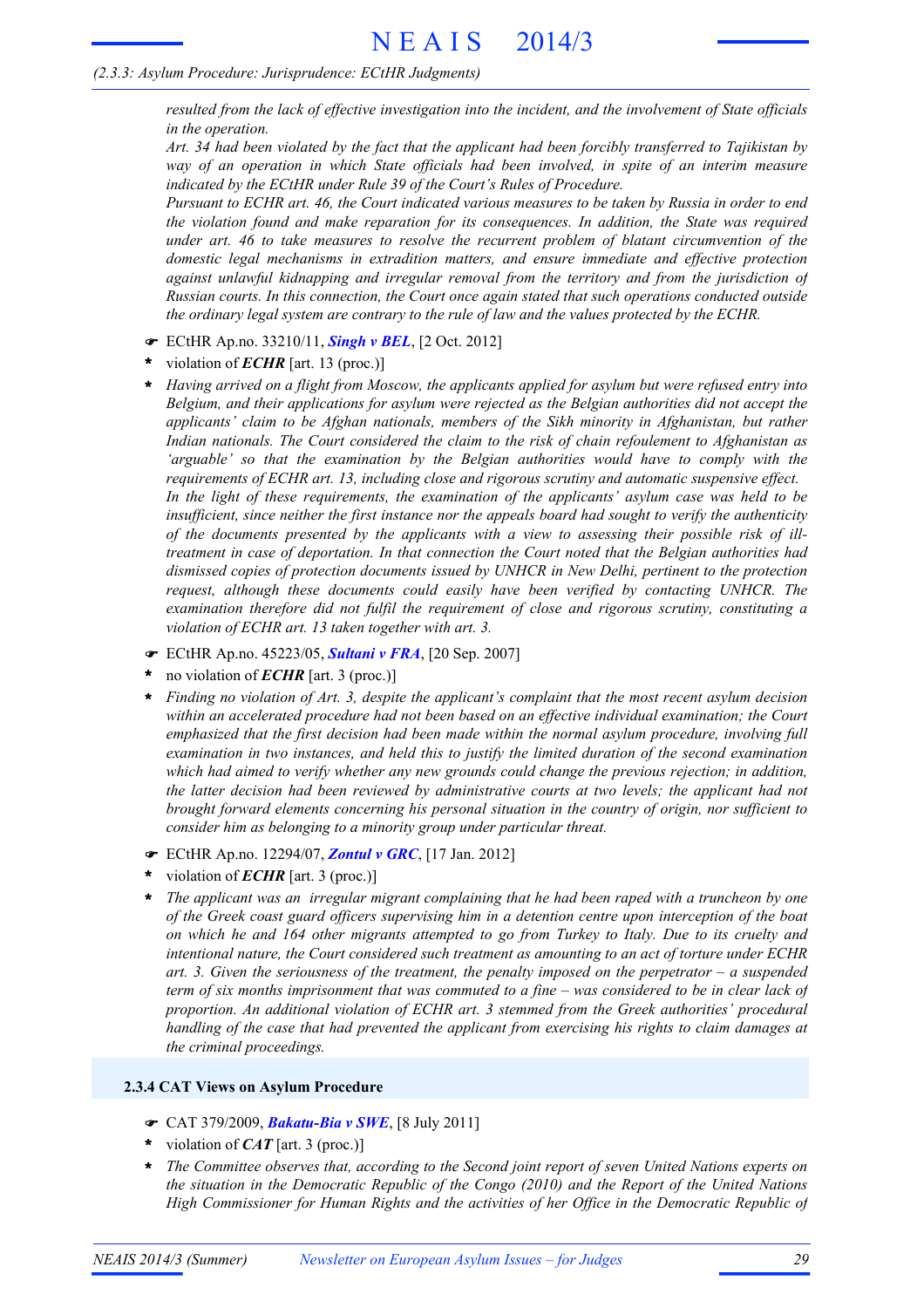### *(2.3.4: Asylum Procedure: Jurisprudence: CAT Views)*

*the Congo (2010) on the general human rights situation in the Democratic Republic of the Congo, serious human rights violations, including violence against women, rape and gang rape by armed forces, rebel groups and civilians, continued to take place throughout the country and not only in areas affected by armed conflict. Furthermore, in a recent report, the High Commissioner for Human Rights stressed that sexual violence in DRC remains a matter of serious concern, particularly in conflict-torn areas, and despite efforts by authorities to combat it, this phenomenon is still widespread and particularly affects thousands of women and children. The Committee also notes that the Secretary-General in his report of 17 January 2011, while acknowledging a number of positive developments in DRC, expressed his concern about the high levels of insecurity, violence and human rights abuses faced by the population.*

- ! CAT 343/2008, *Kalonzo v CAN*, [1 June 2012]
- violation of *CAT* [art. 3] **\***
- *The Committee also takes note of the State party's reference to reports dating from 2007 and 2008 that mention few cases of the torture of UPDS members or Luba from Kasaï. In this regard, the* Committee is of the view that, even if cases of torture are rare, the risk of being subjected to torture continues to exist for the complainant, as he is the son of a UDPS leader, is a Luba from Kasaï and *has already been the victim of violence during his detention in Kinshasa in 2002. In addition, the Committee considers that the State party's argument that the complainant could resettle in Kinshasa,* where the Luba do not seem to be threatened by violence (as they are in the Katanga region), does not *entirely remove the personal danger for the complainant. In this regard, the Committee recalls that, in accordance with its jurisprudence, the notion of "local danger" does not provide for measurable criteria and is not sufficient to entirely dispel the personal danger of being tortured.* **\***

*The Committee against Torture concludes that the complainant has established that he would run a real, personal and foreseeable risk of being subjected to torture if he were to be returned to the Democratic Republic of the Congo.*

- ! CAT 416/2010, *Ke Chun ROng v AUS*, [29 Nov. 2012]
- violation of *CAT* [art. 3] **\***
- *The Committee notes that the claims and evidence have not been sufficiently verified by the Australian immigration authorities. The Committee observes that the review on the merits of the complainants' claims regarding the risk of torture that he faced, was conducted predominantly based on the content of his initial application for a Protection visa, which he filed shortly after arriving in the country, without knowledge or understanding of the system. The Committee further observes that the complainant was not interviewed in person neither by the Immigration Department, which rejected his initial application, nor by the Refugee Review Tribunal and therefore he did not have the opportunity to clarify any inconsistencies in his initial statement. The Committee is of the view that complete accuracy is seldom to be expected by victims of torture.* **\***

*The Committee also observes that the State party does not dispute that Falun Gong practitioners in China have been subjected to torture, but bases it decision to refuse protection to the complainant in the assessment of his credibility.*

- ! CAT 319/2007, *Nirma Singh v CAN*, [30 May 2011]
- violation of *CAT* [art. 22] **\***
- *The complaint states that he did not have an effective remedy to challenge the decision on deportation and that the judicial review of the Immigration Board decision, denying him Convention refugee* status, was not an appeal on the merits, but rather a very narrow review for gross errors of law. The *Committee observes that none of the grounds above include a review on the merits of the complainant's claim that he would be tortured if returned to India.* **\***

*With regard to the procedure of risk analysis, the Committee notes that according to the State party's submission, PRRA submissions may only include new evidence that arose after the rejection of the refugee protection claim; further, the PRRA decisions are subject to a discretionary leave to appeal, which was denied in the case of the complainant.*

*The Committee refers to its Concluding observations (CAT/C/CR/34/CAN, 7 July 2005, § 5(c)), that the State party should provide for judicial review of the merits, rather than merely of the reasonableness, of decisions to expel an individual where there are substantial grounds for believing that the person faces a risk of torture. The Committee accordingly concludes that in the instant case the complainant did not have access to an effective remedy against his deportation.*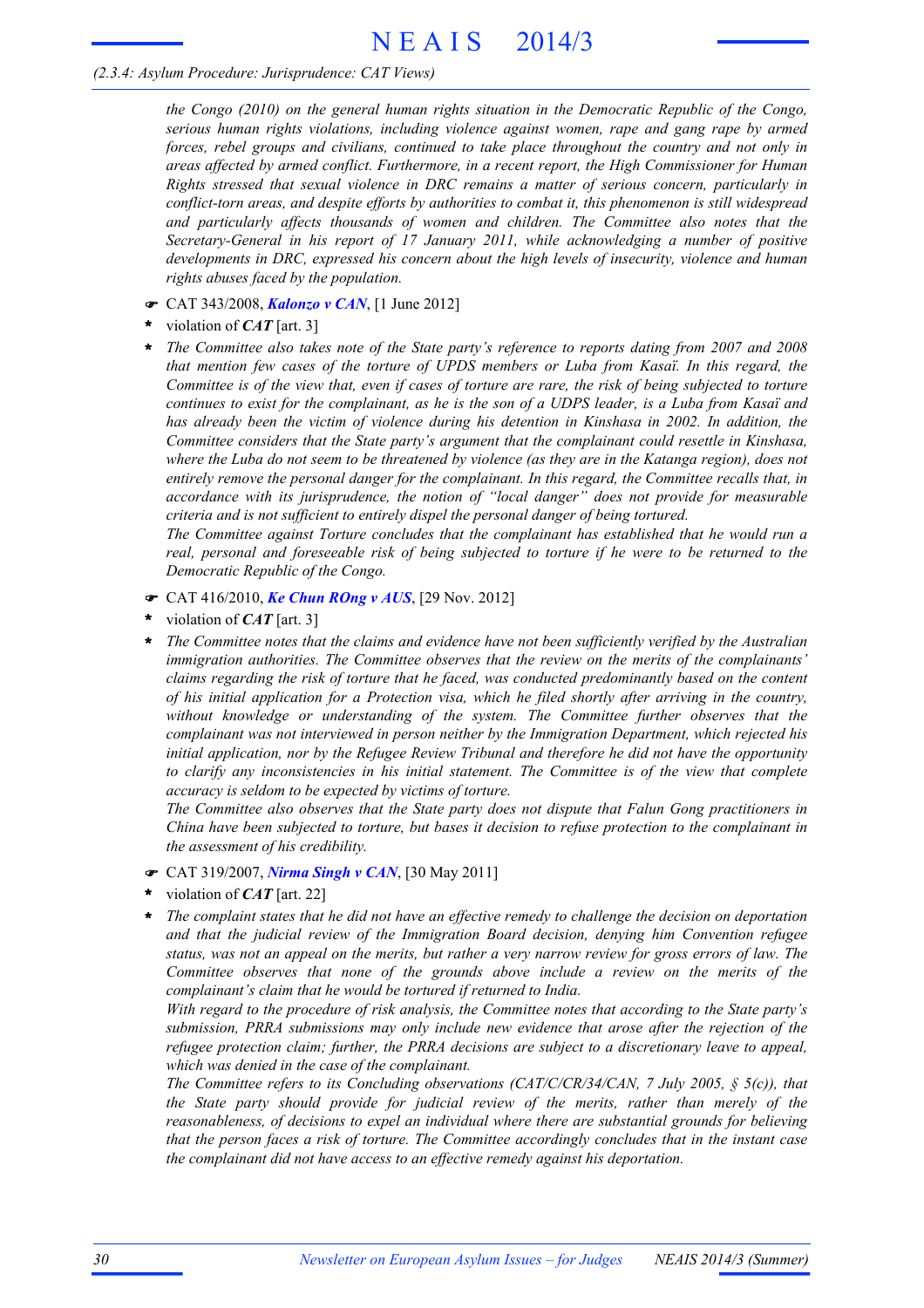#### **2.3.5 National Judgments on Asylum Procedure**

*New*

*New*

- ! **Germany:** BVerwG 10 C 7.13, [17 June 2014]
- **\*** http://cmr.jur.ru.nl/neais/Germany/BVerwG10C713.pdf
- \* Refugee status granted in another country (than Germany) has a binding effect in Germany in that by law, there is a prohibition of deportation. This does not, however, give rise to an entitlement to a new *decision on recognising refugee status or to the granting of a residence title in Germany. A demand for a grant of subsidiary protection under Union law is inadmissible if the foreigner has already been granted the legal status of a refugee or of a person entitled to subsidiary protection in another country.*
- ! **Germany:** BVerwG 10 C 1.13, [5 Sep. 2013]
	- **\*** http://cmr.jur.ru.nl/neais/Germany/BVerwG10C113.pdf
	- *The German authorities are unable to collect usable fingerprints from a Somali asylum seeker. The German Federal Administrative Court ruled that, although there is no direct obligation for an asylum seeker to guarantee that his fingerprints are analysable, there is a duty of cooperation including the obligation not to frustrate the possibility of analysing fingerprints during the time before they are taken.* **\***
	- ! **Ireland:** S.U.N. [2012] IEHC 338, [30 Mar. 2012]
	- *The High Court held that in a case where a negative recommendation in a first instance application* for asylum was based exclusively or primarily upon a finding of a personal lack of credibility, there is an obligation to allow an oral appeal in order to provide an "effective remedy," in the sense of Article *39 of the Asylum Procedures Directive, notwithstanding that the Applicant is from a "safe country" (South Africa) and the legislation allows for limiting an Applicant to a written appeal only in those circumstances. For the same reasons, to allow an oral appeal is also required by the right to fair procedures contained in Article 40.3 of the Constitution of Ireland.* **\***

# **3 Responsibility Sharing**

*3.1 Responsibility Sharing: Adopted Measures*

#### **Regulation 343/2003 Dublin II**

#### *Establishing the criteria and mechanisms for determining the Member State responsible for examining an asylum application lodged in one of the Member States by a third-country national.*

- OJ 2003 L 50/1 UK, IRL opt in impl. date: 1 Sep. 2003 *CJEU Judgments* \* OJ 2003 L 50/1 Implemented by Regulation 1560/2003 (OJ 2003 L 222/3) **\*** Revised by Reg. 604/2013
- **■** CJEU C-394/12, *Abdullahi* 10 Dec. 2013 art. 10(1), 18 and 19 **■** CJEU C-4/11, *Puid* 14 Nov. 2013 art. 3(2) CJEU C-158/13, *Rajaby* 25 June 2013 art. 15(2) !  $\bullet$  CJEU C-648/11, *M.A.* 6 June 2013 art. 6  $\bullet$  CJEU C-528/11, *Halaf* 6 June 2013 art. 3(2) 7 Jan. 2013 - deleted art. 3(2)+19(4) **■** CJEU C-245/11, *K***.** 6 Nov. 2012 art. 15 and 3(2) CJEU C-620/10, *Kastrati* 3 May 2012 art. 2(c) ! • CJEU C-411+493/10, *N.S. and M.E.* 21 Dec. 2011 art. 3(2)  $\bullet$  CJEU C-19/08, *Petrosian* 29 Jan. 2009 art. 20(1)(d) & 20(2)  $\bullet$  CJEU C-666/11, M
- See further: § 3.3

#### **Regulation 604/2013 Dublin III**

*Establishing the criteria and mechanisms for determining the MS responsible for examining an*

- 
- **\*** Recast of Reg. 343/2003

*application for international protection lodged in one of the MS by a TCN or a stateless person (revised)*

OJ 2013 L 180/31 UK, IRL opt in **\*** impl. date: 1 Jan. 2014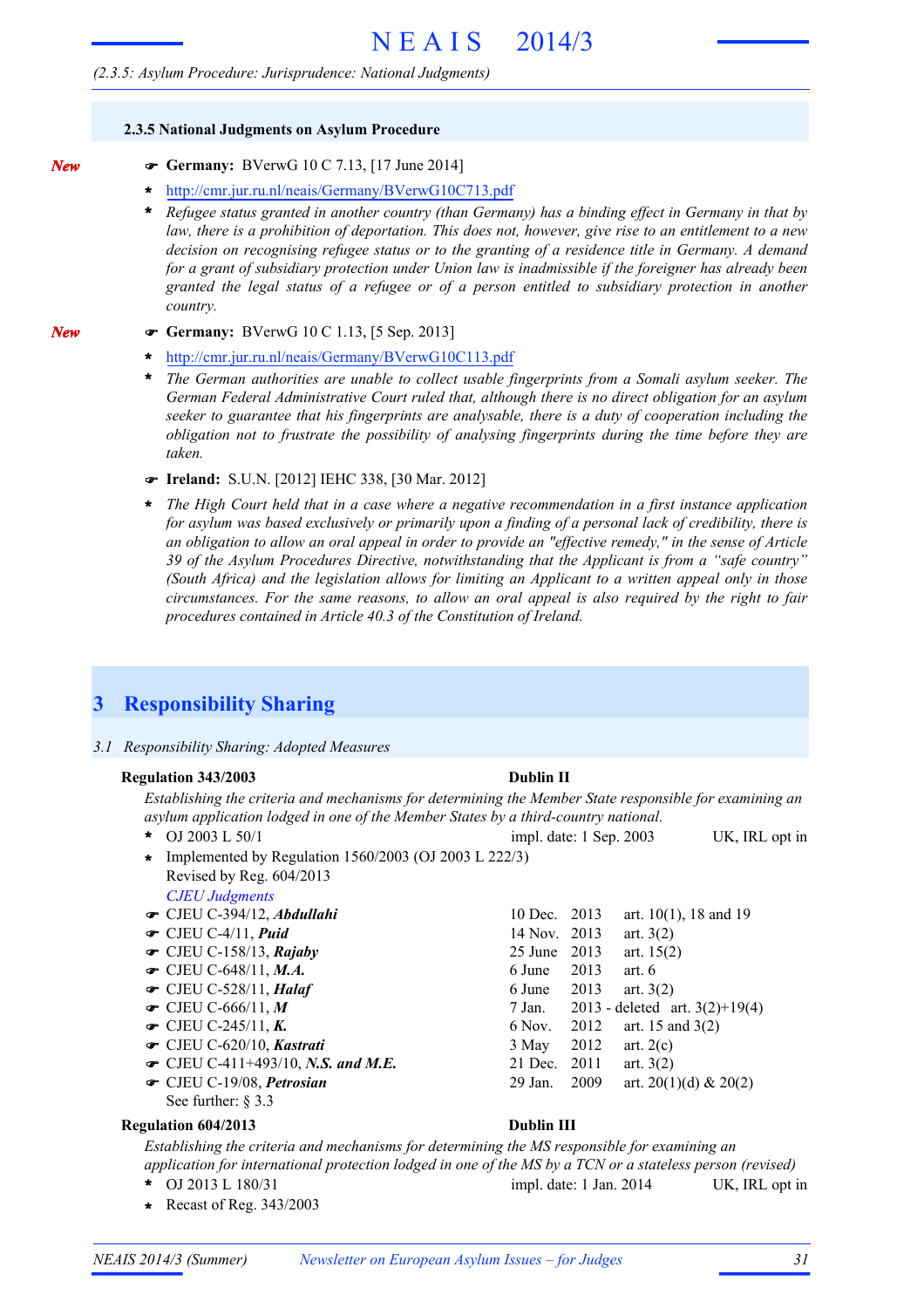# N E A I S 2014/3

| <b>Regulation 2725/2000</b>                                                                                                                     | Eurodac               |      |             |                |
|-------------------------------------------------------------------------------------------------------------------------------------------------|-----------------------|------|-------------|----------------|
| Concerning the establishment of 'Eurodac' for the comparison of fingerprints for the effective application<br>of the Dublin Convention.         |                       |      |             |                |
| OJ 2000 L 316/1<br>$\star$                                                                                                                      | impl. date: 15-1-2003 |      |             |                |
| implemented by Regulation $407/2002$ (OJ 2002 L $62/1$ )<br>$\star$                                                                             |                       |      |             |                |
| Regulation 603/2013                                                                                                                             | Eurodac II            |      |             |                |
| Concerning the establishment of 'Eurodac' for the comparison of fingerprints for the effective application<br>of the Dublin Convention (recast) |                       |      |             |                |
| OJ 2013 L 180/1<br>$\ast$                                                                                                                       | impl. date: July 2015 |      |             | UK, IRL opt in |
| Recast of Reg. 2725/2000<br>$\star$                                                                                                             |                       |      |             |                |
| <b>ECHR</b>                                                                                                                                     | <b>Conditions</b>     |      |             |                |
| European Convention for the Protection of Human Rights and Fundamental Freedoms and its Protocols                                               |                       |      |             |                |
| <b>ETS 005</b><br>$\ast$                                                                                                                        | impl. date: 1953      |      |             |                |
| art. $3+13$ : Degrading reception conditions<br>$\star$                                                                                         |                       |      |             |                |
| <b>ECtHR Judgments</b>                                                                                                                          |                       |      |             |                |
| $\bullet$ ECtHR Ap.no. 2283/12, Mohammed v AUT                                                                                                  | 6 June                | 2013 | art. $3+13$ |                |
| ECtHR Ap.no. 30696/09, M.S.S. v BEL + GRC                                                                                                       | $21$ Jan.             | 2011 | art. $3+13$ |                |
| ECtHR Ap.no. 32733/08, K.R.S. v. UK                                                                                                             | 2 Dec.                | 2008 | art. $3+13$ |                |
| $\bullet$ ECtHR Ap.no. 43844/98, T.I. v UK                                                                                                      | 7 Mar.                | 2000 | art. $3+13$ |                |
| See further: $\S$ 3.3                                                                                                                           |                       |      |             |                |
|                                                                                                                                                 |                       |      |             |                |
| 3.2 Responsibility Sharing: Proposed Measures<br>$\ast$                                                                                         |                       |      |             |                |
| nothing to report                                                                                                                               |                       |      |             |                |

*3.3 Responsibility Sharing: Jurisprudence*

#### **3.3.1 CJEU Judgments on Responsibility Sharing**

- ! CJEU C-394/12, *Abdullahi*, [10 Dec. 2013]
- interpr. of Reg. 343/2003: **Dublin II** [art. 10(1), 18 and 19] **\***
- ref. from 'Asylgerichtshof' (Austria) **\***
- Art. 19(2) Dublin II must be interpreted as meaning that, in circumstances where a MS has agreed to take charge of an applicant for asylum on the basis of the criterion laid down in Art.  $10(1)$  of that regulation – namely, as the MS of the first entry of the applicant for asylum into the  $EU$  – the only way in which the applicant for asylum can call into question the choice of that criterion is by pleading *systemic deficiencies in the asylum procedure and in the conditions for the reception of applicants for asylum in that MS, which provide substantial grounds for believing that the applicant for asylum would face a real risk of being subjected to inhuman or degrading treatment within the meaning of Art. 4 of the Charter (of FREU).* **\***
- ! CJEU C-528/11, *Halaf*, [6 June 2013]
- interpr. of Reg. 343/2003: **Dublin II** [art. 3(2)] **\***
- ref. from 'Administrativen sad Sofia-grad' (Bulgaria) 12-10-2011 **\***
- *Art. 3(2) must be interpreted as permitting a MS, which is not indicated as "responsible", to examine an application for asylum even though no circumstances exist which establish the applicability of the humanitarian clause in Article 15. That possibility is not conditional on the MS responsible under those criteria having failed to respond to a request to take back the asylum seeker concerned.* The MS in which the asylum seeker is present is not obliged, during the process of determining the MS responsible, to request the UHCR to present its views where it is apparent from the documents of the *UNHCR that the MS indicated as "responsible" is in breach of the rules of European Union law on asylum.* **\***
- ! CJEU C-245/11, *K.*, [6 Nov. 2012]
- interpr. of Reg. 343/2003: **Dublin II** [art. 15 and 3(2)] **\***
- ref. from 'Asylgerichtshof' (Austria) **\***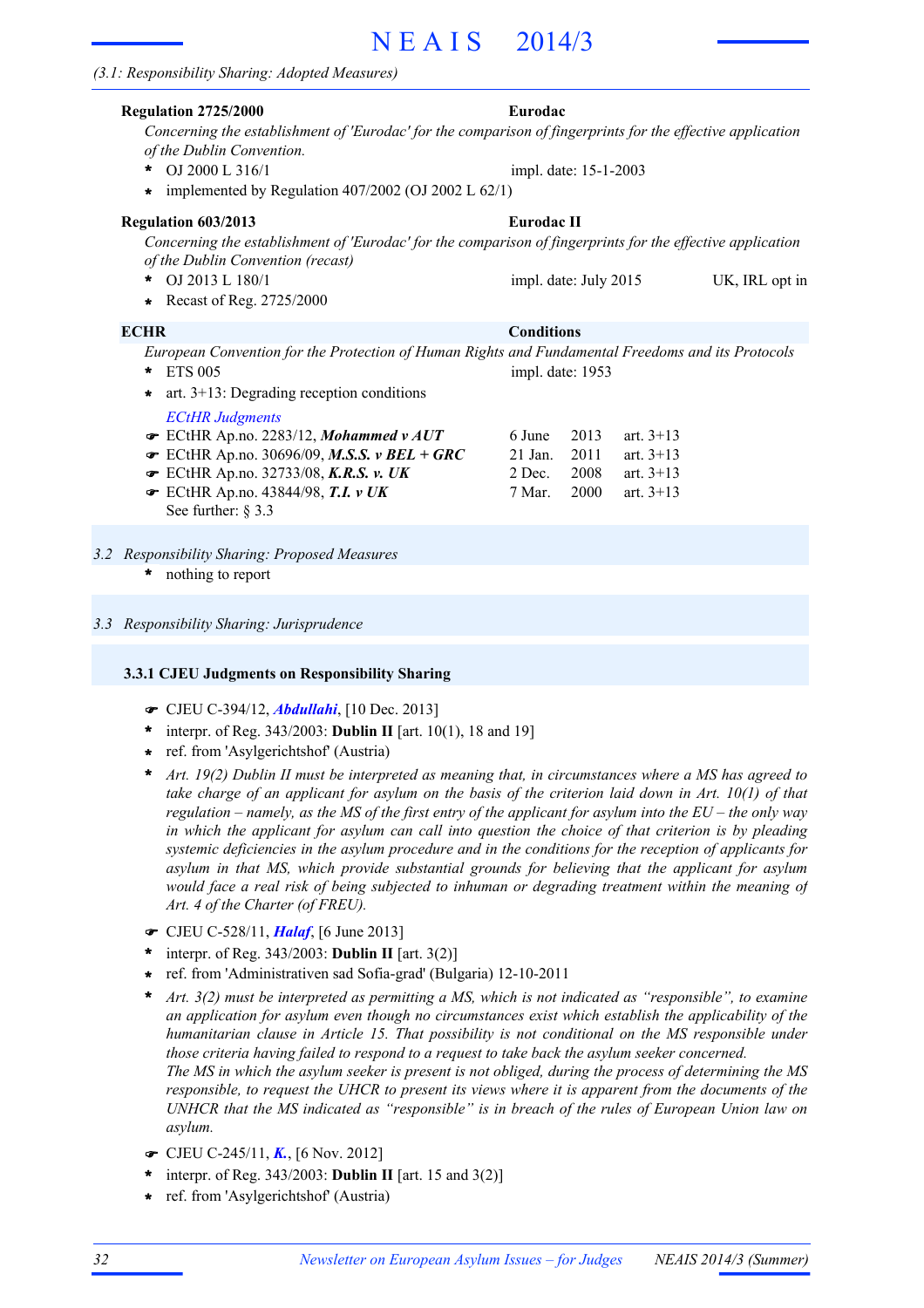# N E A I S 2014/3

### *(3.3.1: Responsibility Sharing: Jurisprudence: CJEU Judgments)*

- *Art. 15(2) must be interpreted as meaning that a MS which is not responsible for examining an application for asylum pursuant to the criteria laid down in Chapter III of Dublin II becomes so responsible. It is for the MS which has become the responsible MS within the meaning of that regulation to assume the obligations which go along with that responsibility. It must inform in that respect the MS previously responsible. This interpretation of Art. 15(2) also applies where the MS* which was responsible pursuant to the criteria laid down in Chapter III of Dublin II did not make a *request in that regard in accordance with the second sentence of Art. 15(1).* **\***
- ! CJEU C-620/10, *Kastrati*, [3 May 2012]
- interpr. of Reg. 343/2003: **Dublin II** [art. 2(c)] **\***
- ref. from 'Kammarrätten i Stockholm, Migrationsöverdomstolen' (Sweden) **\***
- *The withdrawal of an application for asylum within the terms of Art. 2(c) Dublin II, which occurs before the MS responsible for examining that application has agreed to take charge of the applicant,* has the effect that that regulation can no longer be applicable. In such a case, it is for the MS within the territory of which the application was lodged to take the decisions required as a result of that *withdrawal and, in particular, to discontinue the examination of the application, with a record of the information relating to it being placed in the applicant's file.* **\***
- ! CJEU C-666/11, *M*, [7 Jan. 2013] (deleted)
- interpr. of Reg. 343/2003: **Dublin II** [art. 3(2)+19(4)] **\***
- ref. from 'Oberverwaltungsgericht für das Land Nordrhein Westfalen' (Germany) 19-12-2011 **\***
- Does the asylum seeker have a right, enforceable by him in the courts, to require a MS to examine the *assumption of responsibility under art. 3(2) and to inform him about the grounds for its decision?* **\***
- ! CJEU C-648/11, *M.A.*, [6 June 2013]
- interpr. of Reg. 343/2003: **Dublin II** [art. 6] **\***
- ref. from 'Court of Appeal (England & Wales)' (UK) **\***
- *Fundamental rights include, in particular, that set out in Art. 24(2) of the Charter, whereby in all actions relating to children, whether taken by public authorities or private institutions, the child's best interests are to be a primary consideration. The second paragraph of Art. 6 Dublin II cannot be* interpreted in such a way that it disregards that fundamental right (see, by analogy, Detiček, para. 54 *and 55, and Case C*-*400/10 PPU McB. [2010] ECR I*-*8965, para. 60). Consequently, although* express mention of the best interest of the minor is made only in the first paragraph of Art. 6, the effect of Art. 24(2) of the Charter, in conjunction with Art.  $51(1)$  thereof, is that the child's best interests must also be a primary consideration in all decisions adopted by the Member States on the basis of the *second paragraph of Art. 6.* **\***

*Thus, Art. 6 must be interpreted as meaning that, in circumstances such as those of the main proceedings, where an unaccompanied minor with no member of his family legally present in the* territory of a MS has lodged asylum applications in more than one MS, the MS in which that minor is *present after having lodged an asylum application there is to be designated the 'MS responsible'.*

- ! CJEU C-411+493/10, *N.S. and M.E.*, [21 Dec. 2011]
- interpr. of Reg. 343/2003: **Dublin II** [art. 3(2)] **\***
- ref. from 'High Court' (Ireland) **\***
- Joined cases. The decision adopted by a MS on the basis of Article  $3(2)$  whether to examine an asylum *application which is not its responsibility according to the criteria laid down in Chapter III of Dublin* II, implements EU law for the purposes of Article 6 TEU and Article 51 of the Charter of Fundamental *Rights of the EU.* **\***

*EU law precludes the application of a conclusive presumption that the MS which Article 3(1) Dublin II indicates as responsible observes the fundamental rights of the EU. Article 4 of the Charter must be interpreted as meaning that the MSs, including the national courts, may not transfer an asylum seeker to the 'MS responsible' within the meaning of Dublin II where they cannot be unaware that systemic deficiencies in the asylum procedure and in the reception conditions of asylum seekers in that MS amount to substantial grounds for believing that the asylum seeker would face a real risk of being subjected to inhuman or degrading treatment within the meaning of that provision. Subject to the right* itself to examine the application referred to in Article  $3(2)$  Dublin II, the finding that it is impossible to *transfer an applicant to another MS, where that State is identified as the MS responsible in* accordance with the criteria set out in Chapter III of that regulation, entails that the MS which should *carry out that transfer must continue to examine the criteria set out in that chapter in order to establish whether one of the following criteria enables another MS to be identified as responsible for*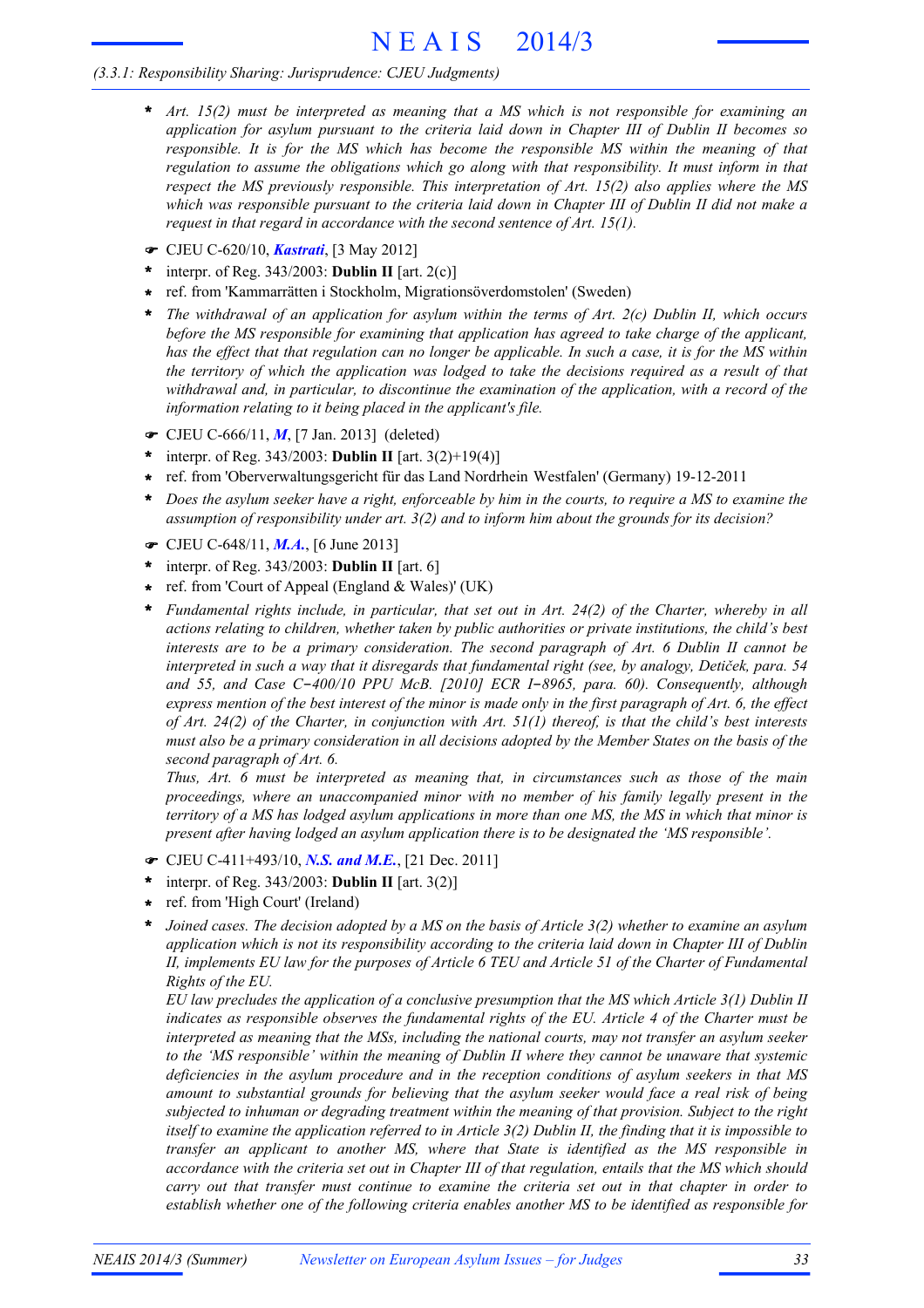# *(3.3.1: Responsibility Sharing: Jurisprudence: CJEU Judgments)*

*the examination of the asylum application. The MS in which the asylum seeker is present must ensure that it does not worsen a situation where the fundamental rights of that applicant have been infringed by using a procedure for determining the MS responsible which takes an unreasonable length of time.* If necessary, the first mentioned MS must itself examine the application. Articles 1, 18 and 47 of the *Charter do not lead to a different answer.*

In so far as the preceding questions arise in respect of the obligations of the United Kingdom of Great *Britain and Northern Ireland, the answers to the second to sixth questions referred in Case C-411/10* do not require to be qualified in any respect so as to take account of Protocol ( $No$  30) on the *application of the Charter of Fundamental Rights of the European Union to Poland and the UK.*

- ! CJEU C-19/08, *Petrosian*, [29 Jan. 2009]
- interpr. of Reg. 343/2003: **Dublin II** [art. 20(1)(d) & 20(2)] **\***
- ref. from 'Kammarrätten i Stockholm, Migrationsöverdomstolen' (Sweden) **\***
- Articles  $20(1)(d)$  and  $20(2)$  of Dublin II are to be interpreted as meaning that, where the legislation of *the requesting MS provides for suspensive effect of an appeal, the period for implementation of the transfer begins to run, not as from the time of the provisional judicial decision suspending the implementation of the transfer procedure, but only as from the time of the judicial decision which rules on the merits of the procedure and which is no longer such as to prevent its implementation.* **\***
- ! CJEU C-4/11, *Puid*, [14 Nov. 2013]
- interpr. of Reg. 343/2003: **Dublin II** [art. 3(2)] **\***
- ref. from 'Hessischer Verwaltungsgerichtshof' (Germany) **\***
- *Where the MS cannot be unaware that systemic deficiencies in the asylum procedure and in the conditions for the reception of asylum seekers in the Member State initially identified as responsible in accordance with the criteria (set out in Chapter III) of Dublin II provide substantial grounds for believing that the asylum seeker concerned would face a real risk of being subjected to inhuman or* degrading treatment within the meaning of Art. 4 of the Charter (of FREU), which is a matter for the *referring court to verify, the MS which is determining the MS responsible is required not to transfer* the asylum seeker to the MS initially identified as responsible and, subject to the exercise of the right itself to examine the application, to continue to examine the criteria set out in that chapter, in order to *establish whether another MS can be identified as responsible in accordance with one of those criteria or, if it cannot, under Art. 13 of the Reg.* **\***

Conversely, in such a situation, a finding that it is impossible to transfer an asylum seeker to the MS *initially identified as responsible does not in itself mean that the MS which is determining the MS responsible is required itself, under Art. 3(2) of Dublin II, to examine the application for asylum.*

- ! CJEU C-158/13, *Rajaby*, [25 June 2013]
- interpr. of Reg. 343/2003: **Dublin II** [art. 15(2)] **\***
- ref. from 'Rechtbank Den Haag' (Netherlands) 22-03-2013 **\***
- **\*** *withdrawn*

# **3.3.2 CJEU pending cases on Responsibility Sharing**

**\*** nothing to report

# **3.3.3 ECtHR Judgments and decisions on Responsibility Sharing**

- ! ECtHR Ap.no. 32733/08, *K.R.S. v. UK*, [2 Dec. 2008]
- no violation of *ECHR* [art. 3+13] **\***
- \* Based on the principle of intra-community trust, it must be presumed that a MS will comply with its *obligations. In order to reverse that presumption the applicant must demonstrate in concreto that* there is a real risk of his being subjected to treatment contrary to Article 3 of the Convention in the *country to which he is being removed.*
- ! ECtHR Ap.no. 30696/09, *M.S.S. v BEL + GRC*, [21 Jan. 2011]
- violation of *ECHR* [art. 3+13] **\***
- *A deporting State is responsible under ECHR Art. 3 for the foreseeable consequences of the deportation of an asylum seeker to another EU Member State, even if the deportation is being decided in accordance with the Dublin Regulation; the responsibility of the deporting State comprises not only* the risk of indirect refoulement by way of further deportation to risk of ill-treatment in the country of **\***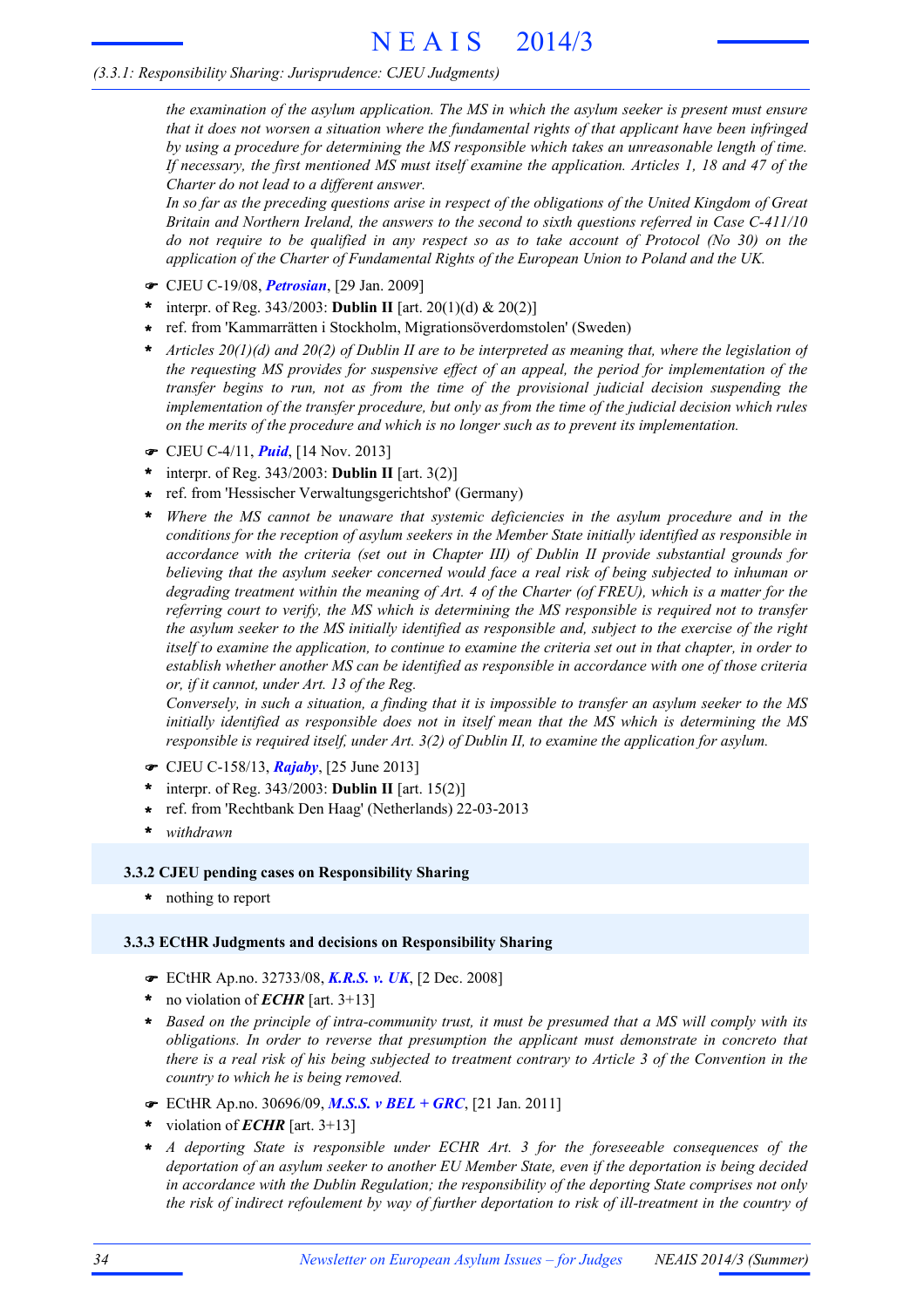### *(3.3.3: Responsibility Sharing: Jurisprudence: ECtHR Judgments)*

origin, but also the conditions in the receiving Member State if it is foreseeable that the asylum seeker *may there be exposed to treatment contrary to Art. 3.*

- ! ECtHR Ap.no. 27725/10, *Mohammed Hussein et al. v NL + ITA*, [2 Apr. 2013]
- no violation of *ECHR* [art. 3] **\***
- *The case concerns the pending return of a Somali asylum seeker and her two children from the Netherlands to Italy under the Dublin Regulation. It is marked by discrepancies in issues of central importance between the applicant's initial complaint that she had not been enabled to apply for asylum in Italy, had not been provided with reception facilities for asylum seekers, and had been forced to live on the streets in Italy, and her subsequent information to the ECtHR. Thus, in her response to the facts submitted by the Italian Government to the ECtHR she admitted that she had been granted a residence permit for subsidiary protection in Italy, and that she had been provided with reception facilities, including medical care, during her stay in Italy.* **\***

*Upholding its general principles of interpretation of ECHR art. 3, the Court reiterated that the mere* fact of return to a country where one's economic position will be worse than in the expelling State is *not sufficient to meet the threshold of ill-treatment proscribed by art. 3. Aliens subject to expulsion* cannot in principle claim any right to remain in order to continue to benefit from medical, social or *other forms of assistance provided by the expelling State, absent exceptionally compelling humanitarian grounds against removal.*

*While the general situation and living conditions in Italy of asylum seekers, accepted refugees and other persons granted residence for international protection may disclose some shortcomings, the* Court held that it had not been shown to disclose a systemic failure to provide support or facilities catering for asylum seekers as members of a particularly vulnerable group as was the case in  $M.S.S.$   $v.$ *Belgium and Greece. The Court further noted that the applicant's request for protection in Italy had been processed within five months, that accommodation had been made available to her along with access to health care and other facilities, and that she had been granted a residence permit entitling* her to a travel document, to work, and to benefit from the general schemes for social assistance, health care, social housing and education under Italian law. As the applicant had failed to show that she and *her children would not benefit from the same support again if returned to Italy, her complaints under ECHR art. 3 against Italy and the Netherlands were considered manifestly ill-founded, and therefore inadmissible.*

- ! ECtHR Ap.no. 2283/12, *Mohammed v AUT*, [6 June 2013]
- violation of *ECHR* [art. 3+13] **\***
- *The applicant Sudanese asylum seeker arrived in Austria via Greece and Hungary. The Austrian authorities rejected the application and ordered his transfer to Hungary under the Dublin Regulation.* When placed in detention with a view to his forced transfer almost a year later, he lodged a second *asylum application which did not have suspensive effect in relation to the transfer order.* **\***

*The ECtHR considered the applicant's initial claim against the Dublin transfer arguable, due to the* 'alarming nature' of reports published in 2011-12 in respect of Hungary as a country of asylum and in *particular as regards Dublin transferees. His second application for asylum in Austria could therefore not prima facie be considered abusively repetitive or entirely manifestly unfounded. In the specific circumstances of the case, the applicant had been deprived of de facto protection against forced transfer and of a meaningful substantive examination of his arguable claim concerning the situation of asylum seekers in Hungary. Accordingly, art. 13 in conjunction with art. 3 had been violated.*

*Despite the initially arguable claim against the Dublin transfer to Hungary, the Court noted the subsequent legislative amendments and the introduction of additional legal guarantees concerning detention of asylum seekers and their access to basic facilities. The applicant would therefore no* longer be at a real and individual risk of being subjected to treatment in violation of art. 3 upon *transfer to Hungary under the Dublin Regulation.*

- ! ECtHR Ap.no. 43844/98, *T.I. v UK*, [7 Mar. 2000]
- no violation of *ECHR* [art. 3+13] **\***
- *The Court considered that indirect removal to an intermediary country, which was also a Contracting Party, left the responsibility of the transferring State intact. Subsequently, the transferring State was required not to deport a person where substantial grounds had been shown for believing that the person in question, if expelled, would face a real risk of being subjected to treatment contrary to* Article 3 in the receiving country. In this case the Court considered that there was no reason to believe *that Germany would have failed to honour its obligations under Article 3 of the Convention and protect the applicant from removal to Sri Lanka if he submitted credible arguments demonstrating that he risked ill-treatment in that country.* **\***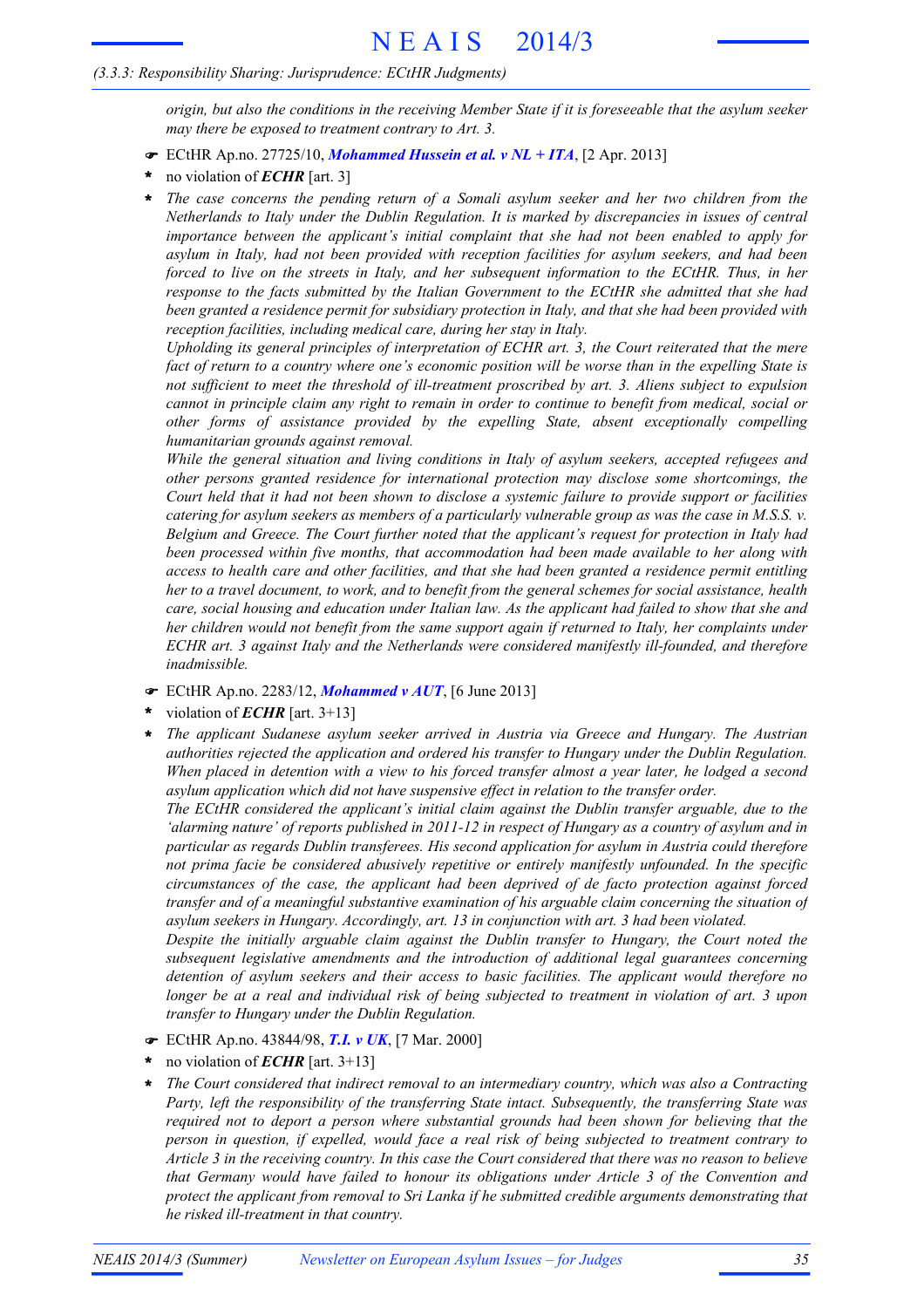# **4 Reception Conditions**

| Directive 2003/9                                                                                                                                                                                                                                                       | <b>Reception Conditions</b>                                |
|------------------------------------------------------------------------------------------------------------------------------------------------------------------------------------------------------------------------------------------------------------------------|------------------------------------------------------------|
| Laying down minimum standards for the reception of asylum seekers<br>OJ 2003 L 31/18<br>*<br>Revised by Dir. 2013/33<br>*                                                                                                                                              | impl. date: Feb. 2005<br>IRL opt out                       |
| <b>CJEU Judgments</b><br>CJEU C-79/13, Saciri<br>$\bullet$ CJEU C-534/11, Arslan<br>The CJEU C-179/11, CIMADE & GISTI<br>See further: $§$ 4.3                                                                                                                          | 27 Feb. 2014<br>art. 13, 14<br>30 May 2013<br>27 Sep. 2012 |
| Directive 2013/33                                                                                                                                                                                                                                                      | <b>Reception Conditions II</b>                             |
| Laying down standards for the reception of applicants for international protection<br>OJ 2013 L 180/96<br>*.<br>Recast of Dir. 2003/9<br>$\star$                                                                                                                       | impl. date: July 2015<br>UK, IRL opt out                   |
| <b>Decision 281/2012</b>                                                                                                                                                                                                                                               | <b>Refugee Fund</b>                                        |
| OJ 2012 L 92/1<br>amendment of Dec. 573/2007 European Refugee Fund (2008-2013) OJ 2007 L 1441/1<br>and preceded by<br>Coun. Dec. 2004/904 European Refugee Fund (2005-2007) OJ 2004 L 381/52<br>Coun. Dec. 2000/596 European Refugee Fund (2000-2004) OJ 2000 L 252/12 |                                                            |
|                                                                                                                                                                                                                                                                        |                                                            |
| <b>Regulation 514/2014</b><br>General provisions on the Asylum, Migration and Integration Fund and on the instrument for financial<br>support for police cooperation, preventing and combating crime, and crisis management<br>* OJ 2014 L $150/112$                   | <b>Asylum and Migration Fund - general rules</b>           |
| <b>Regulation 516/2014</b><br>Establishing the Asylum, Migration and Integration Fund<br>* OJ 2014 L $150/168$                                                                                                                                                         | <b>Asylum and Migration Fund</b>                           |
| <b>ECHR</b>                                                                                                                                                                                                                                                            | <b>Reception Conditions</b>                                |
| European Convention for the Protection of Human Rights and Fundamental Freedoms and its Protocols<br>* ETS 005                                                                                                                                                         | impl. date: 1953                                           |

### **Regulation Dublin III amendments**

*Determining the Member State responsible for examining the application for international protection of unaccompanied minors with no family member, sibling or relative legally present in a Member State* COM (2014) 382 **\***

#### *4.3 Reception Conditions: Jurisprudence*

**4.3.1 CJEU Judgments on Reception Conditions**

*New*

*New*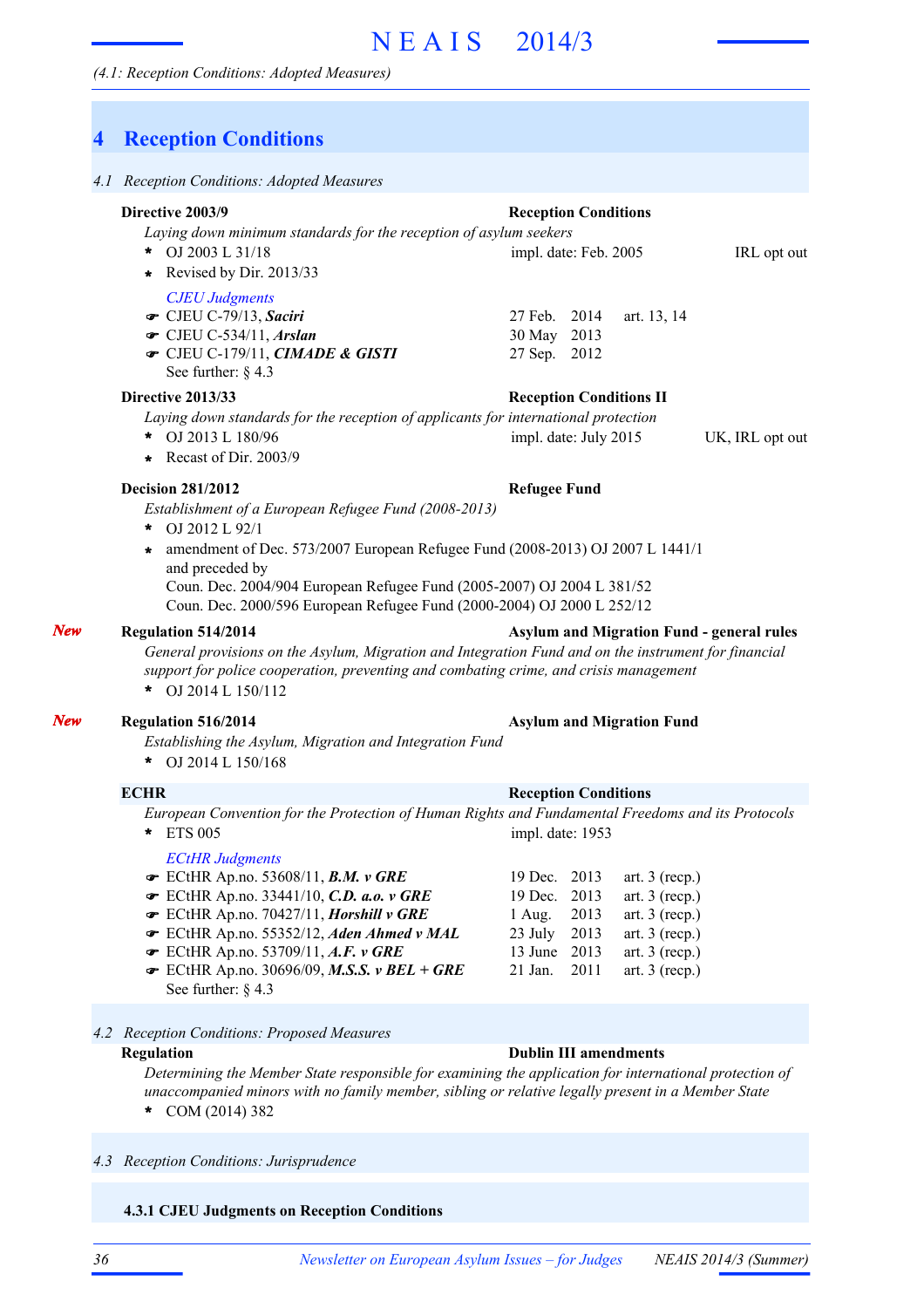### *(4.3.1: Reception Conditions: Jurisprudence: CJEU Judgments)*

- ! CJEU C-534/11, *Arslan*, [30 May 2013]
- interpr. of Dir. 2003/9: **Reception Conditions \***
- ref. from 'Nejvyšší správní soud' (czech Republic) 22-09-2011 **\***
- *Although this judgment is primarily about the interpretation of the Return Directive, the CJEU elaborates also on the meaning of the Reception Conditions Directive.* The CJEU rules that do the Dir. does not preclude a TCN who has applied for international protection **\***

*(after having been detained under Art. 15 Return Directive) from being kept in detention on the basis* of a provision of national law, where it appears, after an assessment on a case-by-case basis of all the *relevant circumstances, that the application was made solely to delay or jeopardise the enforcement of the return decision and that it is objectively necessary to maintain detention to prevent the person concerned from permanently evading his return.*

- ! CJEU C-179/11, *CIMADE & GISTI*, [27 Sep. 2012]
- interpr. of Dir. 2003/9: **Reception Conditions \***
- ref. from 'Conseil d'État' (France) **\***
- *1. A MS in receipt of an application for asylum is obliged to grant the minimum conditions for reception of asylum seekers laid down in Directive 2003/9 even to an asylum seeker in respect of whom it decides, under Dublin II, to call upon another MS, as the MS responsible for examining his application for asylum, to take charge of or take back that applicant.* **\***

*2. The obligation on a MS in receipt of an application for asylum to grant the minimum reception* conditions to an asylum seeker in respect of whom it decides, under Dublin II, to call upon another *MS, as the MS responsible for examining his application for asylum, to take charge of or take back that applicant, ceases when that same applicant is actually transferred by the requesting MS, and the financial burden of granting those minimum conditions is to be assumed by that requesting MS, which is subject to that obligation.*

- ! CJEU C-79/13, *Saciri*, [27 Feb. 2014]
- interpr. of Dir. 2003/9: **Reception Conditions** [art. 13, 14] **\***
- ref. from 'Arbeidshof Brussel' (Belgium) 07-02-2013 **\***
- *Where a MS has opted to grant the material reception conditions in the form of financial allowances or vouchers, those allowances must be provided from the time the application for asylum is made, in accordance with Article 13(1) and 13(2). That MS must ensure that the total amount of the financial allowances covering the material reception conditions is sufficient to ensure a dignified standard of living and adequate for the health of applicants and capable of ensuring their subsistence, enabling them in particular to find housing, having regard, if necessary, to the preservation of the interests of persons having specific needs, pursuant to Article 17. The material reception conditions laid down in* Article 14(1), (3), (5) and (8) do not apply to the MSs where they have opted to grant those conditions *in the form of financial allowances only. Nevertheless, the amount of those allowances must be* sufficient to enable minor children to be housed with their parents, so that the family unity of the *asylum seekers may be maintained.* **\***

*Further, the Directive does not preclude, where the accommodation facilities specifically for asylum seekers are overloaded, the MSs from referring the asylum seekers to bodies within the general public assistance system, provided that that system ensures that the minimum standards as regards the asylum seekers are met.*

#### **4.3.2 CJEU pending cases on Reception Conditions**

**\*** *no pending cases*

#### **4.3.3 ECtHR Judgments and decisions on Reception Conditions**

- ! ECtHR Ap.no. 53709/11, *A.F. v GRE*, [13 June 2013]
- \* violation of *ECHR* [art. 3 (recp.)]
- *An Iranian entering Greece from Turkey had initially not been registered as an asylum seeker by the Greek authorities, which ordered his return to Turkey. However, the Turkish authorities refused to readmit him into Turkey, and he was then detained by the Greek police.* **\***

*Against the background of reports from Greek and international organisations, having visited the relevant police detention facilities either during the applicant's detention or shortly after his release – including the European Committee for the Prevention of Torture, the UN Special Rapporteur on*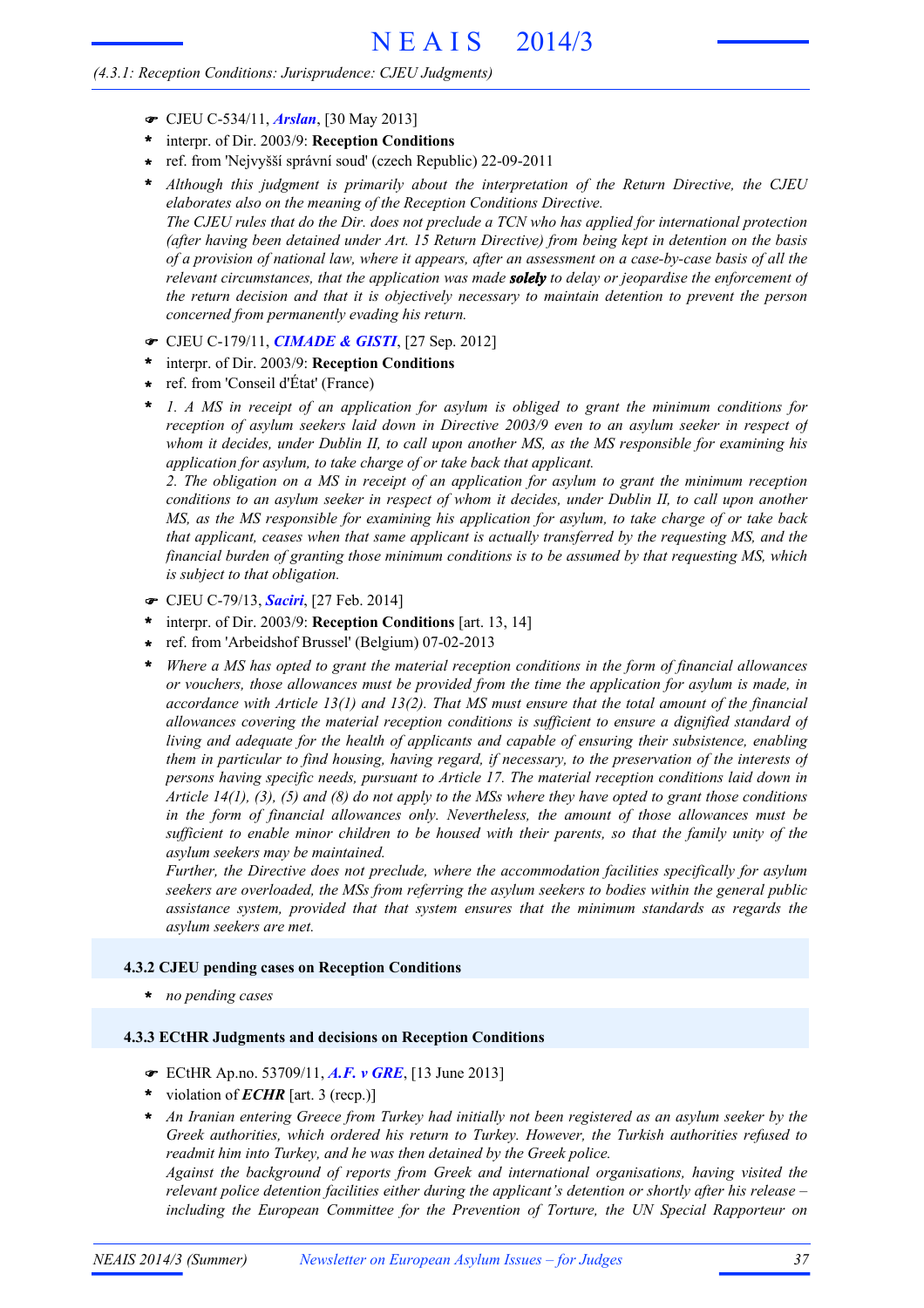# *(4.3.3: Reception Conditions: Jurisprudence: ECtHR Judgments)*

*Torture, the German NGO ProAsyl and the Greek National Human Rights Commission – the ECtHR* found a violation of art. 3 due to the serious lack of space available to the applicant, also taking the *duration of his detention into account. It was thus unnecessary for the Court to examine the applicant's other allegations concerning the detention conditions which the Government disputed. Yet, the Court noted that the Government's statements in this regard were not in accordance with the findings of the abovementioned organisations.*

- ! ECtHR Ap.no. 55352/12, *Aden Ahmed v MAL*, [23 July 2013]
- violation of *ECHR* [art. 3 (recp.)] **\***
- The case concerns an asylum applicant who had entered Malta in an irregular manner by boat. The ECtHR found a violation of art. 5(1), mainly due to the failure of the Maltese authorities to pursue deportation or to do so with due diligence, and of art. 5(4) due to absence of an effective and speedy domestic remedy to challenge the lawfulness of their detention. **\***

A similar case (42337/11 Suso Musa v Malta) was ruled also on 23 July 2013. Therefore, according to ECHR art. 46, the ECtHR requested the Maltese authorities to establish a mechanism allowing a determination of the lawfulness of immigration detention within a reasonable time-limit.

In the *Aden Ahmed* case the Court for the first time found Malta in violation of art. 3 because of the immigration detention conditions. Those conditions in which the applicant had been living for  $14\frac{1}{2}$ months were, taken as a whole, amounted to degrading treatment.

- ! ECtHR Ap.no. 53608/11, *B.M. v GRE*, [19 Dec. 2013]
- violation of *ECHR* [art. 3 (recp.)] **\***
- *The applicant was an Iranian journalist who alleged to have been arrested and tortured due to his involvement in protests against the government. After his arrival in Greece a decision had been taken* to return him to Turkey, and he had been held in custody in a police station and in various detention *centres. His application for asylum was first not registered by the Greek authorities, and later they dismissed the application.* **\***

*The application mainly concerned the conditions of detention, in particular overcrowding, unhygienic conditions, lack of external contact, and lack of access to telephone, translators and any kind of information. Referring to its previous case law, the ECtHR held these conditions to be in violation of art. 3.*

*As there had been no effective domestic remedy against that situation, art. 13 in combination with art. 3 had also been violated.*

- ! ECtHR Ap.no. 33441/10, *C.D. a.o. v GRE*, [19 Dec. 2013]
- violation of *ECHR* [art. 3 (recp.)] **\***
- *The 12 applicants were asylum seekers who had been detained for several months awaiting deportation.* **\***

*While the detention conditions were found to have constituted degrading treatment in violation of art.* 3, the detention as such had not been unlawful under art.  $5(1)$ . However, there had been a violation of *art. 5(4) on speedy review of the lawfulness of detention.*

- ! ECtHR Ap.no. 70427/11, *Horshill v GRE*, [1 Aug. 2013]
- violation of *ECHR* [art. 3 (recp.)] **\***
- *The applicant had entered Greece irregularly and later applied for asylum, following which he was* arrested and placed in detention for 15 days. The Court found that he had been subjected to degrading *treatment in violation of art. 3, due to the detention conditions in two police stations. Referring to the Greek decree transposing EU Directive 2005/85 on Asylum Procedures, the decision from the administrative court from which it was clear that the applicant's detention had not been* automatic, as well as the short period of detention and the fact that he had been immediately released **\***

*when assuring that he would be accommodated in a hostel run by an NGO, the Court considered the*

! ECtHR Ap.no. 30696/09, *M.S.S. v BEL + GRE*, [21 Jan. 2011]

*detention lawful within the meaning of art. 5(1).*

- violation of *ECHR* [art. 3 (recp.)] **\***
- *A deporting State is responsible under ECHR Art. 3 for the foreseeable consequences of the deportation of an asylum seeker to another EU Member State, even if the deportation is being decided in accordance with the Dublin Regulation; the responsibility of the deporting State comprises not only* the risk of indirect refoulement by way of further deportation to risk of ill-treatment in the country of origin, but also the conditions in the receiving Member State if it is foreseeable that the asylum seeker *may there be exposed to treatment contrary to Art. 3.* **\***